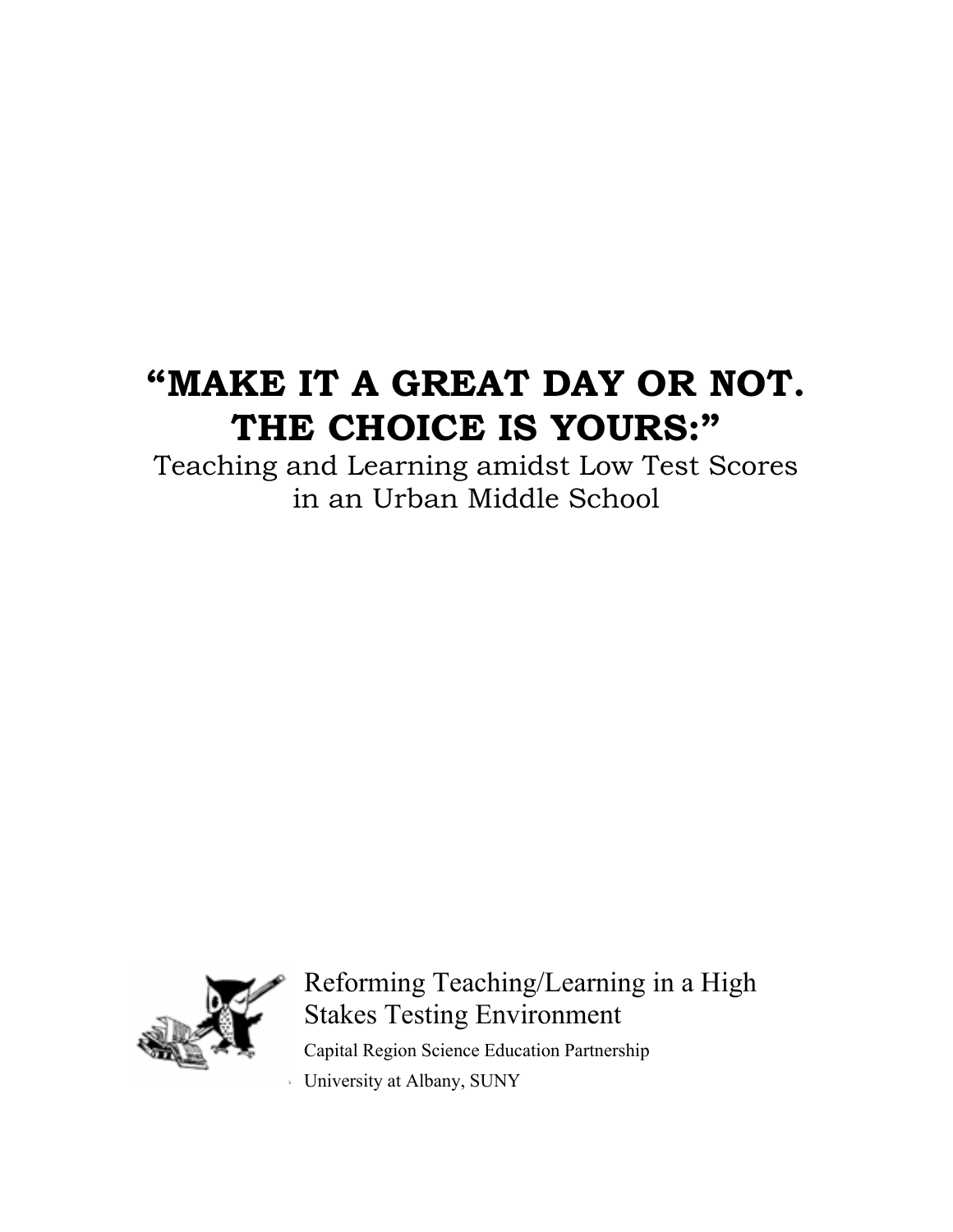

# Reforming Teaching/Learning in a High Stakes Testing Environment

Capital Region Science Education Partnership University at Albany, SUNY

Sandra Mathison, Ph.D. Melissa Freeman, Ph.D. Project Director Project Manager Professor & Head High Stakes Testing Study University of British Columbia University at Albany, SUNY sandra.mathison@ubc.ca crseptst@csc.albany.edu (604) 822 6352 (518) 591 8544

2004 by Sandra Mathison & Melissa Freeman

Freeman, Melissa

"MAKE IT A GREAT DAY OR NOT. THE CHOICE IS YOURS:" Teaching and Learning amidst Low Test Scores in an Urban Middle School. Albany NY: Capital Region Science Education Partnership, University at Albany, SUNY

This publication is based on research supported by the National Science Foundation (Grant # ESI-9911868). The findings and opinions expressed herein do not necessarily reflect the position or priorities of the sponsoring agency, the Capital Region Science Education Partnership or the University at Albany, SUNY.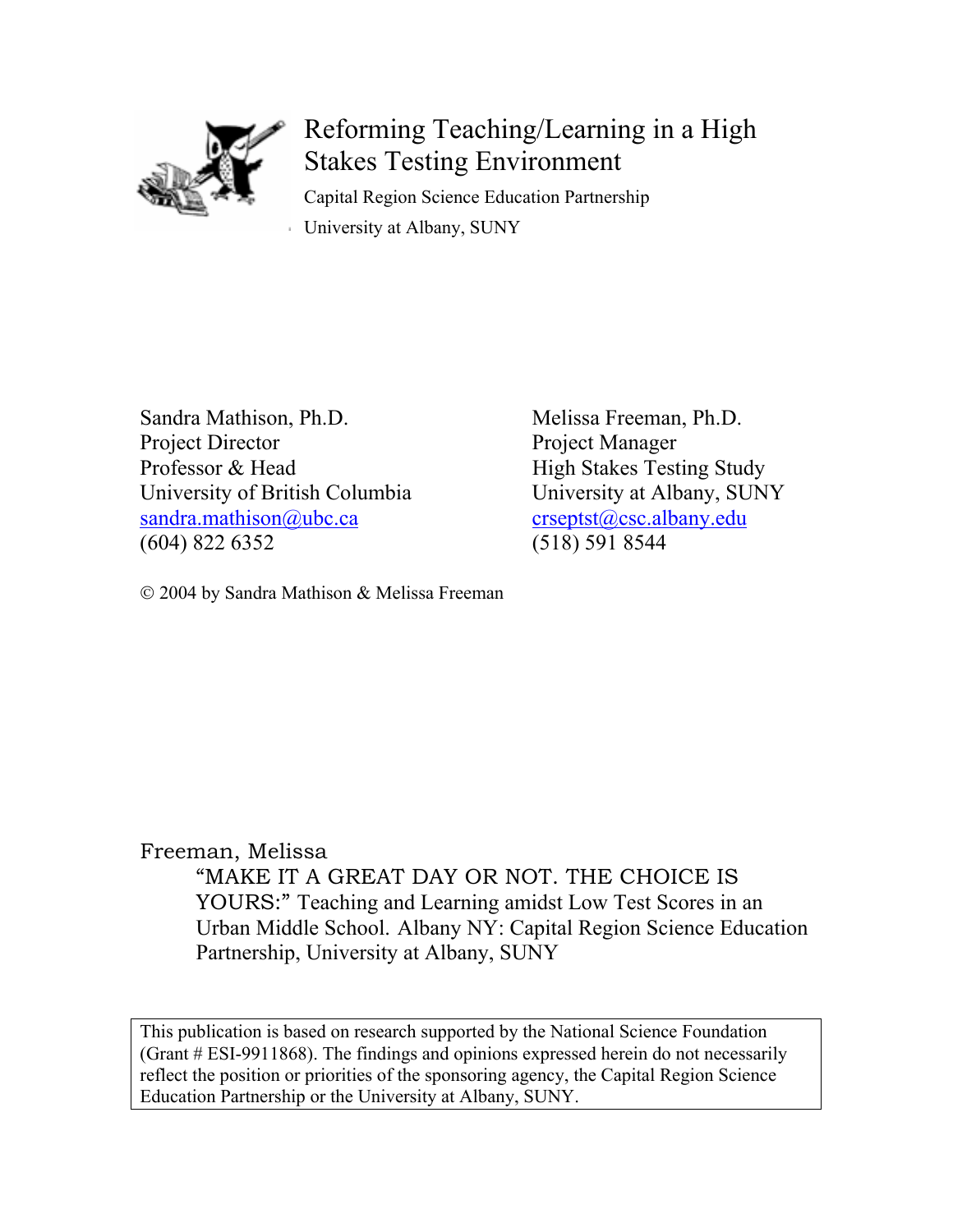## **"MAKE IT A GREAT DAY OR NOT. THE CHOICE IS YOURS:" Teaching and Learning amidst Low Test Scores in an Urban Middle School**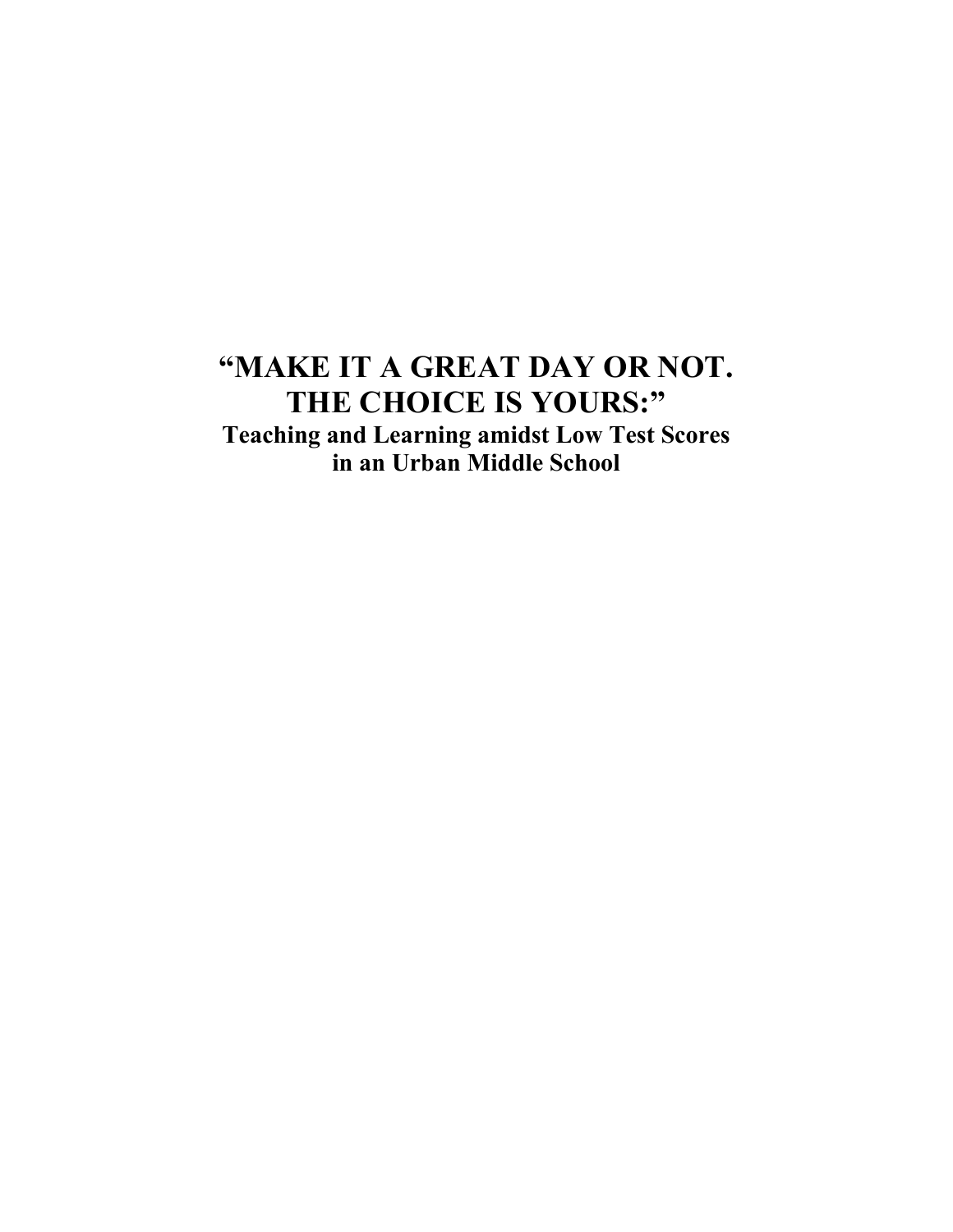### **Table of Contents**

|                                                          | 3  |
|----------------------------------------------------------|----|
|                                                          | 5  |
|                                                          | 6  |
|                                                          | 7  |
|                                                          | 8  |
|                                                          | 9  |
|                                                          | 12 |
|                                                          | 14 |
| Teacher accountability: Teaching for success             | 16 |
| Administrator accountability: Leading alongside teachers | 20 |
|                                                          | 22 |
|                                                          | 24 |
|                                                          | 26 |
|                                                          | 27 |
|                                                          | 28 |
|                                                          | 30 |
|                                                          | 31 |
|                                                          | 34 |
|                                                          | 36 |
|                                                          | 40 |
|                                                          | 46 |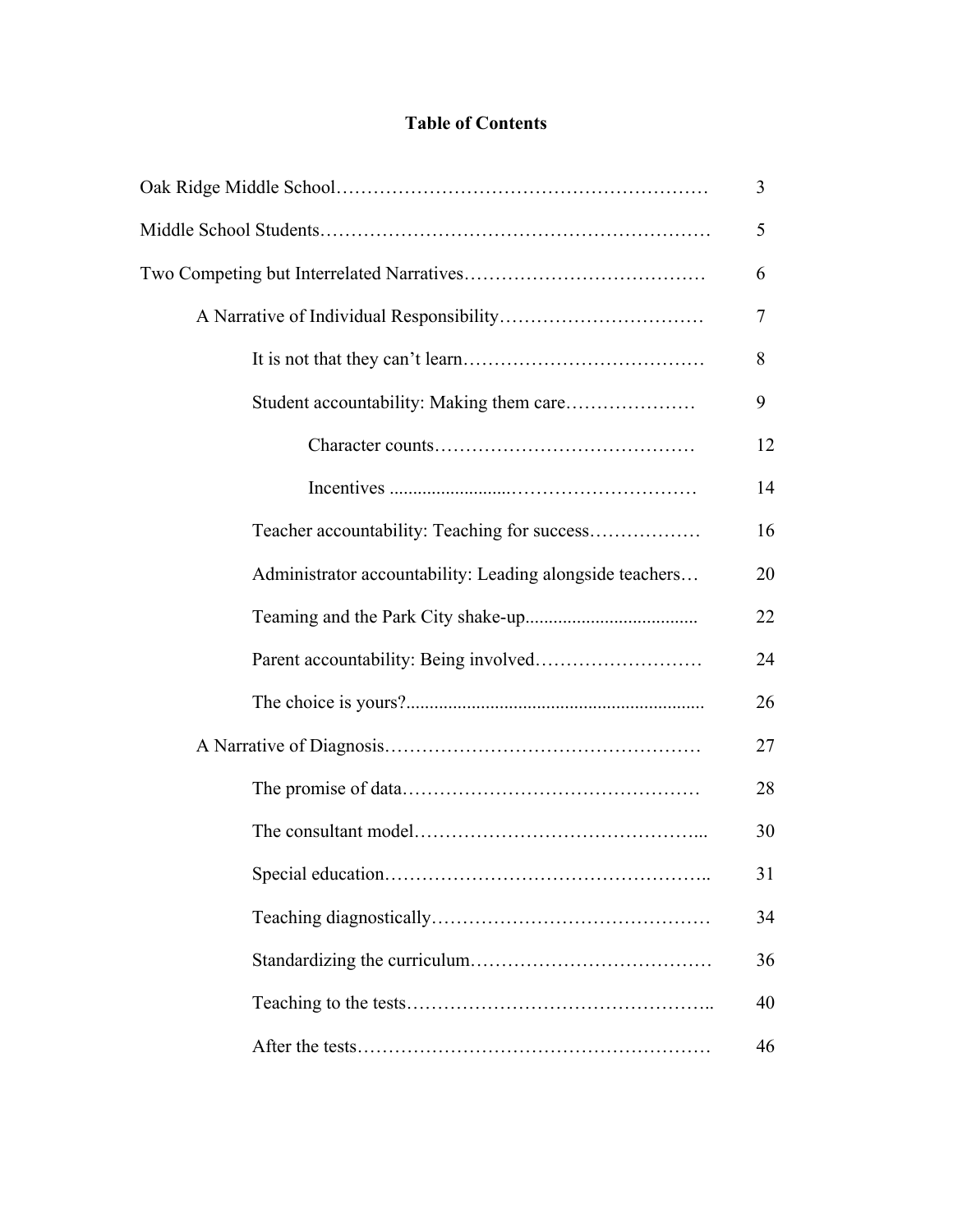| Thinking, reading, and caring:                                 | 49  |
|----------------------------------------------------------------|-----|
|                                                                | 51  |
|                                                                | 51  |
| Scoring the State Tests: Is There a Point to All These Points? | 52. |
| Responses to the State Tests from Students, Parents,           | 59  |
|                                                                | 63  |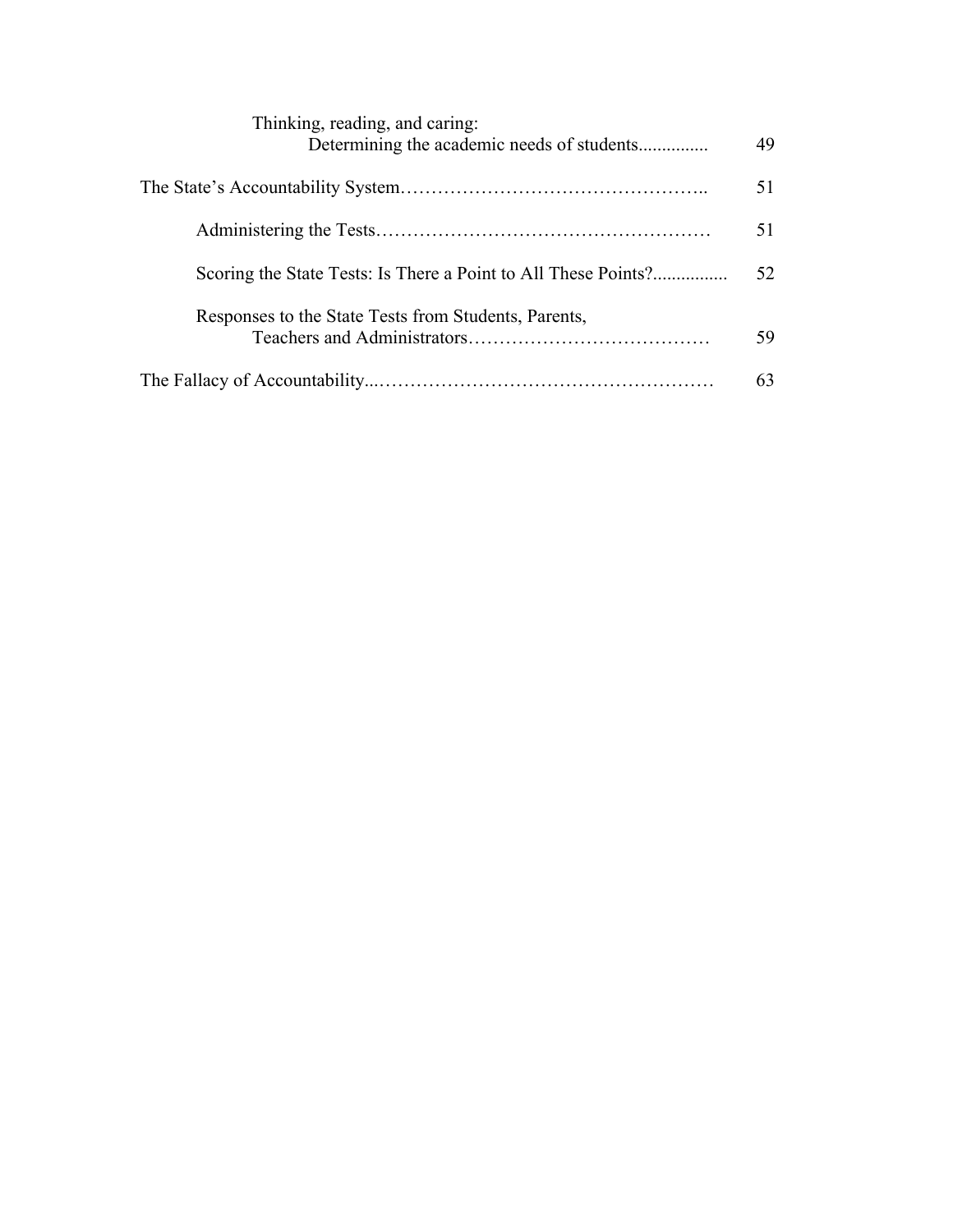### **Tables and Figures**

| Figure 1: New York State Education Department changes in accommodations32 |  |
|---------------------------------------------------------------------------|--|
| Figure 2: Textbook series currently used by Park City School District     |  |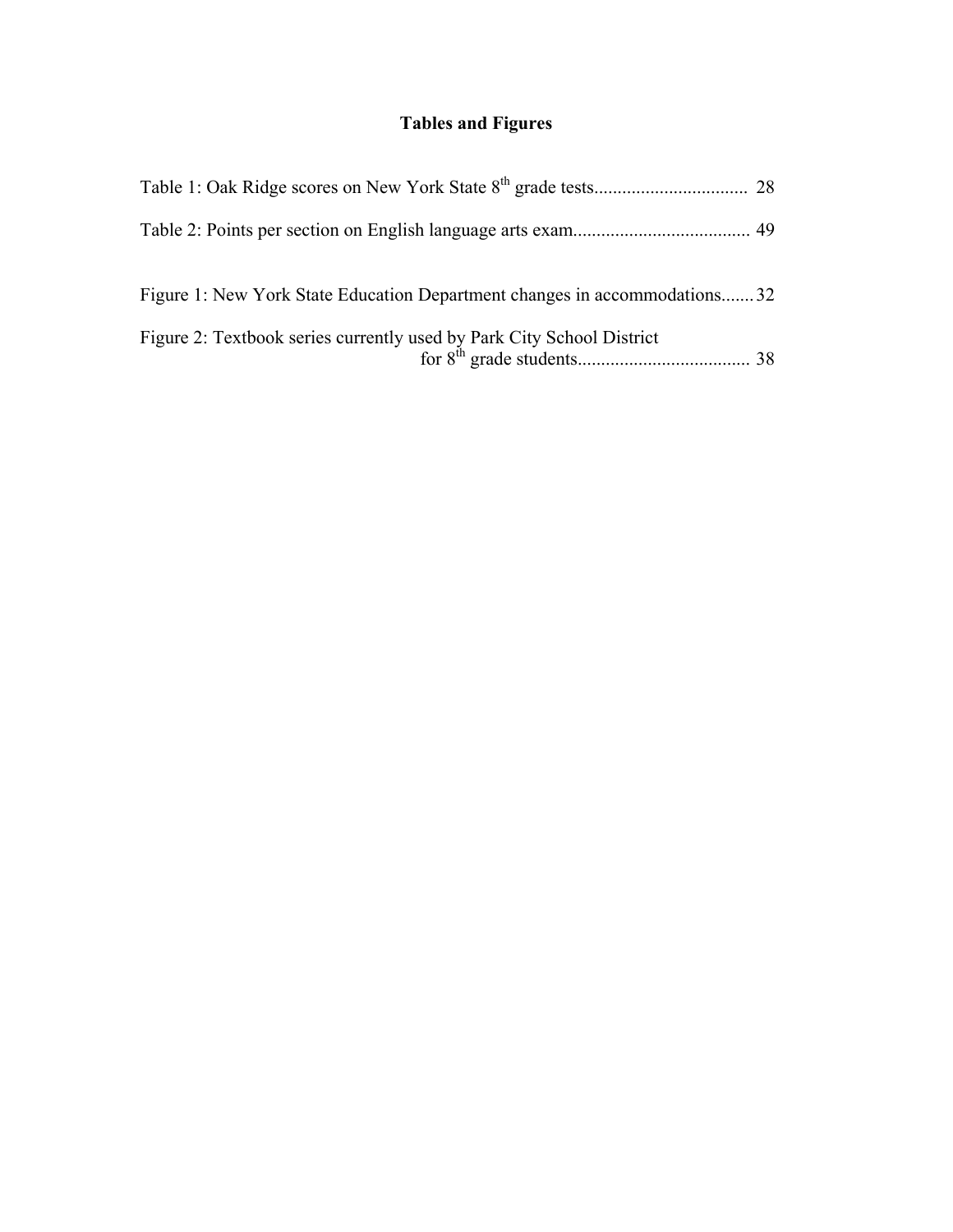It is the first day of the  $8<sup>th</sup>$  grade state mandated math exam. The students are hanging out in their homerooms eating breakfast and talking loudly. A paraprofessional (P) and classroom teacher (T) are proctoring the test in this room. After the morning announcements they begin to organize a pile of tests just delivered from the office. There are 23 students in the room.

T: *"Please quiet down. You are staying in this room for your testing."*  She calls attendance.

P: *"Please raise your hand if you need a pencil. Please don't chew on these. We will be collecting them at the end of testing."* 

She passes out pencils as students continue to talk.

P: *"Please stop talking. Please stop talking – raise your hand if you need a ruler* (everybody raises their hand). *I hope I have enough."*

T: *"If you don't have enough, those I do have."* 

S1: *"Were we told to bring rulers?"* 

S2: *"No."*

P: *"Stop talking please.* (Directly to a boy) *if you hit somebody again with your ruler, you will lose the ruler and you will have no mercy from me about getting a ruler."* 

T: *"Please don't break my rulers."*

She helps pass out rulers.

P: *"I'm now going to give you an answer sheet. Please make sure you get the one that has your name on it."*

She passes these out. Some students check these over. Others keep talking with their neighbor.

P: *"If you have books on your desk, please put them underneath your chair."*

T: *"R I'd like you up here please."*

She moves a boy up front.

P: *"Is there anyone who does not have an answer sheet? Please make sure you have your own answer sheet. Make sure there is no writing on it right now. There should be nothing colored in except for the information on the top. Ok, today you are going to take a math test. I am going to give you your booklets, please do not open it. Leave it closed on your desk."* 

She starts passing these out.

S3: *"You can refuse to do this?"* 

P: *"Pardon me?"*

S3: *"You can refuse to do this?"* 

P: *"Beats me. It's probably not a good idea to do that."* 

S3: *"It says here refusal in the codes."*

S4: *"I refuse to take this test."* 

T: *"The test goes through a computer and there are codes for different conditions."* 

P: *"You will be filling the answers on your answer sheet from numbers 1 through 27. Please find those. Make sure you are using the correct spot on your answer sheet. Make heavy black marks on your answer sheet. If you make a mistake please make sure you erase it completely. Make no stray marks on your answer sheet. Do not make any marks on the back of your answer sheet."* 

T: *"Please stop talking."*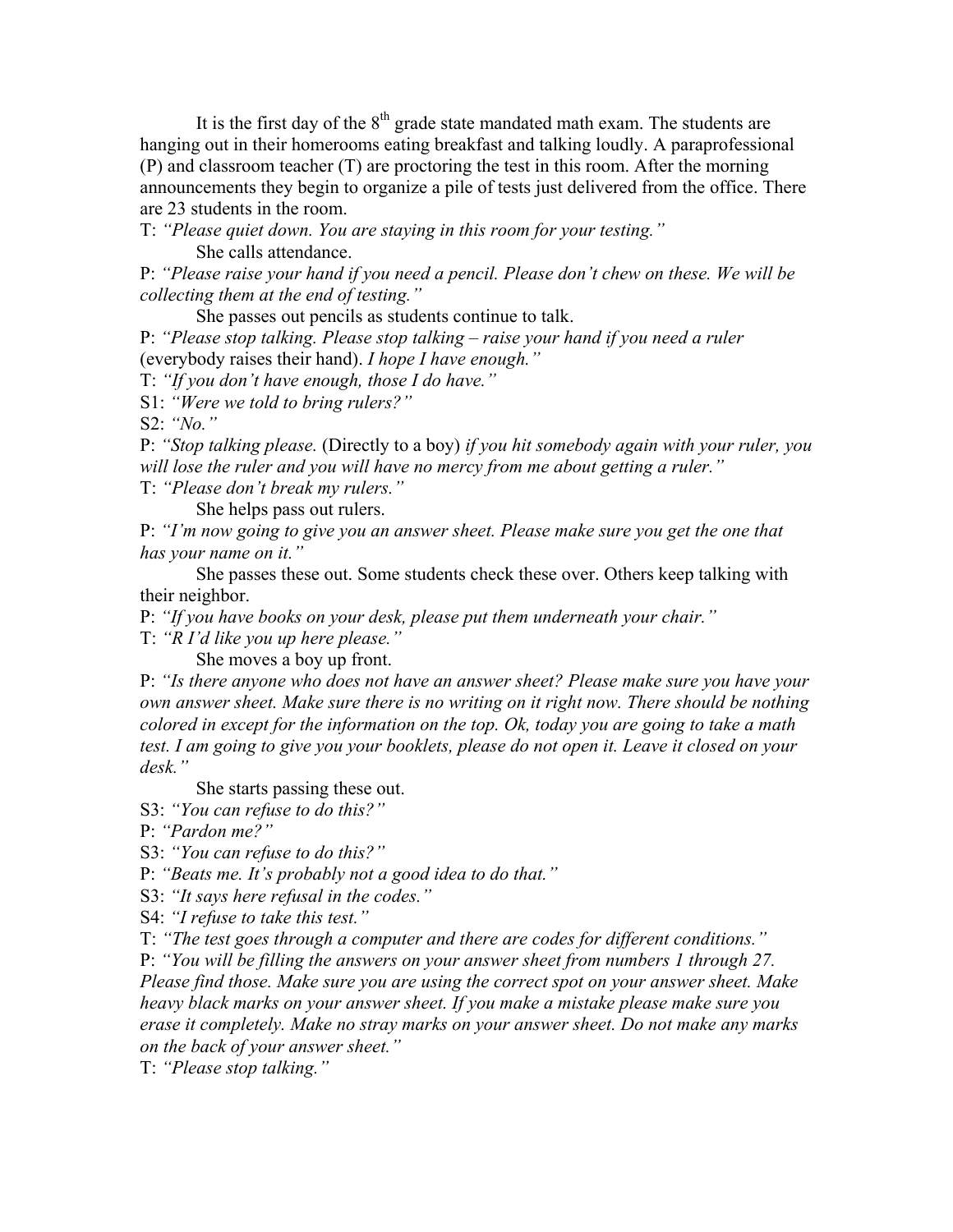After a couple more student interruptions – one wanting scrap paper, the other stating his ruler has no centimeters on it - the proctor begins reading the directions.

\* \* \*

This is a story about accountability in an urban middle school in upstate New York. It describes the experiences of teachers, students, administrators, and parents within an urban setting, and the impact of the state tests and their scores on a school system. After five years of state testing in  $4<sup>th</sup>$  and  $8<sup>th</sup>$  grade, the scores for Oak Ridge Middle School<sup>\*</sup> show improvement but they are far from successful. In the year 1999-2000, 27% of  $8<sup>th</sup>$  graders passed the English Language Arts exam (ELA) and 26% passed the math test. In 2001-2002, 32% passed the ELA and 30% passed math, and during the year this story is based on, 2002-2003, those scores did not improve much (see Table 1, p. 28). Furthermore, the first group to take the state tests in  $4<sup>th</sup>$  grade was this year's  $8<sup>th</sup>$ graders reducing the hope that exposure over time would make a significant difference.

Test scores in middle school are *"the number one issue at every conference I've gone to,"* a district administrator explains. *"And you look across the state, we have all kinds of models of middle schools, we have all kinds of approaches and frameworks and everyone is still struggling. At some point somebody in Albany has got to say, 'gee you know, a) testing in 8th grade may not be the smartest thing, and b) if we are going to test, the tests that we are giving are simply not doing a good job of measuring what these kids*  know,' because I don't believe kids got dumb in 8<sup>th</sup> grade and smart again by 11<sup>th</sup> grade. *That doesn't happen. And if Bethlehem has a dip and Shenendehowa has a dip and Buffalo has a dip and New York City has a dip let's look at what we are doing at grade 8 in terms of testing not in terms of teaching."* Across the district, the response to middle level test scores is the same: *"Something else is happening here, so we need to reevaluate exactly what that is."* 

While progress for Oak Ridge Middle School has been deemed "satisfactory, not subject to No Child Left Behind Federal Education Act of 2001 [NCLB] intervention" according to its state report card, a sense of satisfaction, when considered in regards to state testing and the test scores, is generally not what people are experiencing. Living and working in an urban middle school involves measuring far more than student performance on state tests. The Principal of Oak Ridge Middle School explains what it is like to work in an urban district like Park City† : *"Working in Park City long term allows you to see the benefits, the progress that you make. If you're at the 95 percentile your progress is going to be incrementally very small, you are not going to see the giant gains. Obviously there are advantages to that and I wish I could be speaking to you from that vantage point on certain days. But when you are dealing with the kind of issues that we are dealing with, you can make a huge difference in the lives of kids. And you see it, you live it, you see those differences on a daily basis, you see it with teachers, you see it when there's been a break through and it's intellectually and educationally challenging. And you can't be complacent, you can't rest on the status quo, you have always got to be* 

 $\overline{a}$ 

<sup>\*</sup> School Pseudonym

<sup>†</sup> District Pseudonym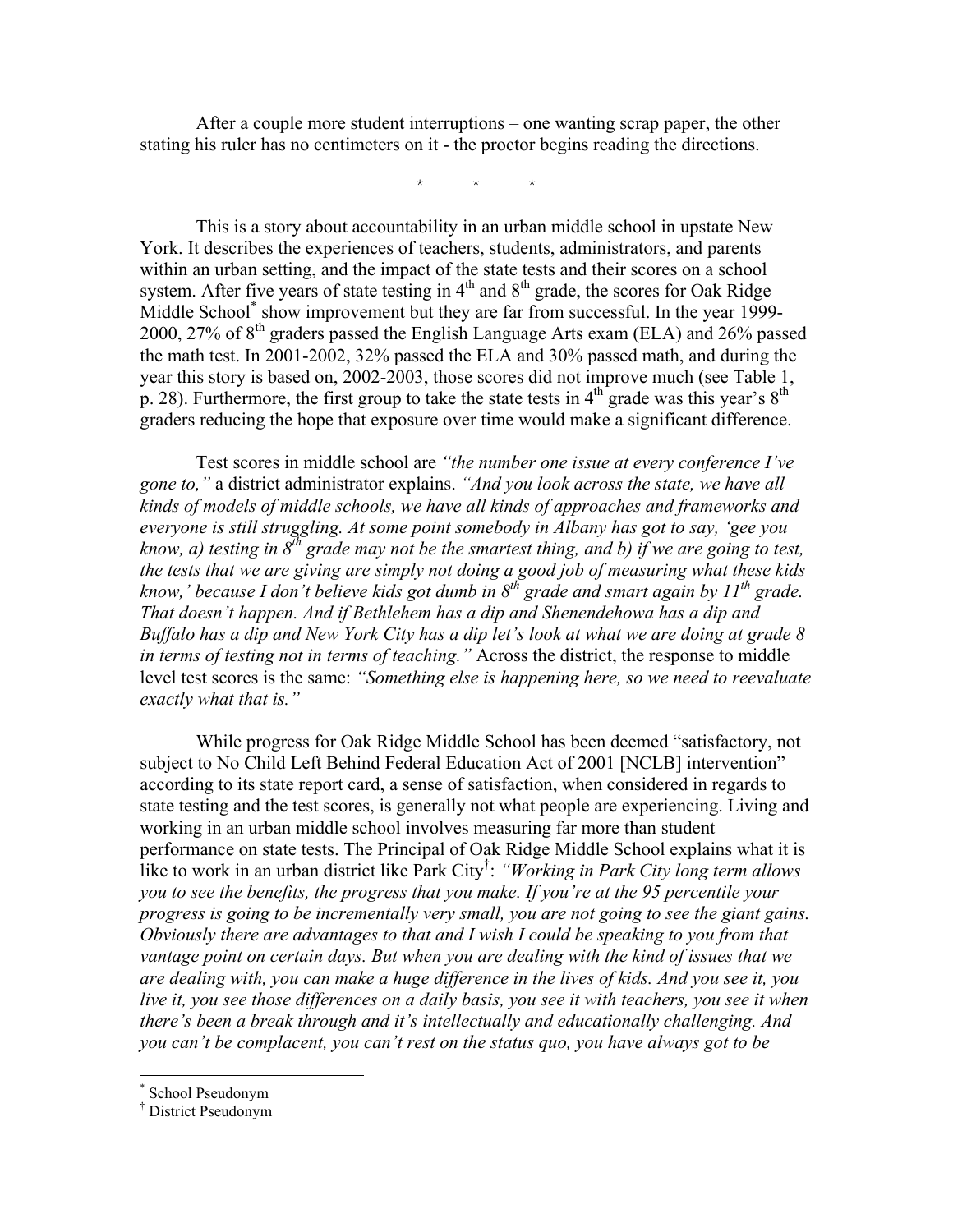*working with people to move things forward, to try something different, to deal with the frustrations, to help people. But when you land on something that has a positive impact it's remarkably rewarding professionally and intellectually."* 

When test scores become the only measure by which a school's success is rated, they overshadow other gains, impact an entire system in more ways than one, and alter the relationships between people. The issues discussed in this account center around the impact the state standardized tests have on the activities and decisions surrounding teaching and learning of 8<sup>th</sup> grade students at Oak Ridge Middle School and the teachers and administrators who guide them. Eighth graders take 5 state standardized tests: the ELA and performance section of the science exam in January, the math 8 exam in May, the social studies and written section of the science exam in June, and technology given in both January and June depending on which semester students take technology.

While schools have always been sites of multiple social and political struggles, these struggles have been exacerbated by the state's accountability system. This story is an attempt to unpack the nature of these new struggles and give them a human face. Much like a series of Russian nesting dolls, the accountability of students, teachers, parents, and district and state administrators, lies nested within each other. Based on expectations of personal and professional responsibility the glue that holds the system together seems to be the belief that if any one group does not do its part, all the other parts will topple. As this story reveals, the linear representation of such a structure does not begin to reveal the complex human relationships that push people to strive to make a difference in a system that may itself be responsible for their failure.

#### **Oak Ridge Middle School**

Oak Ridge Middle School stands solid atop a hill, majestically overlooking several blocks of small, one and two family dwellings. While most of these homes are well kept with small tidy lawns, several of the side streets are host to more neglected homes and multi-family rentals revealing the working class condition of the neighborhood. Not far, a public park, home to swimming and other recreational facilities increases the feeling of space that surrounds the school. One of three middle schools in the district, it is comprised of students from four feeder elementary schools and serves approximately 720 sixth through eighth grade students. The population is 6.2% American Indian, Asian, or Pacific Islander, 32.8% Black, 8.2% Hispanic, and 52.8% white and has a free and reduced lunch rate of 51.3%. Park City district as a whole serves over 8,700 students in grades Pre-K through 12 in its 11 elementary schools, 3 middle schools, 1 high school and 1 alternative site. The district student population is 4.2% American Indian, Asian, or Pacific Islander, 28.2% Black, 8.7% Hispanic, and 58.9% white. However these numbers do not fairly represent the diversity of the population as many students also come from mixed ethnic backgrounds and the 289 English as a Second Language students served by the district speak a total of 24 different languages with Spanish, Pashto, and Farsi the most common.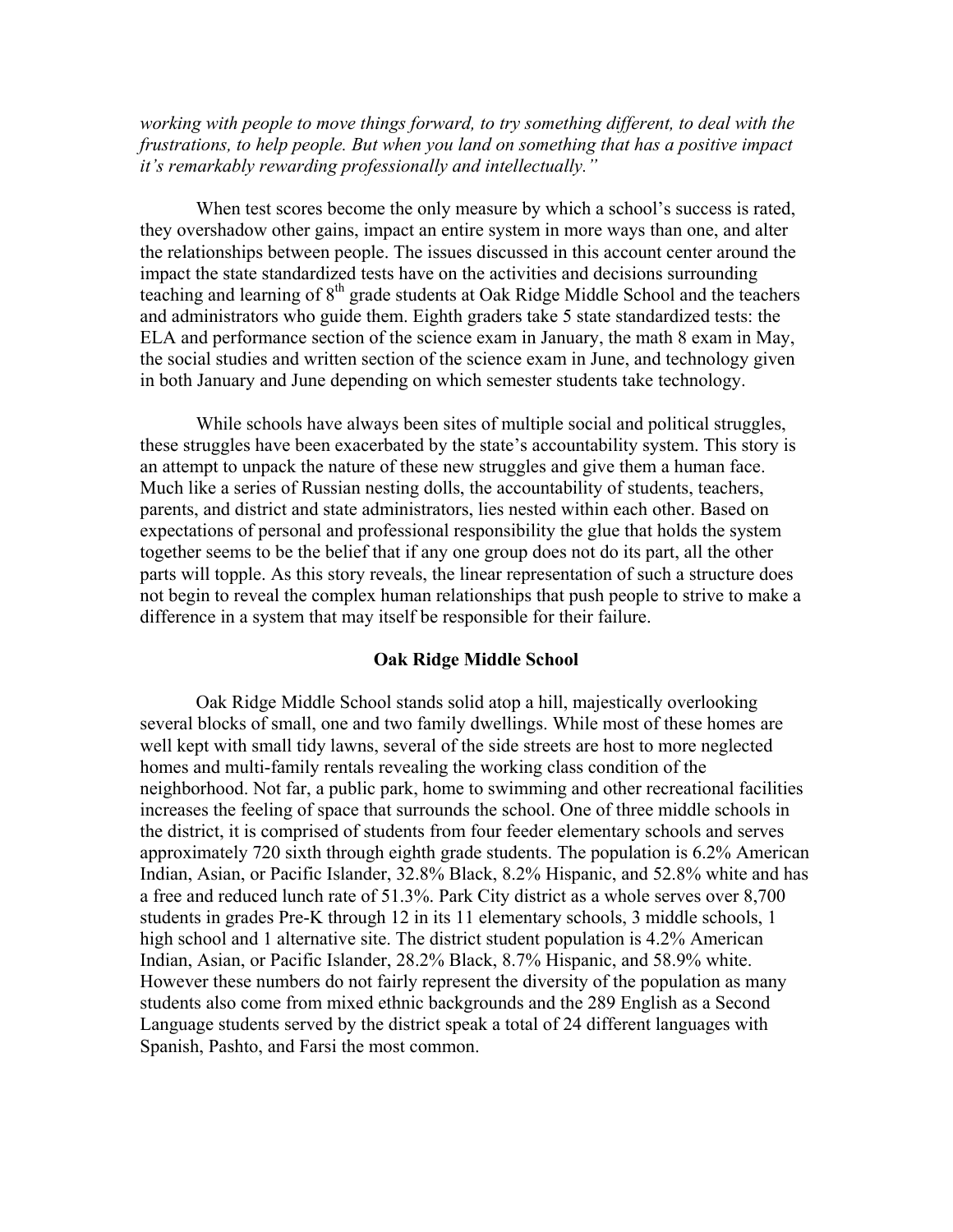From the outside Oak Ridge appears to be in good repair. It is a large brick structure with three usable floor levels. Built in 1922, a 'new' wing was added in the 70s. A field on the side of the building surrounded by a rusty, bent fence provides a space for outside activities but cannot be considered a sports field. As you get closer you might notice a boarded up broken window or some other damage to the building. While fairly frequent, these occurrences are not always the products of Oak Ridge students. Being in a residential section, the school also has to contend with groups of young people walking by while school is in session distracting the students inside, sometimes purposefully, or hanging around on weekends and in the evenings. Inside, the hallways and classrooms show a variety of wear depending on where they are located in the building. On one end of the building, old leaks have resulted in tiles frequently falling out of ceilings and warped wood floors. While the 'new' wing is home to several science rooms equipped with long tables and workable science stations, a second gym, and the cafeteria. Classrooms hold an assortment of tables and chairs as broken ones get replaced with whatever model is available, old or new. And with class sizes typically over 25, there is little extra space for bookcases and cabinets. Piles of books, papers, packets, and videos cover whatever surface is available beyond the students' desks. There are few computers in the classrooms. However, a district-wide investment in technology has resulted in having four well-stocked computer rooms available to teachers and students, and everyone is provided with an email account and access to the internet.

When you walk down the hallways, however, it is not the condition of the equipment that you notice, but the multicultural nature of the student body. The cultural diversity is one of the aspects of this school that teachers say appeals to them and makes their jobs both interesting and rewarding. And parents comment that one of the reasons for keeping their children in the Park City district is the diversity that they experience. One Oak Ridge parent relates: *"I feel that our children have not only academic opportunities but they have opportunities to be with a lot of different kinds of people*.*"* But while diversity as a general characteristic of the school is easily talked about, issues about race and ethnicity such as relationships between different cultural groups and differences in achievement between different racial groups are less talked about, at least not openly among the adults.

More common is for students themselves to bring up racial issues such as when a Hispanic boy comments to an African-American boy that the reason he thinks he was given a detention and not a white girl who did the exact same thing was because of his race, or when a white boy working with a tutor in the library suddenly asks out of the blue: *"how come in this school, the black kids hang out with the black kids and the white kids hang out with the white kids?"* The tutor does not answer, focusing the student instead on the worksheet in front of him. But when given the chance, students do tend to fall naturally into homogeneous groups based on their gender and ethnicity so even while students from a variety of cultural backgrounds intermingle in ways that enrich the school, they also bring about a variety of challenges. Talking about race, racial differences and racial relationships is challenging because it involves discussing and accounting for broader societal issues. For example, inner city schools need to consider how to address concerns with gangs in the area; gangs which are often racially organized.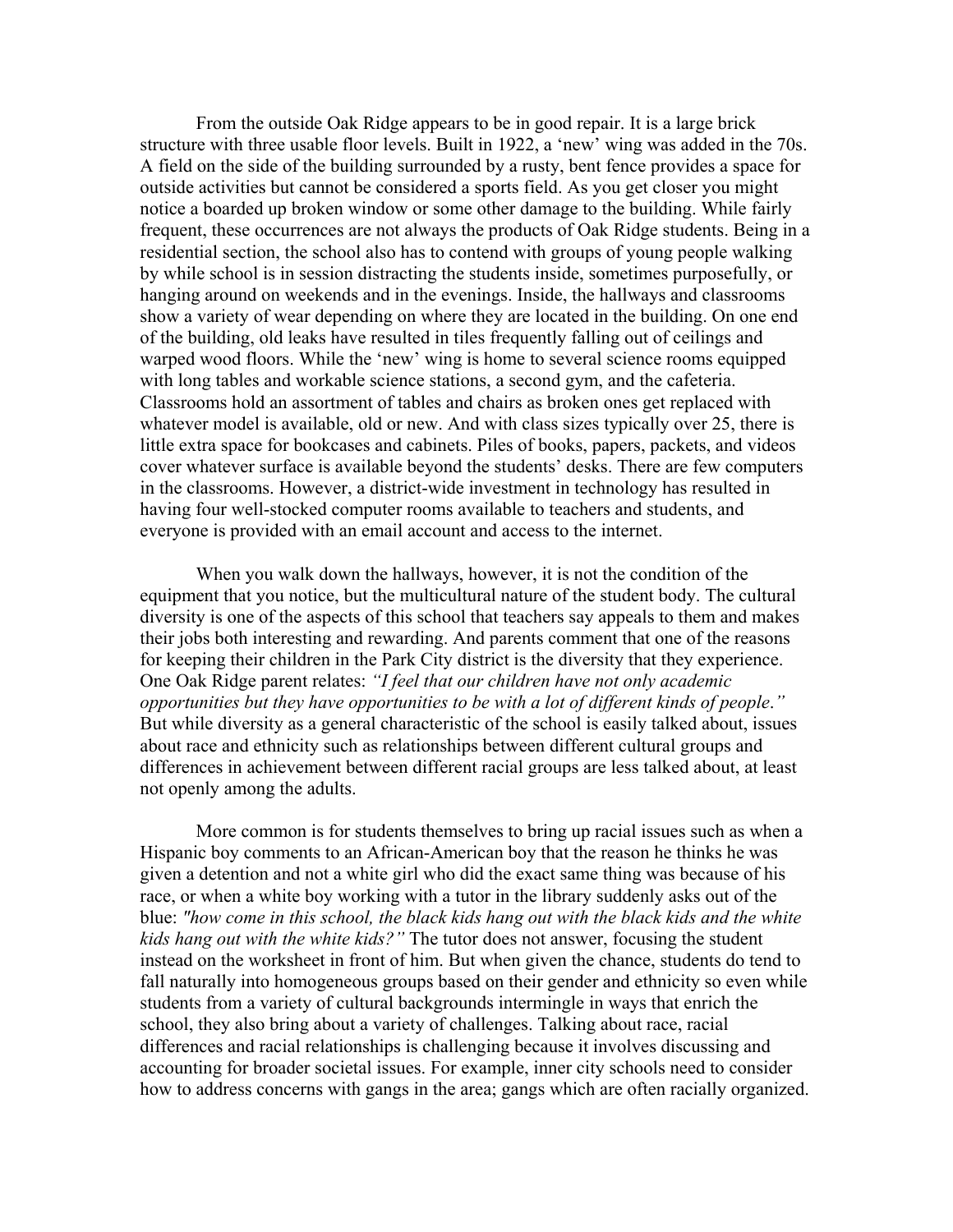This year, the war in Iraq brought additional worries that hostile relationships might develop between students from Arab descent and students whose parents were deployed to Iraq. Issues such as these bring staff and teachers together, in this case for an emergency meeting, to share and discuss ways to prevent and handle any incidents that might arise.

#### **Middle School Students**

Tight or baggy jeans, hooded sweatshirts, no hats (they are not allowed), loose shirts or tight tanks, whatever they are wearing, middle school students glisten social awareness. During the three-minute passing time the hallways are excursions into orderly chaos. Students seem to be moving from class to locker, locker to class, but it is more like a ride on the bumper cars, being pushed here and there, stopping suddenly only to be shoved hard from behind. And these are the non-intentional pushes. Add in the intentional slaps on the back, tripping, shoving and not always so kind verbal exchanges and you are simply happy to make it to class. Smaller and younger students walk quickly, hunched over their notebooks, like football players hugging the ball. Others walk in groups. The emotional roller coaster of this age range is most evident during these transitions as well. By the stairs you have three girls hugging each other and squealing with delight over some shared story. Next to a locker a boy laughs loudly with a teacher over some joke while another shares the latest score of a recent sports event. Down the hall three boys not so playfully push another back into his locker, a quick kick and then just as quickly they pull the boy back out and all four walk loudly towards class. By the bathroom a student helps the custodian with a bucket while another holds the door open. Then down the midst of it all a girl comes storming down the hall yelling loudly *"I hate school. I hate teachers. I hate everything that has to do with education."* 

And teachers vary in their comfort level with this crowd, some joking with students as they walk past, throwing a praise here and there, others holding tight to their classroom doors as if they might somehow be swept away. But even when the crowds are gone, walking through the hallways between class seems to be viewed by students as a potential stage, an act for others, anyone. Girls, walking to and from the bathroom, clutch big red paper passes whispering quietly to each other, all the while shooting glances behind them, looking as if they still fear some sort of incomprehensible punishment. Or a boy might bounce from class to locker and upon seeing an adult or another student can't help trying to be noticed and so does a little dance step, or kicks a locker, or mutters something cool or obnoxious.

In class, these behaviors are more subdued but they are there. The students seem socially engaged and academically disengaged. They express their social awareness and presence with their whole bodies – their boisterousness, their quietness, their glances, the way they lean away or into each other, the way they smile or frown at the teacher. Their sense of self is heightened. Their academic interest is fleeting, arrives in bursts of focus, moments of remembrances about what they are really supposed to be there for. These passing states of disinterest into interest mean that they can also be incessantly frustrating, asking a stream of seemingly repetitive, basic questions: *'Do you want this*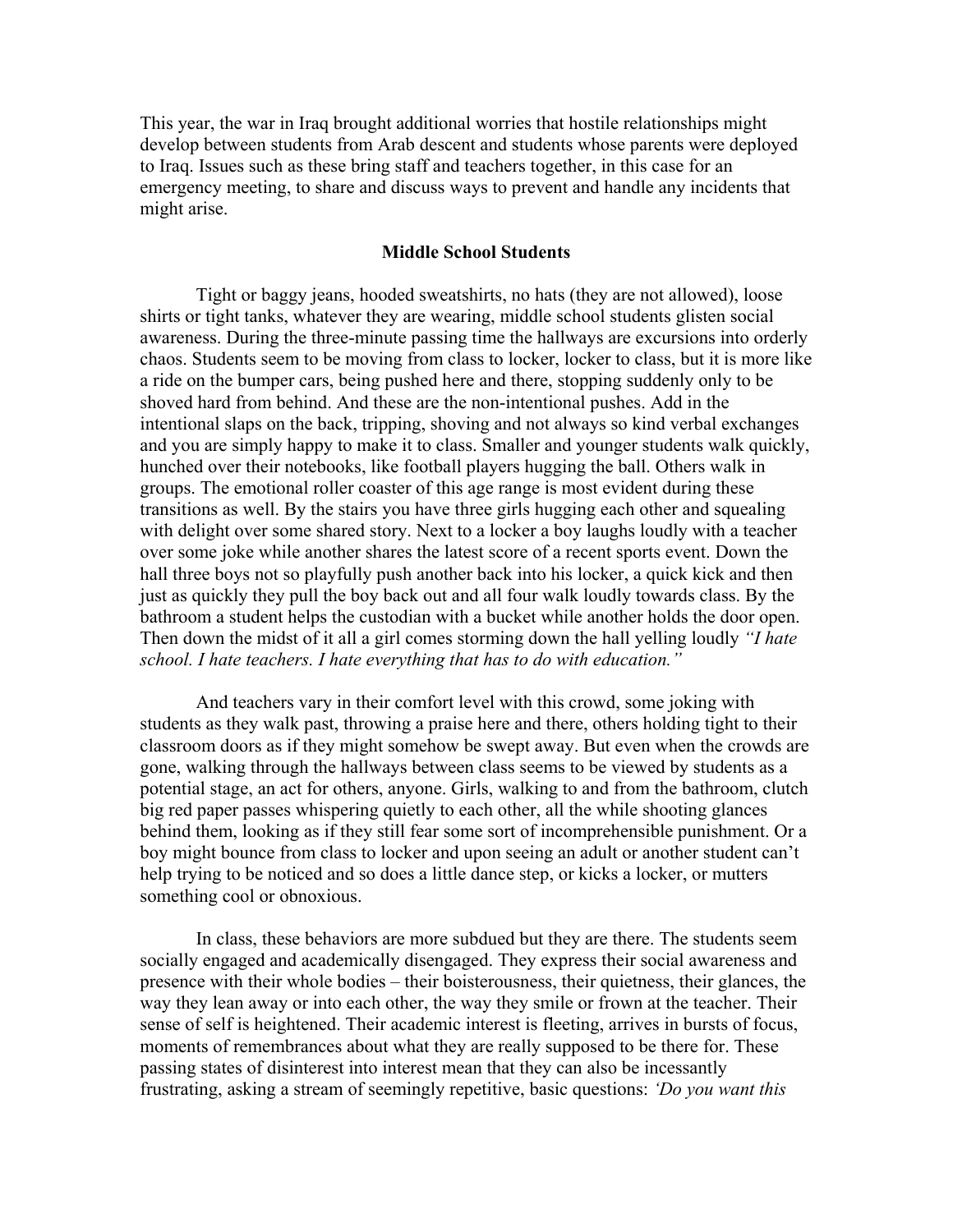*written?' 'What are we doing?' 'Do we need a pencil?' 'Is this homework?'* And again teachers vary in their responses, some ignoring and cutting them off, others patiently repeating directions, explaining later on that students get caught up in their own worlds, only hearing and reading through their own lens, not understanding that directions or comments provided to another student might actually be relevant information for them all. *"That's why I answer questions loud enough so they can all hear,"* a teacher comments. The idea of potentiality or that something might potentially be useful seems to be foreign to these middle school students who see their activities in terms of what is due today. But it is also that idea of potentiality that keeps teachers doing what they do every day and hoping that somewhere, somehow their words or actions will make an impact.

#### **Two Competing but Interrelated Narratives**

Within this context and with the state tests and standards that frame it, are two competing but interrelated narratives of accountability: one a narrative of individual responsibility and choice and the other a narrative of programming and diagnosis, and both, although they need not be, are most often imparted as narratives of deficiency. The first tells of students who just don't seem to care about their learning, families that don't value education or supervise their children well enough, teachers who don't make the extra effort to reach out to all students, administrators who don't understand the daily experiences of teachers, and a state that does not care enough to consider the real issues behind student failure. The second talks of students who lack basic skills, read below grade level, and don't have the right content, knowledge, or test taking experience to do well on the state tests, teachers who don't use the best instructional strategies to reach out to students, families that can't keep up with the educational level of their children, administrators who don't provide the right kind of resources to teachers, and a state that shuts teachers and administrators out of the designing process but holds them 100% accountable for the results of that design.

The first narrative promotes a response that strives to connect with students, reach out to families, and support teachers. In this narrative, good test results can only be achieved if students are willing to make the effort to learn what they need to know and so this narrative finds itself encroached in a variety of motivational and relational strategies meant to foster social and individual responsibility. The second narrative strives for a continuous, standardized approach. In this narrative, raising test scores is a programmatic concern and so the focus is on developing necessary test strategies, identifying curricular gaps through data analysis, and aligning instruction to focus on the areas students lack prowess in. These narratives do not exist alone and are in fact clearly integrated in the lives and minds of teachers and administrators. However, there is evidence to suggest that the efforts to deal with one may jeopardize strategies for dealing with the other and that a new relationship between the two might need to emerge to support a more focused and intensive program of teaching and learning, as well as the social, emotional, and academic needs of a diverse group of students.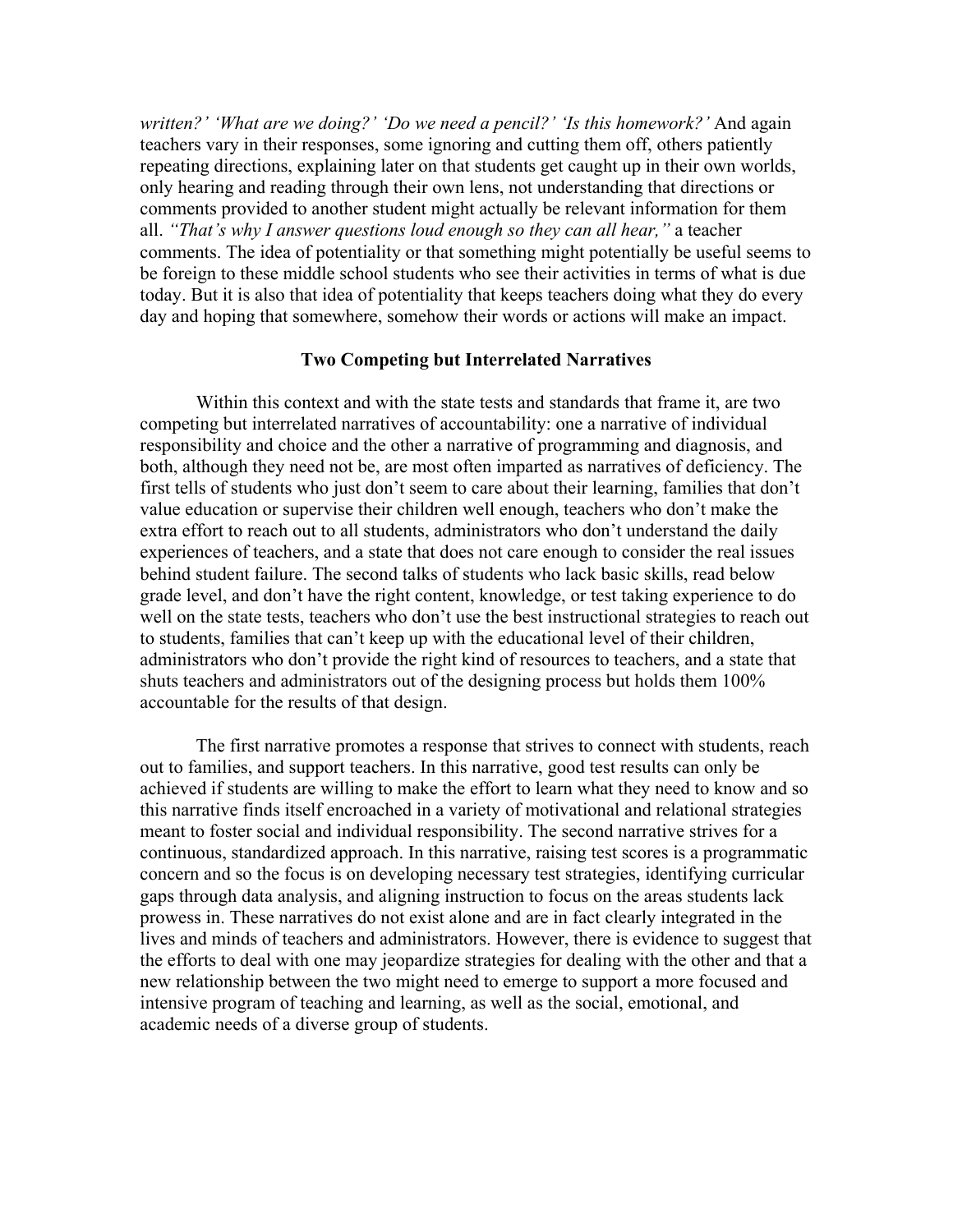#### **A Narrative of Individual Responsibility**

A slender African-American girl with hair in corn rows walks briskly down a hallway. A teacher calls out to her by name but cannot leave her classroom. The girl does not answer, stiffens and picks up her pace. As she passes a hall monitor she blurts out how much she hates this school. The hall monitor asks her: *"Where do you belong?"* She gets no answer from the girl except a quick and quiet *"I don't care."* The hall monitor quickly radios the central office and asks for assistance. The girl enters a classroom, collects her things, walks briskly out and back down the hall past the hall monitor who follows her while listening for a response on her walkie talkie. Shortly after, an announcement is broadcast over the PA system, calling out to the girl and telling her to go directly to the assistant principal's office. When the hall monitor turns the corner still thinking she is behind the girl, the girl is gone. She asks a student, who is standing by his locker where she went. He shrugs his shoulders and says he doesn't know. She repeats that a girl just turned the corner and must have walked right by him. The boy points to a door leading outside and says she went that way.

Relationships between adults and students are built on care and they are also built on fear and depending on the situation one or the other can get the upper hand. Why didn't the hall monitor simply stop the student in the hallway? It would be simple to just look at this one incident and find fault somewhere, but the behaviors and practices that occur in schools are built on past experiences, on social norms, on fears and on expectations. Even with 3 hallway monitors and a female officer who regularly patrol the school grounds, disciplining students in a public setting is a complex and often multifaceted endeavor. Confronting students directly is fraught with tension, and fights are sources of great fear because they can escalate in unpredictable ways. When a fight breaks out, several individuals will run to help. On one such occasion, the hall monitor calls for the assistance of at least 3 adults. She is running down the hallway behind another woman and yells to the other in a commanding but protective voice to wait until everyone arrives before entering the classroom. Luckily this time everything is already "under control." Another time, however, a verbal fight between a female teacher and a male student is taken out into the hallway:

S: *"You're yelling at me. I didn't do nothing,"*

T: *"I'm the teacher here and you need to do what I say and leave."*

The yelling escalates and the teacher threatens to call the police. The student defiantly retorts *"why don't you, maybe they'll get to the bottom of this."* The fear, the stress is evident in both of their voices as the encounter ends when the hallway guard assists and removes the student from the school.

The reality of this kind of incident is that even when rare, extreme behavioral issues impact the entire system and alter the policies and relations for all students and teachers. They impact the more common student infractions and they impact the kinds of relations teachers are able to have with students who do behave. They also impact what gets taught and how it gets taught, and what kind of reward and punishment systems are put into place. In this urban setting, managing student behavior cannot be separated from the daily routine and is central to this story of teaching, learning and accountability.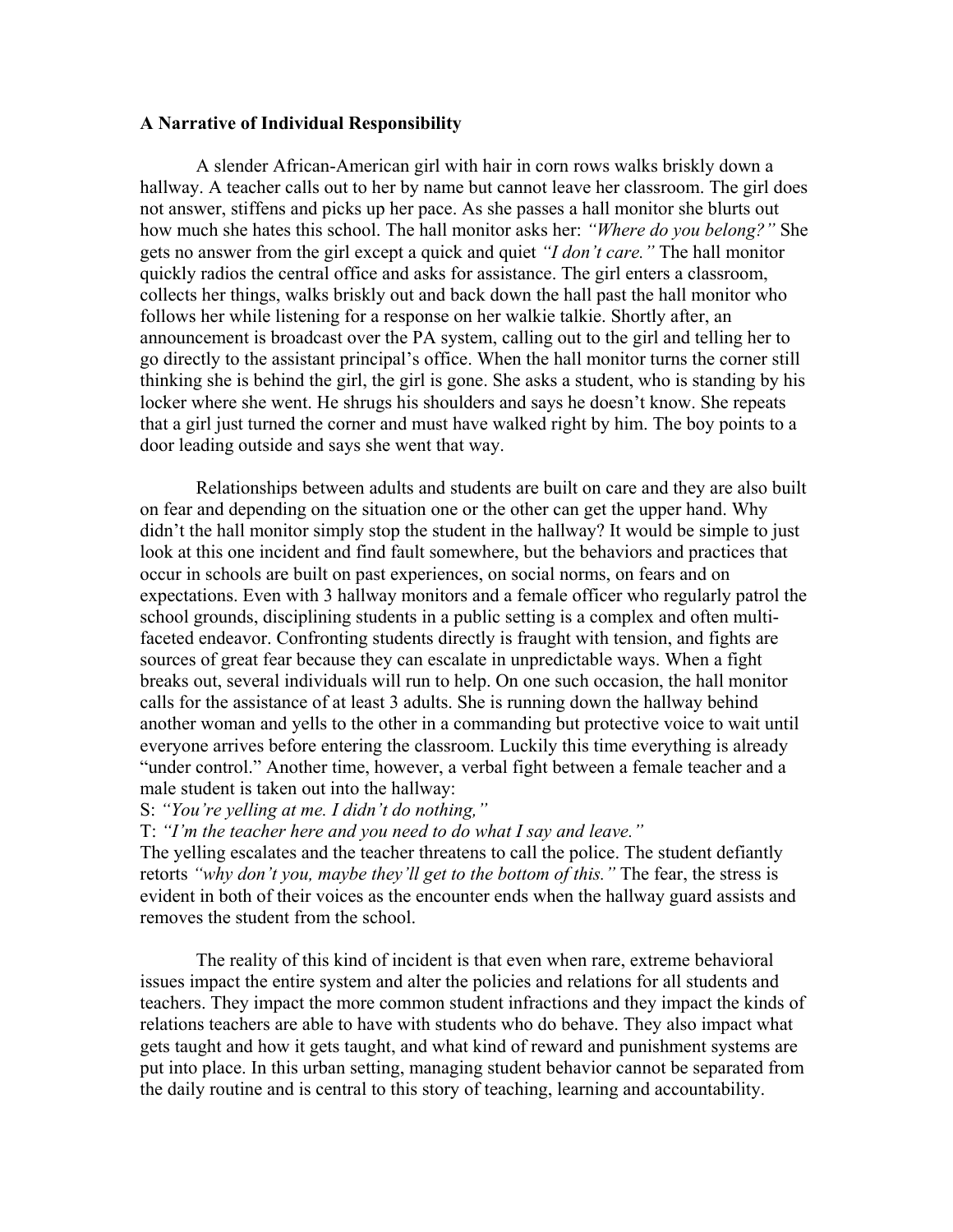Teachers at Oak Ridge can not and do not take students' emotional selves for granted and so there are manifold amounts of evidence of teachers, administrators and staff reaching out to students. Teachers can be seen working with students over lunch and during planning periods. As students walk in and out of class, there are quick queries, pats on the back, or verbal reminders of opportunities for extra help. For example, teachers often remind students of their availability, such as this teacher before a chapter test: *"Chapter 30, don't forget to study. I will be in the after school program if you want extra help with the chapter. I will be in the gym."* Teachers, administrators, hall monitors and aides play essential roles in the social, emotional lives of the students. Students can routinely be seen hanging around with an adult in the hallway, the library, or the cafeteria just to touch base, share some aspect of their lives, or ask for help with something. On one such occasion, an African-American girl is greeted by the Assistant Principal in the hallway. She challenges him in a friendly way to a basketball 'match.' He teases, *"did you see what I did to your brother?"* She retorts confidently, "*we're two different people.*" They set up the meeting for the match, right after school.

#### **It is not that they can't learn…**

Teachers report coming to school everyday filled with hope and expectations for themselves and their students. They have good days and they have bad days. Discipline issues, however, often play a role in how such a day is determined, and can alter teachers' expectations and perceptions of what they can accomplish in the classroom. On any given day, teachers face a multitude of behaviors. While for the most part students sit quietly, maintaining discipline is a daily and ongoing challenge. Sometimes a whole classroom can be out of order and filled with restless students making little noises like dogs howling, whistling, and banging their feet against desk legs. Other times, one or two individuals seem to be having a bad day and are either dealt with swiftly or cause frequent outbursts. Sometimes a student is simply too eager asking questions or talking out of turn. Students can be silly and excited about a weekend or an event, or insolent and sarcastic as in this exchange:

The teacher passes out a blank piece of paper for an open-notebook quiz.

- T: *"Take out your notebooks please."*
- S1: *"We have notebooks? I never had a notebook."*

There is a lot of noise and hardly anyone has gotten anything out.

- T: *"Guys, open up your notebooks."*
- S1: *"What are we doing? What do you mean?"*
- S2: *"I don't know where I put it, oh well."*
- S3: *"I don't think we can answer these questions"* (looking at blank paper that was passed out)
- T: *"Ok I'm going to put up 3 problems on the board"*

S1: *"Really?"*

But sometimes it is the teacher who drones sending the students into catatonic states. While the teacher talks, any teacher, if the subject or manner of delivery is not appealing to the students, you can feel it. Depending on the classroom it results in constant talking among the students who ignore the teacher's pleas for quiet. If somehow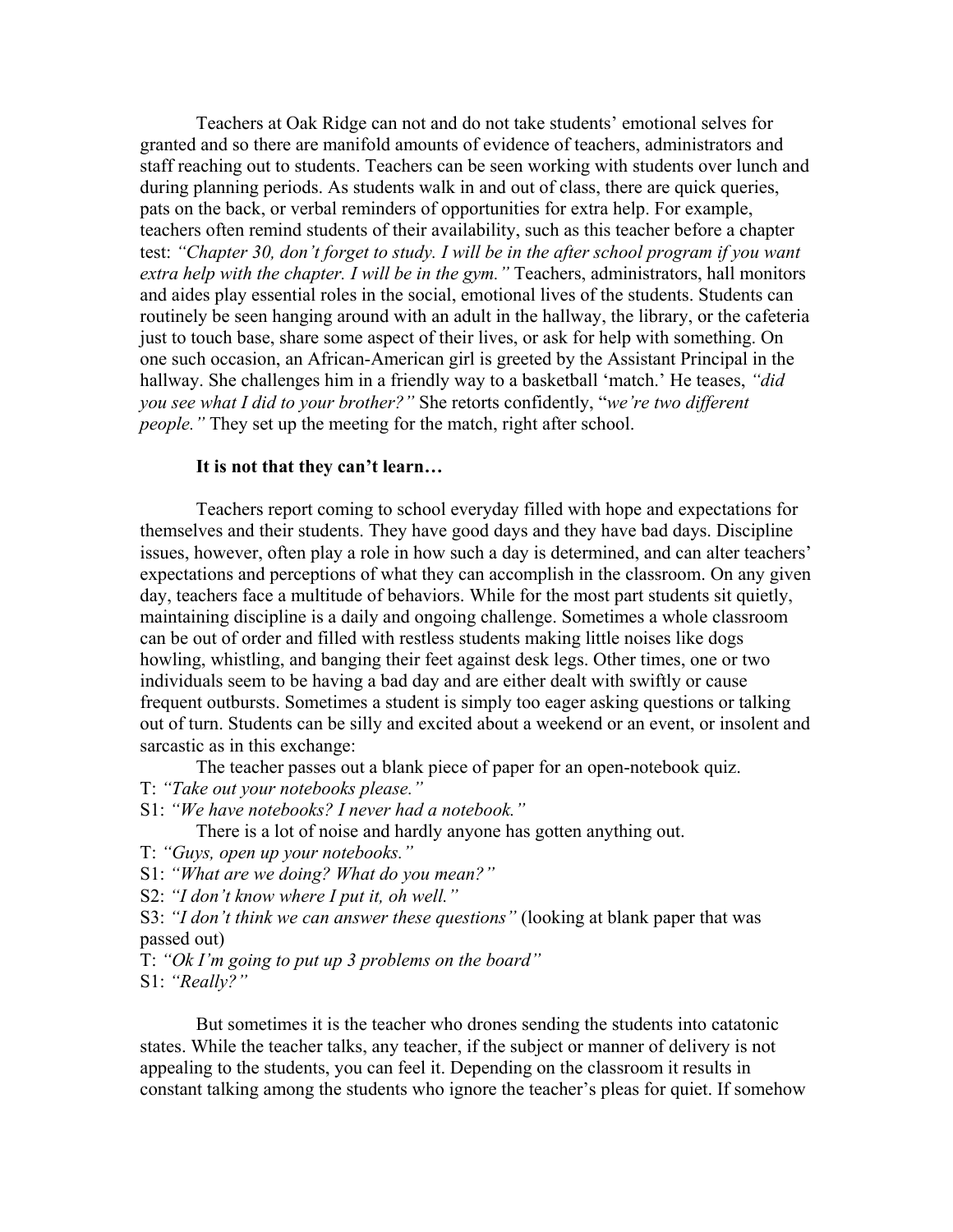the teacher has managed to instill a certain fear or respect, the silence is itself an 'attitude.' In this case, there is a fatigue among the students; a boredom that hovers over them like a distraction waiting to be found. Zippers on binders take on a new fascination. Doodling engrosses even the worst artist. A pencil or finger becomes the subject of intense inquiry. Any event out of the routine is welcomed with outbursts of laughter or outrage. Teachers walk back and forth through this invisible cloud that keeps their goals and expectations out of reach. Occasionally the teacher will lean over this chasm and focus in on a misbehavior and for a moment the student and teacher connect over unwanted gum or obvious inattention but as soon as they walk away the student fogs over again.

Behavior affects other school practices as well. The reality of teaching in classrooms with over 25 students with a wide range of strengths, needs, attitudes and aspirations, means that every disciplinary comment whether a reprimand, an argument, or an encouragement, is taking away from teaching the overall lesson. Teachers talk about being most upset when disruptions interfere with the education of children who actually want to attend and learn. Behavior becomes an issue not only for the child who is being reprimanded but for all the other students as well and everyone knows this. In fact, the primary reason parents give for wanting their children in accelerated classes is to make sure their child gets a solid exposure to learning. And behavior is a primary criterion used to determine a child's eligibility for such classes. A teacher comments: *"Grades, attitude, behavior. Sometimes you have some kids who can be bright but distractible and it is difficult to justify putting them in an advanced class because they don't have the ability to focus and it would be more of a disruption to put them in that group."* 

 Despite these challenges, teachers identify the students as the main reason for why they love their work and look forward to doing it each day. And teachers feel good about the way the school personnel in general relate and treat the students. A teacher explains: *"I find the staff in general is willingly involved in a lot of things, willingly, they are not forced, they are not coerced; they are treated as professionals, and they choose to try a lot of things. I like the way the kids are treated... I find in this building that the kids are treated as people and you would think that would be an automatic, but it isn't, you have a lot of pomposity where people talk down to kids, who are not really communicating with them at all. I don't like when people talk down to kids. They're people. It's a mutual respect and I find that here. Like* [the Assistant Principal] *he deals with those kids in such a professional way; he's not trying to frighten them into good behavior, but he's very firm. There are so many good things here. And I think that a good proportion of the teachers in this building are trying to do the best they can for what they feel is the right thing."* 

#### **Student accountability: Making them care**

Discipline issues are not simply about misbehaviors. For the most part, students sit quietly, do not talk back to teachers, and refrain from inappropriate behavior and language. This does not mean, however, that they are either engaged, paying attention, or doing their work. Teachers spend considerable time confronting students directly for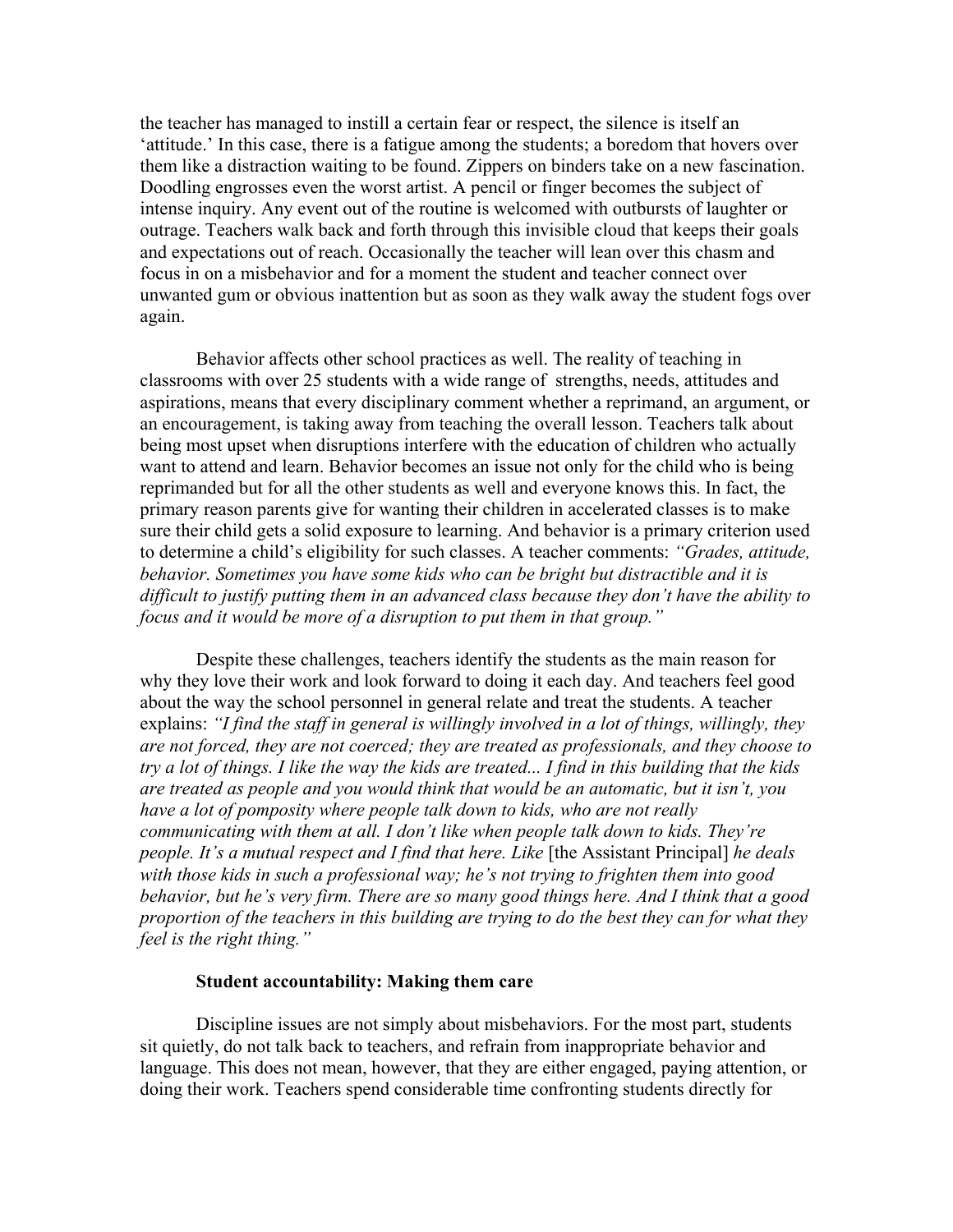inattention, with mixed results. For example, in the following excerpt from an English class, students are turning the details of a chapter into questions:

S: *"So we're writing questions based on the chapters?"* 

T: *"Yes, which will later be turned into a quiz; so the better the questions, the better the quiz."* 

The students begin to work.

T: *"N stop playing."*

- N: "*I'm not playing. I was closing my eyes because they were a blur."*
- T: *"How about opening your book."*
- N: *"How many questions is that?"*

T: *"Fifteen."* 

The student opens his book and begins to work.

In another classroom, students are checking answers on a math quiz. A boy sits sideways in his chair leaning away from his desk, poking repeatedly at his knuckles with his pencil. The teacher asks him, *"how can you be checking your paper if you are staring at your arm?"* He glances at his paper and goes back to writing on his arm.

The Principal wants teachers to be proactive in their dealings with students who aren't doing their work. While she knows teachers nag, follow through with students, and call parents, what she would like to see is more direct intervention and supervision from teachers. Just handing out zeros she feels is not sufficient or effective intervention. For example, she would like teachers to tell students: *"You are either going to do it in class with me right now or you are going to do it after school or you are going to do it at home with your parents but there's no way out of what you have to do, this is your responsibility and you have to do it."* She says some teachers do this already, but many don't.

Teachers understand that they are expected to hold students accountable for their work, attendance, behavior, and performance. They talk of the pressure of keeping the students up to par, covering the curriculum, and getting the students ready for the next year. They share their frustration about needing to come up with strategies to motivate unmotivated students on top of all these things. But the pressure they talk about the most is their own lack of power and choice when it comes to their ability to hold students accountable. A teacher comments: *"You can't fail students because it makes the school look bad. You can't punish students because parents complain. And you can't make them do the work because there are no consequences."* And other teachers agree stating that many of the students and their parents are disrespectful and defiant of the system and that more administrative and structural support and planning are needed if teachers are to have the desired impact. Furthermore, teachers talk about the contradictions between district policies and the directions they hear from administrators and colleagues. On the one hand, they are expected to hold students accountable and follow the district's retention policy but on the other hand must adhere to an unwritten policy of curbing the failure rate. So teachers find themselves simultaneously telling students they won't accept late work and telling them to bring in anything they can, even late.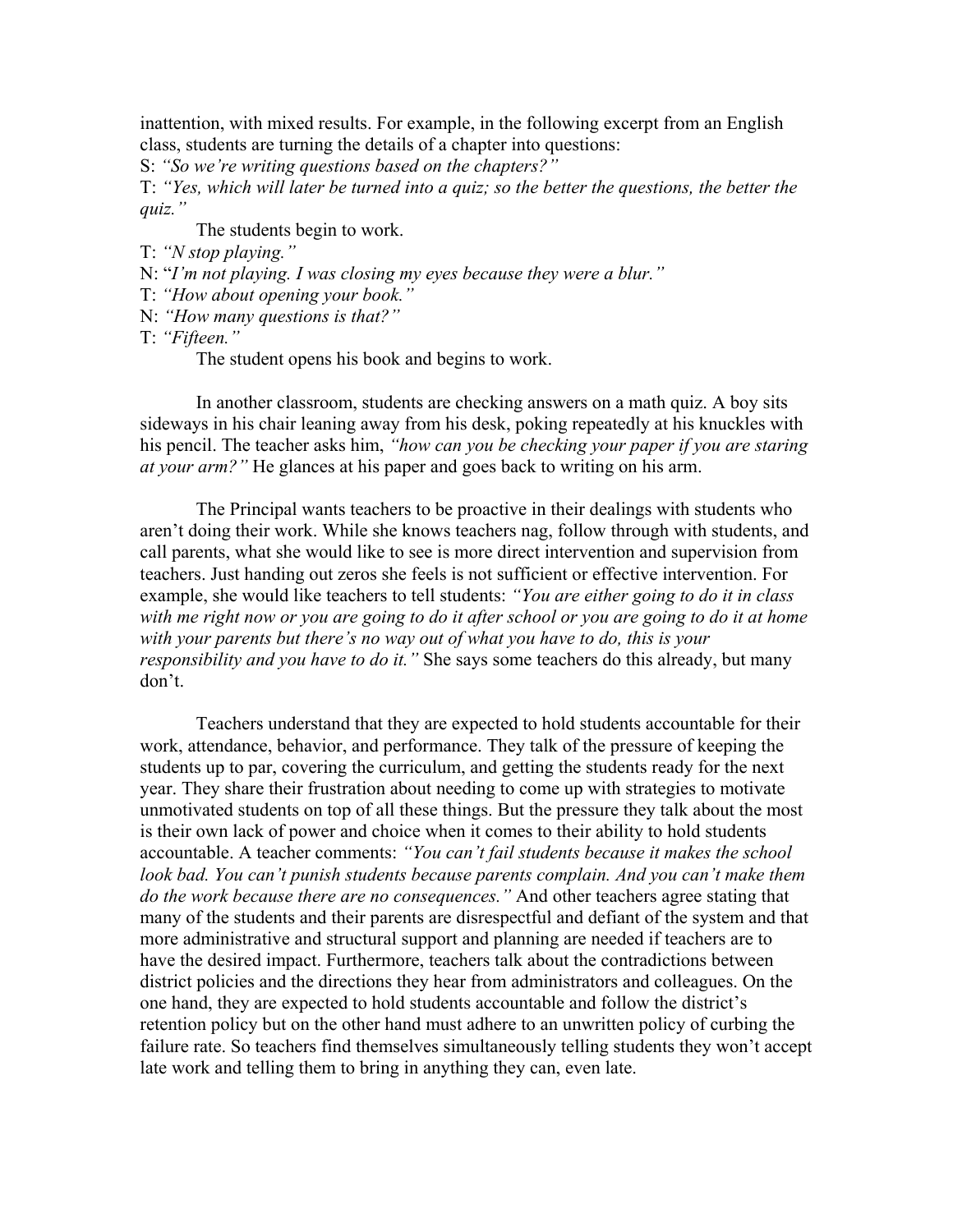A teacher comments on the dilemma of letting students go to their lockers to get the materials they should have brought to class to begin with: *"Do I think that they should be responsible for their own assignments? Yes. Should I have to let them go to their locker to get their notebooks? No. The fact is if you don't let them go to their locker to get their notebook then they are going to sit there for 40 minutes and do nothing. They could be disruptive. I feel like you're caught between a rock and a hard place with trying*  to get them to realize that when you do get to high school there is no hand holding, *teachers are not going to focus on you and help you and push you and encourage you at every step. You have to be responsible for yourself. So are we setting them up for failure because we say this is what it is going to be like? And yet, yes I will accept back homework, yes go to your locker get your notebook, yes I'll let you make test corrections. The biggest thing I do try and stress, will I accept things? Yes I'll accept it at half credit. There has to be some type of a penalty.*"

Moreover, even when they do fail students, teachers feel that such a procedure is often pointless since it rarely has a positive impact on those students who don't care or have given up on the possibility of succeeding in school. For those students, teachers state that a *"failure notice has as much value as a tissue we throw away*," while other students seem to have *"parents who will get them through somehow."* So teachers feel that the accountability connection is lost on most students and may only succeed as a benchmark for student's self-assessment. This is evident in the way behavior issues seem more prevalent during the last month of school as students who are failing and looking at retention or summer school act as if there is little point in trying.

Teachers also disagree on whether accountability should be based on performance alone. There are plenty of students who try hard, really care to succeed but do poorly in school. A teacher talks about kids and caring: *"I have many kids who care and many more who don't. Do they not care because they are frustrated? Maybe. Do they not care because I say the wrong things to them? Maybe. Do they not care because they don't think it matters or nobody at home cares? I don't know. But I also have kids who care. They come and ask. 'I need help, I don't understand.' And maybe if they're not embarrassed to ask, they'll say to me 'you know what, I'll hand it in tomorrow because I need to retype it.' It was hard for them to get this thing to look this certain way but they did it regardless. They knew it wasn't going to be any extra for them but they did it, because. I offer extra credit, watch a certain movie, bring me the receipt to prove that you got it and sit down and talk to me for two minutes about what the movie was about. You know how many kids did it? Five out of 150 students. I offer other extra credit. Do you know how many of my kids could benefit greatly from having a 30 turned into a hundred? Caring means they did the quiz corrections. If you do the corrections, you get half your credit back. You have a 50, gives you a 75, you have an 80 gives you a 90, and I have so many kids who don't do it. The kids who care they do it. The kids who care will have the 95 and they'll do the corrections.... I have kids who are super bright and couldn't care less. They just breeze through. They're not giving me quality work but their breezing through gets them an A. Then I have kids who are having a really hard time, struggling, who do care and their struggling is a C. So if I could grade them against*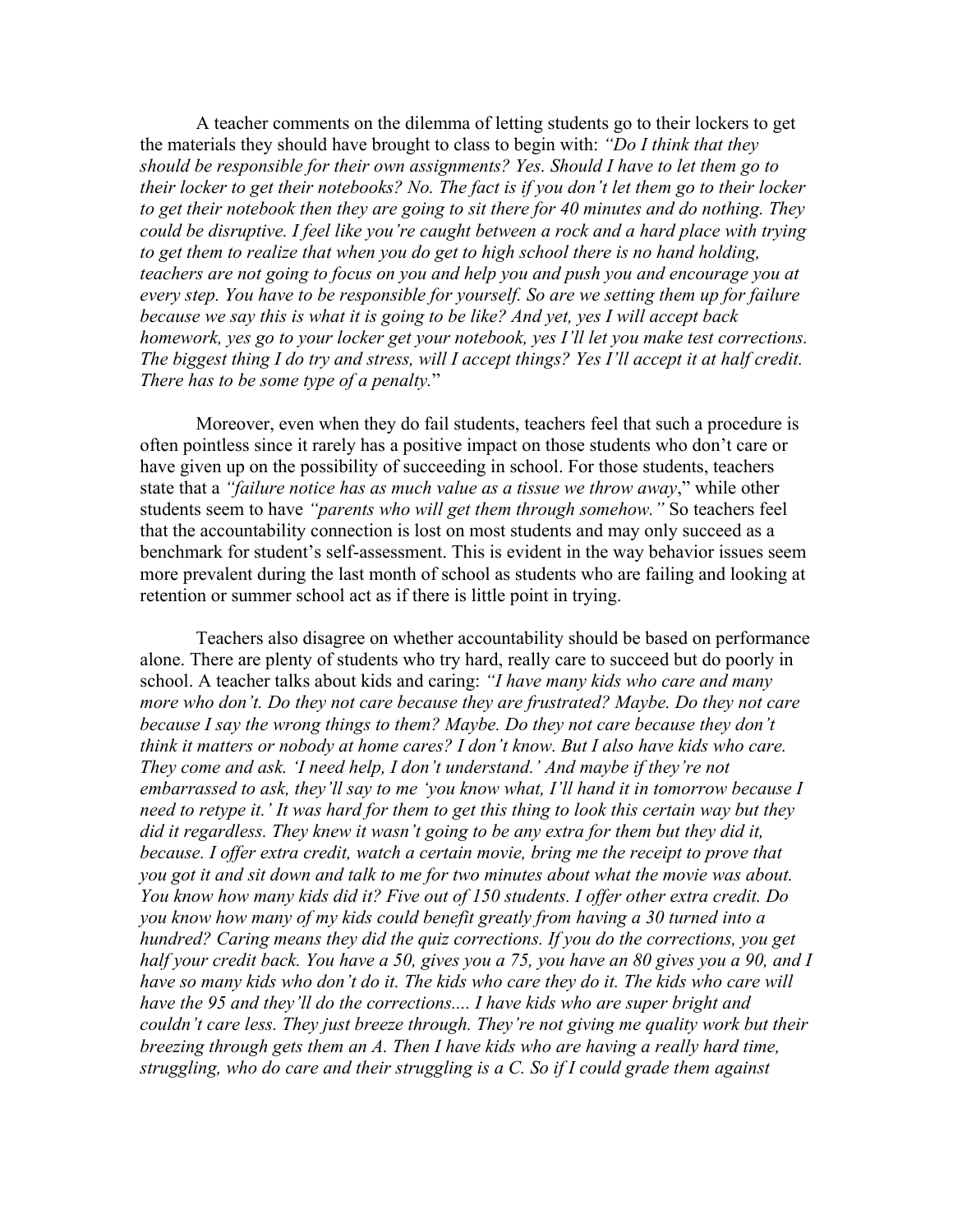#### *themselves, the table would be turned. Those really smart kids would be getting Cs and the struggling kids would be getting As."*

In a system where it is difficult to determine the impact, good or bad, of retention and grading policies, schools are always looking for other sources of influence on the behaviors of students. Underneath most school programs is the desire to reach students so that they will listen and/or participate in socially desirable ways. Two that are apparent at Oak Ridge are character programs and incentives.

#### *Character counts*

It is the  $5<sup>th</sup>$  of May, 2003, the first day of the  $8<sup>th</sup>$  grade math test. The  $8<sup>th</sup>$  graders are eating breakfast in their homerooms when the principal's announcements are broadcast. After the pledge there are a series of announcements: *"As we've announced, all of our students will be testing this morning periods one through four. 6th and 7th graders you will be taking the TONYSS the test of NYS standards, the math portion, and*   $8<sup>th</sup>$  graders you have the big one, the  $8<sup>th</sup>$  grade NYS math assessment. I hope you are *enjoying your breakfast, complements of the PTO. As I've announced before, research shows that you need breakfast 30 minutes before testing. All of you are striving for a level 3 or 4. Do your very best, and please take your time. There will be no interruptions or bells during period one through four and we will announce when it is time for students to move to your testing location. Right now you are to remain in your homeroom. And our Words of Wisdom today are about contributing. What do you think a resource is? Money, real estate, gold? American author Peter S. Drucker doesn't believe that all resources are material things. Listen to what he says: 'The individual is the most precious capital resource in our society. In other words each individual human being is more valuable and more precious than anything else in the world.' That's an interesting thing to think about. Mr. Drucker was right; the individual is more valuable than anything money can buy. So believe that you are a resource, you are an important and unique part of our society and if you choose to do your best, you can contribute more than your weight in gold. Something to think about this testing morning. This is* (Principal)*, make it a great day or not, the choice is yours. Again remain in your current location. We will be notifying you shortly when you will be moving to your testing location. Thank you."* 

Teaching social skills has been central to most middle school curricula since the 1960s when the importance of schools as social settings was at its highest. This school is no different. Besides other programs such as Turnabout, a truancy prevention program, and Second Step, a violence prevention, anti-bullying program, Oak Ridge has also been using the Character Counts program, a program that among other things reminds students and staff about pillars of character such as respect, responsibility, caring, citizenship, trustworthiness, fairness, honesty, integrity, and perseverance. This year Oak Ridge has also implemented a program called Project Wisdom. In the October 2002 newsletter, Project Wisdom is described:

"Each day, we read a brief story, quote, and anecdote about an aspect of good character. Our hope is that our school community reflects on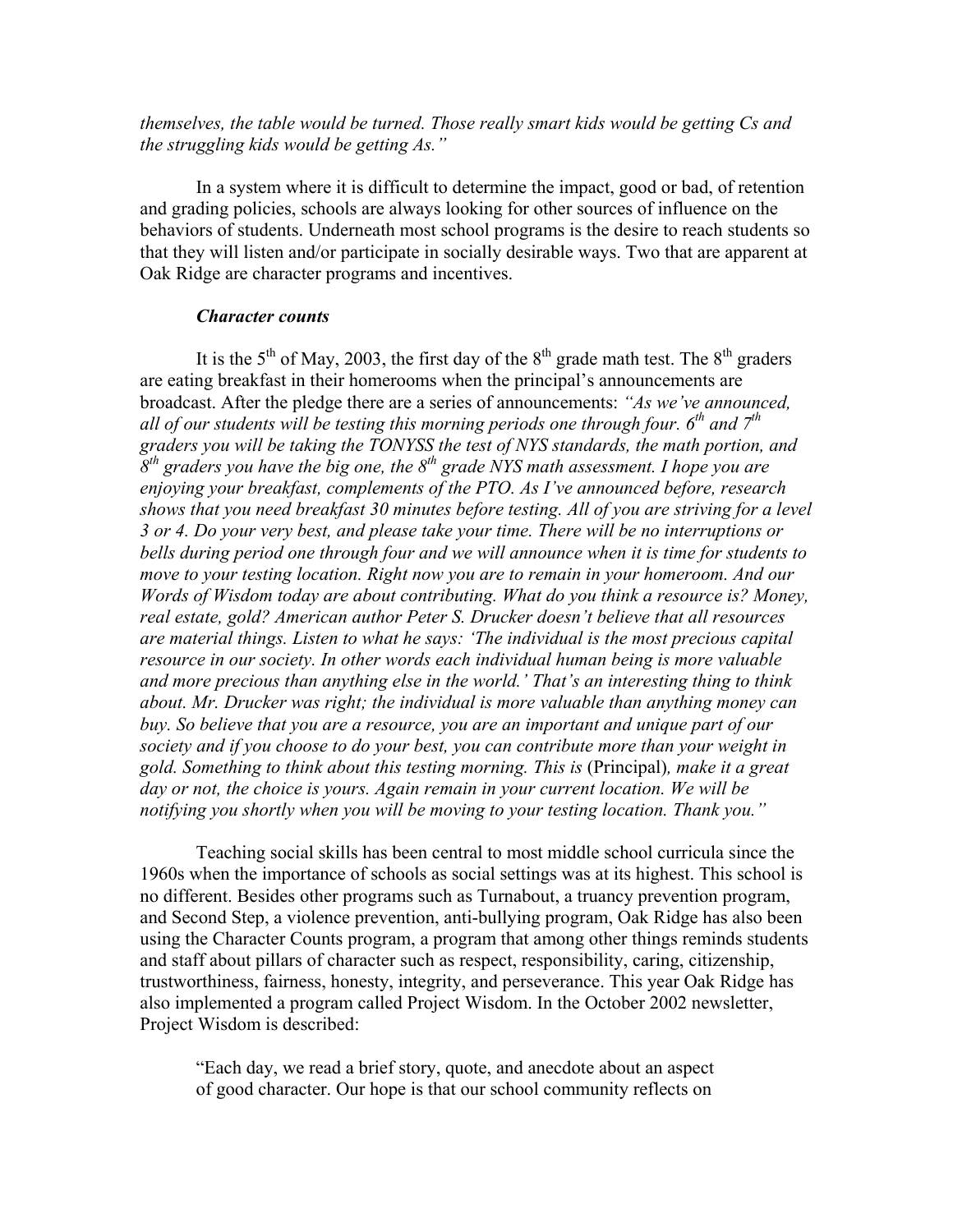the brief words of wisdom and that they will serve as inspiration and a reminder of appropriate choices that reflect good character. The daily words of wisdom end with the statement, 'make it a great day…or not. The choice is yours.' ...That is the message we give Oak Ridge students in every aspect of their education. It's all about choices – every day. Does your child choose to copy assignments in his/her agenda planner, choose to bring home the appropriate books and material, choose to do homework or study for a test, choose to sit and follow bus rules for a safe ride home, choose to treat others with respect, etc.? Teachers, administrators, and parents cannot control the choices of our students/children. We can model, discuss, support, and encourage, but we can't make the choice for our students…. Ask your student about the morning announcements and about the 'words of wisdom' and the daily challenge regarding 'choice.'"

The Principal discusses the role of character education in the school: Character education *"is becoming more of a focus nationally in terms of NCLB and I think the spot*light is on middle school because of the test scores. It's also part of politicians wanting *the schools to do more and character is something that people can wrap their arms around so to speak.... It's something that we can use as a tool to be more creative with our instructional program. You hope to get kids to just think, because you never know where that connection is going to come, where that light bulb is going to go on and somebody is going to say 'oh, you know I really haven't been a very nice person to my friends.' I don't know if it's the morning announcements. I don't know if it's the second step violence prevention program that we've been running at the 6th grade. I don't know that it's a particular relationship with a teacher or students seeing hall monitors in the hallway or knowing that there's security, that 'well I'd better not try to steal something from somebody's locker because I might get caught,' you don't know so you keep looking for different ways to kind of attack the problem.*"

And it is not uncommon to hear teachers talk about choice, for example giving students project or seating options, or using choice to point out students' irresponsibility in regards to their work: *"I see a number of people not doing their work. You are making a poor choice. I can't force you to learn. If you choose not to listen, that's your choice. But you need to stay quiet so I can teach, that's not your choice."* 

Again, it is this idea of potential, of potentially reaching some student through repetition, through the sheer magnitude of having something like words of wisdom every day; one message might seep through and make a difference. No one can claim that this is not so. But in a system where choice is less and less the reality, where the idea of making the right choice ultimately means to comply with the activities that are being imposed, including administering and taking the state tests, it is difficult to believe that the choices students, teachers, and administrators are encouraged to make will alter the sense of futility that seems to hover over school personnel. Most teachers and administrators at Oak Ridge do not lack desire and hope, but it seems that what is lacking is a concerted effort to critically assess the overall communication structure of a system that seems to be failing to reach the majority of its students.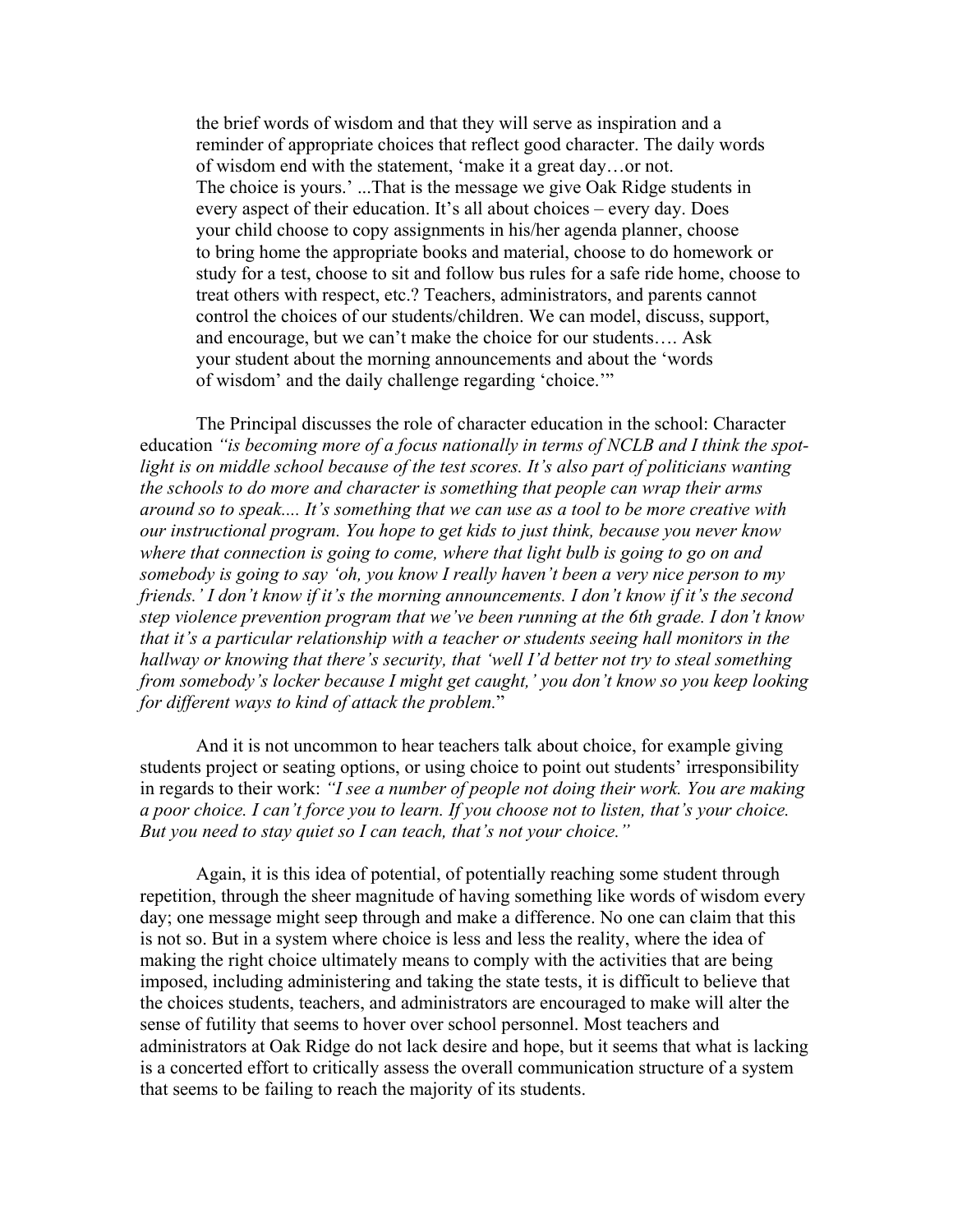#### *Incentives*

 When the nesting dolls have completely opened, you find the students in the center. In this accountability system, their performance drives the success of the rest, and yet their performance is dependent on the practices and policies of all the rest making it difficult to determine which doll might cause the collapse of the others. With so much at stake, it comes as no surprise for teachers to be seen pleading, threatening and bribing students to focus and get their work done. This kind of approach with students ultimately transforms an entire system and so juxtaposed to the message that responsibility is ultimately a personal choice is the contradictory message given to students to perform or participate for a small prize or reward.

The general perception of teachers and staff is that  $8<sup>th</sup>$  graders are at a particularly self-absorbed developmental stage and that academic performance is not one of their primary concerns. Furthermore, teachers believe that most of their students are not getting the pressure or support at home to do well in school, so most teachers feel that without additional incentives there is little expectation that these students will push themselves to perform beyond their usual level of performance. When the stakes are raised such that this year's  $8<sup>th</sup>$  graders must achieve at higher levels than last year's  $8<sup>th</sup>$ graders, teachers use whatever means they have to motivate students to work harder. Most provide multiple opportunities for extra credit, essay revisions, or test corrections. Many can be seen throwing candy to students for an answer well given in class or organizing pizza parties in an attempt to promote appropriate student behaviors. And administrators contribute to these efforts in their own way. They use pizza, prizes, food and goodies to promote and reward good attendance, attending test review sessions, or positive behavior. The rationale is that by making it fun, by offering incentives and prizes, students will participate and/or tell other students about it and encourage them to attend the next time around. One has to wonder, however, whether all the prizes, food, photos, and pep talk does not turn what are meant to be regular academic expectations into spectacles whose primary purpose is symbolic; a way to show off to the community at large that despite reports of failing scores, there are plenty of students who are participating appropriately in school events. Furthermore, administrators post announcements for desirable and undesirable behaviors within the school as well; on the one hand announcing awardees or winners of events, while on the other calling out names of students receiving detention. These public announcements are one way the school's expectations are taught and strengthened.

The need to raise student achievement has reinforced the need for schools and districts to make this message clear to students. One district-wide strategy has been to make the state tests count for all or most of the final exam grade. Because the ELA is given in January, the district coordinator can't justify making it count towards the final grade. However, the social studies and science state tests count for the entire final exam grade, and in math, section two of the state tests counts for 25% of the that grade. A district administrator explains: *"We try to give it some reality for the kids of why they might want to try to take this test."* And teachers generally agree that making the state tests count as the final exam grade is necessary. They feel *"it's an extra piece of*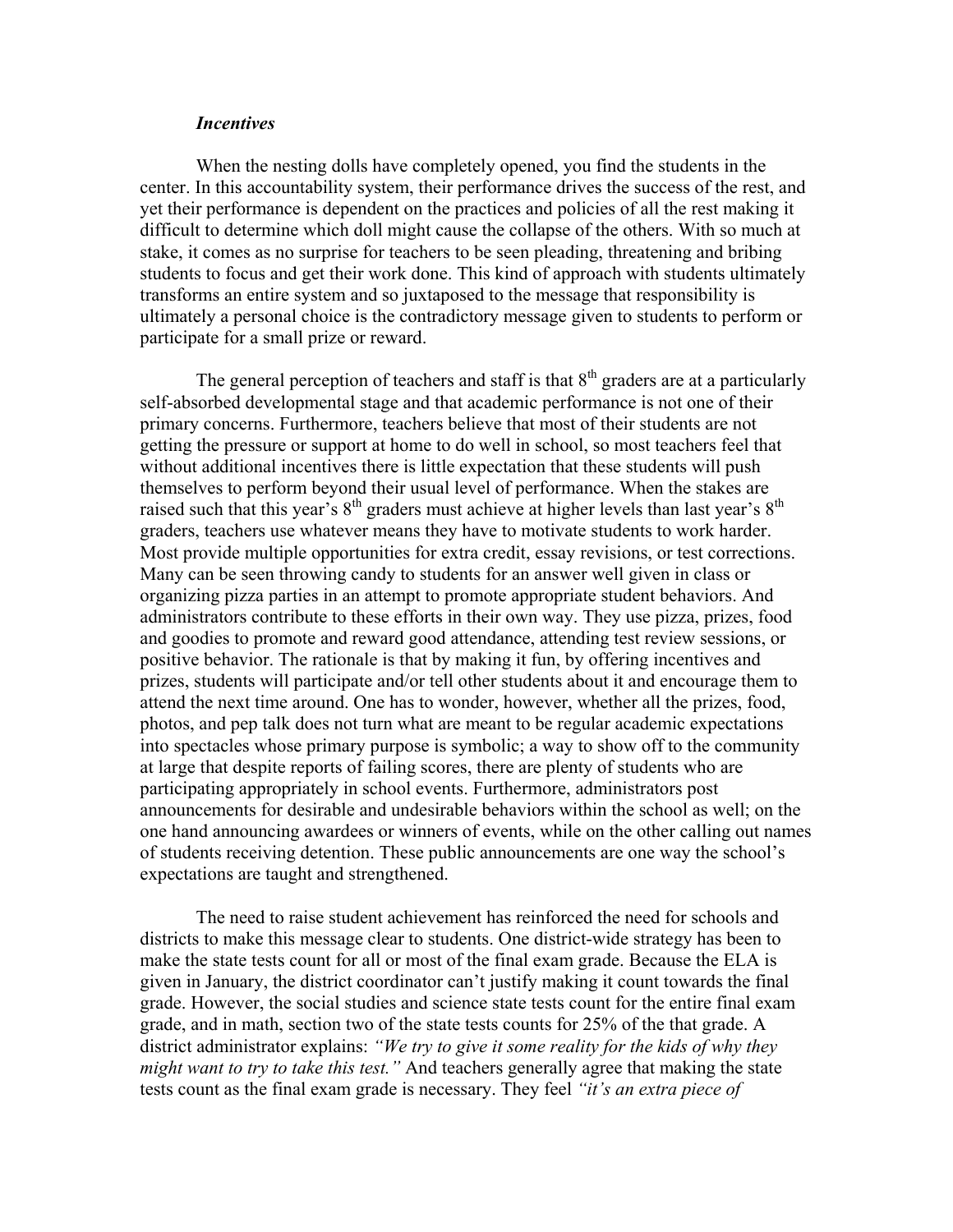*leverage. It's something that is going to be used. It's vague. It's state-wide. It's their first exposure to state-wide and we make these big announcements."*

The problem with using incentives, however, is that typically the students who need the extra credit or the extra review session the most are the ones who participate in them the least. So teachers find themselves needing to continuously offer opportunities such as extra credit both as a means to prevent too many students from failing and as a way to justify passing those students whose performance may be lacking.

 The state tests get woven into the fabric of teaching and learning in a variety of ways. For the most part, teachers want students to be prepared and understand the format of the tests and there is a strong relationship between wanting students to be motivated to do their best on the tests, while also using the tests to motivate students to attend to what they are doing in class. For example, in an English class, the teacher is going over sentence fragments and run-on sentences. The students are getting restless. One of them comments: *"This class is boring, I can't wait until lunch."* The teacher agrees: *"I'm also getting leery of this topic but I want to drill it into you; less than six weeks what are we doing?"* No one answers. He mentions the state test as a reason they should know this and moves on. A week before the ELA, these messages become more frequent. For example, the students are given a practice essay with the expectation that they will need more time to work on it tomorrow but many are done by the end of class. The teacher tells them: *"A disturbing number of people are done. I don't think you've fully understood the importance of the test here. You shouldn't be done yet. You should be looking it over*  to make it perfect. You will have ten to fifteen minutes to finish tomorrow. You will not *make noise. I will simply remove you from class."* 

It would be simplistic to point to the current state accountability system as the culprit behind the cycle of rewards and punishment. External motivators such as grades, teacher reports, prizes, and incentives have existed for decades in our school system. Their presence, however, which for the most part is taken for granted, forms the basis for current accountability models. It is important to consider how traditional approaches based on external measures of achievement such as grades and rewards have not only influenced current accountability systems but may play a role in students' supposed disaffection from them. There are ample reasons to suggest that emphasizing test scores and other measures such as grades or points earned distorts the message away from the content to be learned and the rewards of learning itself.

In a discussion with several parents from Oak Ridge, the relationship between test-prep activities and students' sense of selves as learners is brought up. While the parents feel that preparing students well for the test and providing them with support is important, they begin to question whether this kind of attention which is entirely motivated by schools needing to do well on the state tests is a good thing:

*"A week or two before the test* [the teachers] *go over all the sample tests, and then on Saturday they gave an extra class on helping on the test which was great. They gave*  [the students] *some pointers on what to do during the test, which I think is helpful*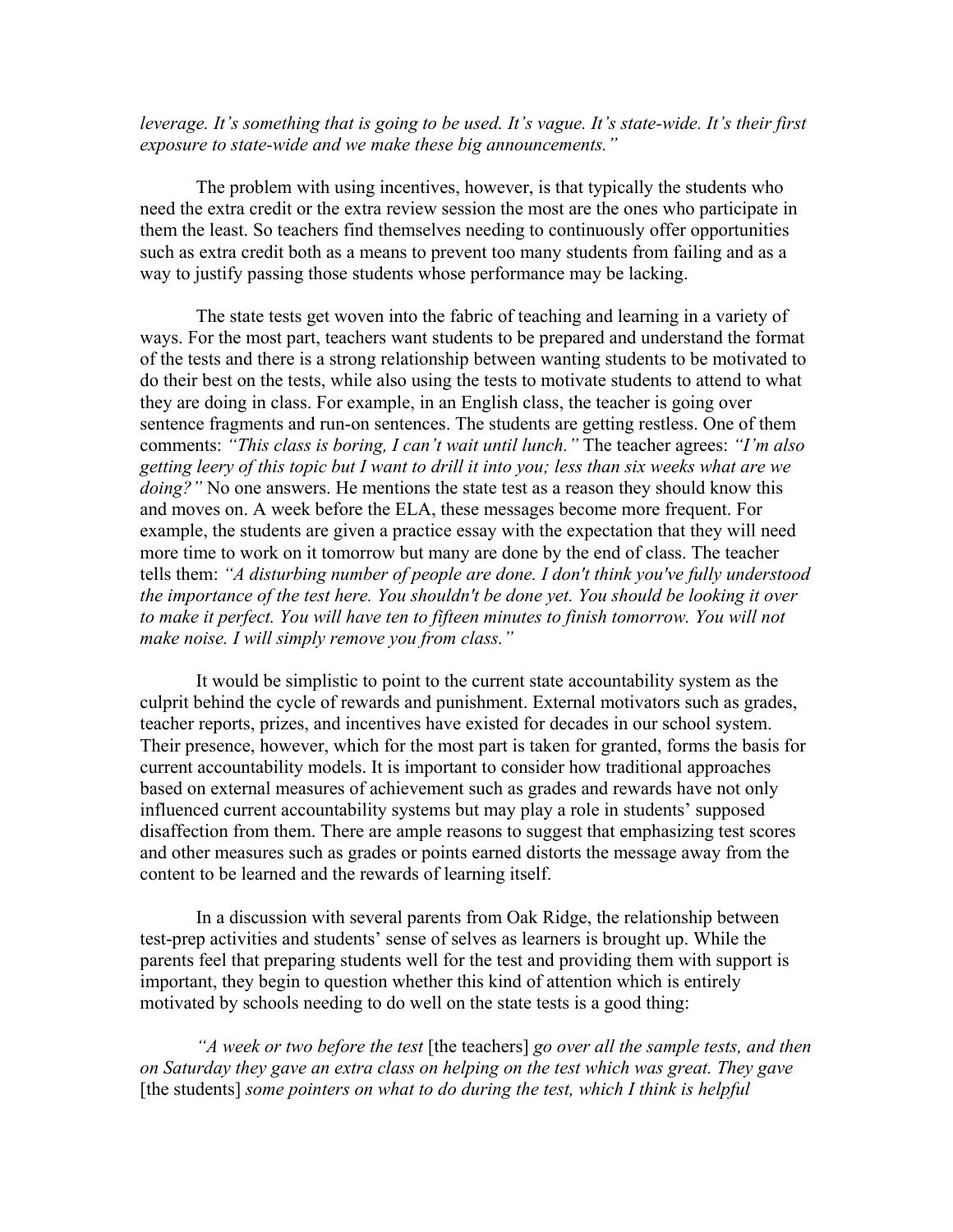*because I feel that if you're not prepared like that, you might not know how to do the format of the test and you don't want to go in totally blank. So I think it's really great that they prepare them."* 

 *"The other thing they did was give breakfast to the children in their homerooms,*  which was nice. We went to each  $8<sup>th</sup>$  grade homeroom and gave them a cup of juice and a *bowl of cereal with milk. And I thought that was positive because one of the things you got to do is you got to say 'good luck on the test,' 'how you doing?' 'Hope you do well.' And that I think is a good thing with the students. I think it gave them the idea that this was important and that's a big thing with doing the test, the students at this level need to think it's important, you know to make an extra effort."* 

 *"But just to be devil's advocate, I wonder if by making such a concentrated effort on the test, they are telling the kids that the tests are more important than the rest of the school year? Because now all of a sudden you're getting the extra special treatment, you're getting the extra special food, and all of a sudden this test, which doesn't affect your grade but it affects the school, all of a sudden the school is taking this approach. What kind of a message are we giving our children saying you know all the other tests you took during the year we didn't do this for you but this test affects the school, here's some breakfast, eat hardy, do well, good luck. Are we giving them the wrong message?"* 

 *"Yea, I mean we shouldn't ask kids only for that time of the year but through the whole year we should always be sending a message to the kids that it's important to concentrate, that to learn, you know is a wonderful thing."* 

#### **Teacher accountability: Teaching for success**

*It makes the teachers very angry that they've got this tilted field to play on and that it's not a fair situation for their students. I don't think any teacher isn't working hard. I think they work harder every year to try to overcome the inequities that are in the system. I don't know if you can win that fight until you have enough money to reduce class size by 50%. The quality of our teaching with half the student load can make a huge difference in middle school, but teachers can't possibly consider it because it's not going to happen…. Park City can't solve all of the problems facing us without help from a lot of other places and that help doesn't seem to be coming. So we can do a lot and we are going to do more, but we can't possibly do everything without help and that help is primarily financial. I don't see any changes happening until we get a different governor and a different attitude and a different commissioner of education.* 

(District administrator)

The teachers at Oak Ridge work hard to provide their students with quality learning experiences. And teachers believe that for the most part middle school students need more student-centered and hands-on experiences to connect emotionally and cognitively to learning. The tilted field, however, mentioned above seems to be tilting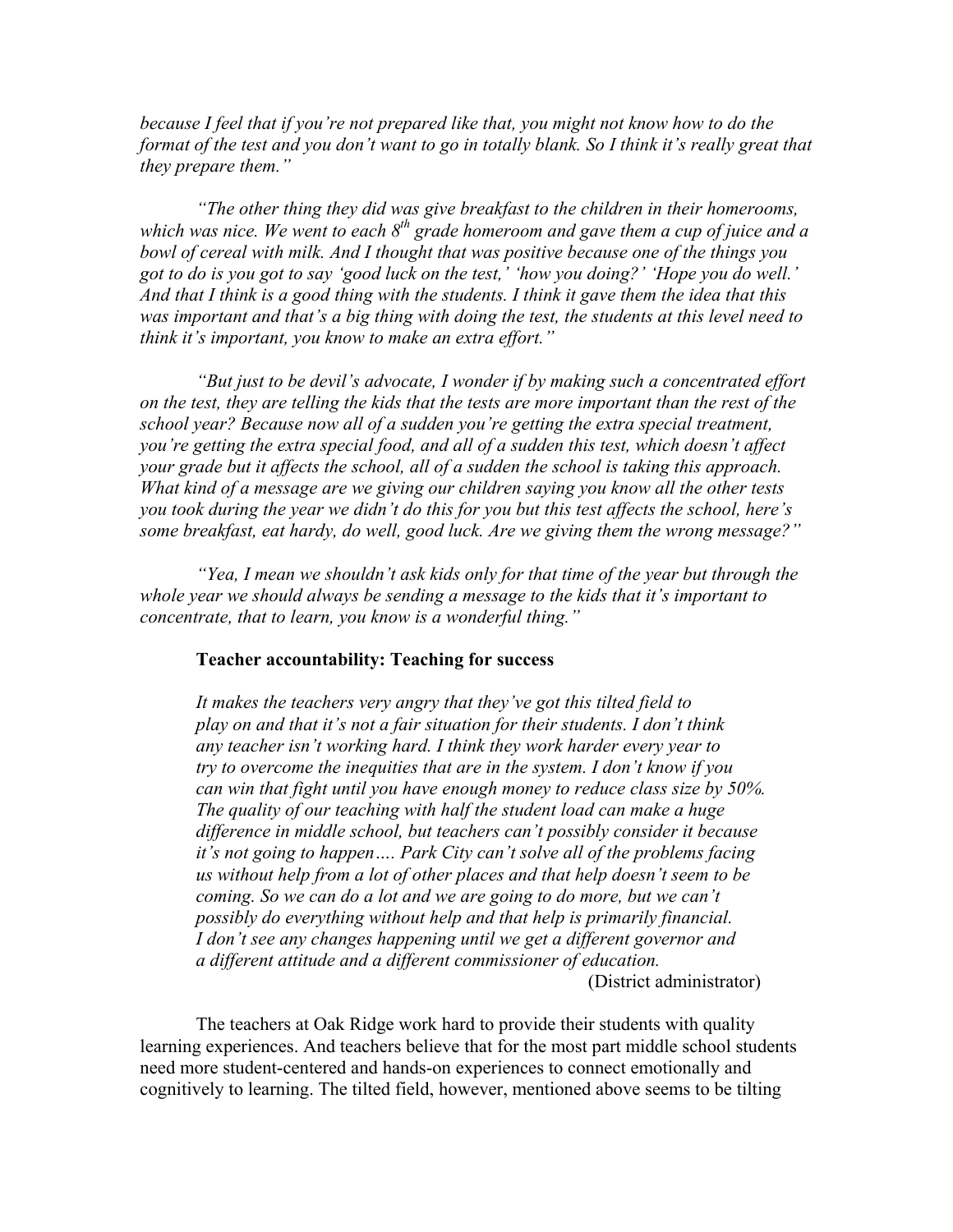farther away from making those kinds of experiences possible as the requirements set forth by the state and the district present seemingly insurmountable challenges. Over the course of the year, eighth grade teachers talk about several of those challenges. First, there is the increased pressure of bringing up failing scores on the state tests in a timeframe set forth by state personnel, not by people who work daily with the students in question. Second, there is the reality of doing so within classes of 25 to 30 students of various ability levels. Third, to teach well in these situations requires resources of space and material as well as support from personnel and administrators. And finally, in a setting where discipline presents a persistent challenge, the perceived benefits of more student-centered, collaborative learning experiences are often outweighed by the perceived risks that many of Oak Ridge students will not be able to handle a lessstructured approach and that some will not be able to do so without damaging materials or ending up over the edge behaviorally.

The Principal agrees that these issues present real challenges to teachers. She feels, however, that many teachers use the current accountability structure and/or student behavior as excuses not to push themselves to try more hands-on, student-directed projects. Too many teachers want textbooks and worksheets, end up reading these in class or correcting homework, she says, and these approaches are not doing a good job of reaching and motivating students. And several teachers agree, as this teacher comments: *"We need to find a way to change what we do in the classroom.... We can't just stand up in front of kids and say we're doing* [for example] *respiration this week and here's what you have to learn and there's going to be a unit test next week. We can't do that anymore. Maybe there's just too much competition for the kids' attention? I think parents are overworked to stay on top of their kids. I think for a lot of our kids school is the enemy in their parents' eyes, so they're not going to buy into what we're trying to teach. We haven't captured them early enough. Too many people are wrapped up in the old way of teaching a certain body of knowledge, and I don't think we can do that anymore. I think we have to teach kids how to learn by teaching less content but teaching it better."* 

For many teachers, however, the issue goes beyond teaching strategies to one of school-wide collaboration, communication and support. For example, many  $8<sup>th</sup>$  grade teachers feel that even though administrators don't directly blame them for the low test scores, everything they do is being judged through that lens. They comment that on the one hand, the Principal frowns on their use of packets, textbooks and handouts, while pressuring teachers to cover everything so that students are ready for the tests. These contradictory messages are frustrating to teachers who feel that whenever they are merely lecturing or going over vocabulary they are essentially being 'bad' teachers, but if they spend too much time on an interesting project, they run the risk of being assessed just as poorly because their students may not be well-prepared for the state exams. A teacher expresses his frustration: *"I mean there are some things that have to be just learning it and memorizing it without a project or drawing or something that helps these students.*  (Administrators) *don't like the idea of packets and reading and doing worksheets. They want you to include technology, things like that, which are great but there has to be a balance. You can't do everything like that. The test isn't technology. It's reading, writing*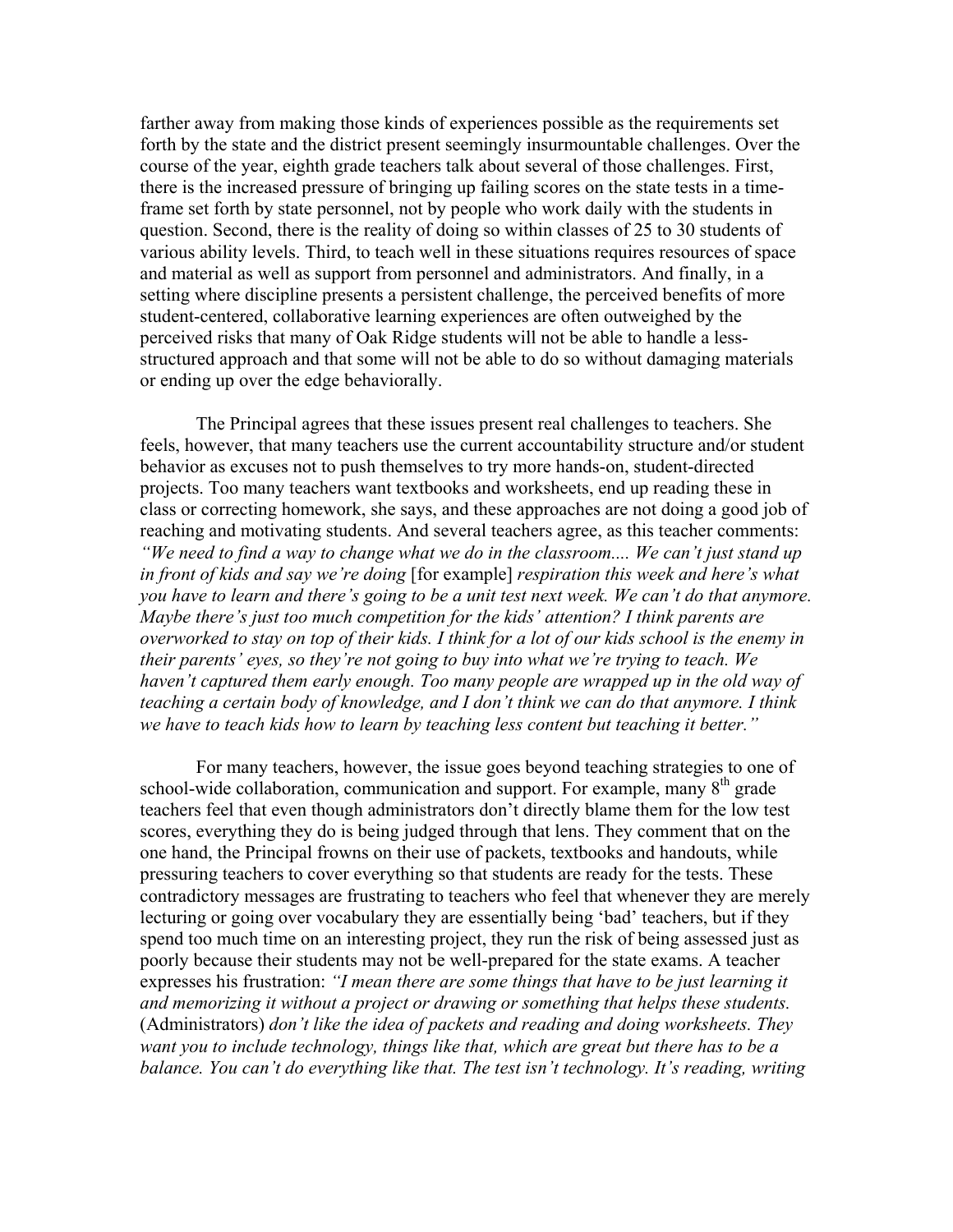*and comprehending an issue. The test isn't exciting in any way at all. It's a very boring test so the kids have to know how to succeed in a situation like that."* 

Furthermore, teachers get conflicting messages all the time that they need to negotiate in order to gain recognition from administrators, colleagues, parents and students. And the same project or activity can be both disliked and liked by different people making it difficult for a teacher to self-assess. For example, a teacher comments: *"I'll teach, I'll be doing something that administrators say is not ok but then other teachers will say 'that looks great. Can I use that also?' And they ask me for my work and then they use what I've used. And I'll let them know that* (the Principal) *says this wasn't the best way to teach. They're like 'Oh this looks great.'"* 

The lack of choice about when state test are given impacts on a teacher's flexibility to try out alternative teaching strategies. For example, a math teacher encouraged by the Principal to use a math program that includes manipulatives for teaching algebra concludes that she would probably not use that approach again. She explains that the approach works well for students, providing them with the extra visual support and could work very well as reinforcement in a comprehensive math program. Given some time, she feels she could work out how to use it to assist slower students while allowing faster students to move ahead. But the time to experiment, learn and improve are not compatible with the demands of state tests; the time she spent on this approach meant that she was unable to cover as much material as she felt her students needed for the state test. Similar issues were shared by science, social studies and English teachers. When the state test dictates the entire curriculum and forces teachers to cover more content than they feel is reasonable, there is no room to experiment and take a chance on alternative approaches.

District and building administrators understand that time and resources are essential factors if teachers are going to be able to design and create innovative lesson plans. Over the years, efforts have been made to assist teachers in the creation of collaborative or interdisciplinary lesson plans. These ideas formed the basis of a middle school reform initiative that was attempted several years ago by the district. The Principal at Oak Ridge explains: *"Six years ago, the district undertook a huge middle school systemic reform initiative, it's fondly known as Misery, MSSRI. It covered a lot of different areas. My first year here we had a half time staff developer and a half time teacher mentor. The staff developer worked with teams to implement interdisciplinary instruction. Teaming at the whole school level was new that year. The teacher mentor worked with individual teachers in their classrooms, mentoring them on a weekly basis. There was a magnitude of initiatives that were all a part of this plan. It was also the first year the 8<sup>th</sup> grade tests were given, in '98. We went two years and we made significant progress in those two years. Then we had a bunch of budget cuts and the two half time positions were eliminated. The middle school reform committee met again this year and proposed the reinstatement of certain initiatives including team leader positions at the middle school and that was presented to the Board at the end of December. It certainly is a concern and it's something that the Superintendent and the Board are very well aware*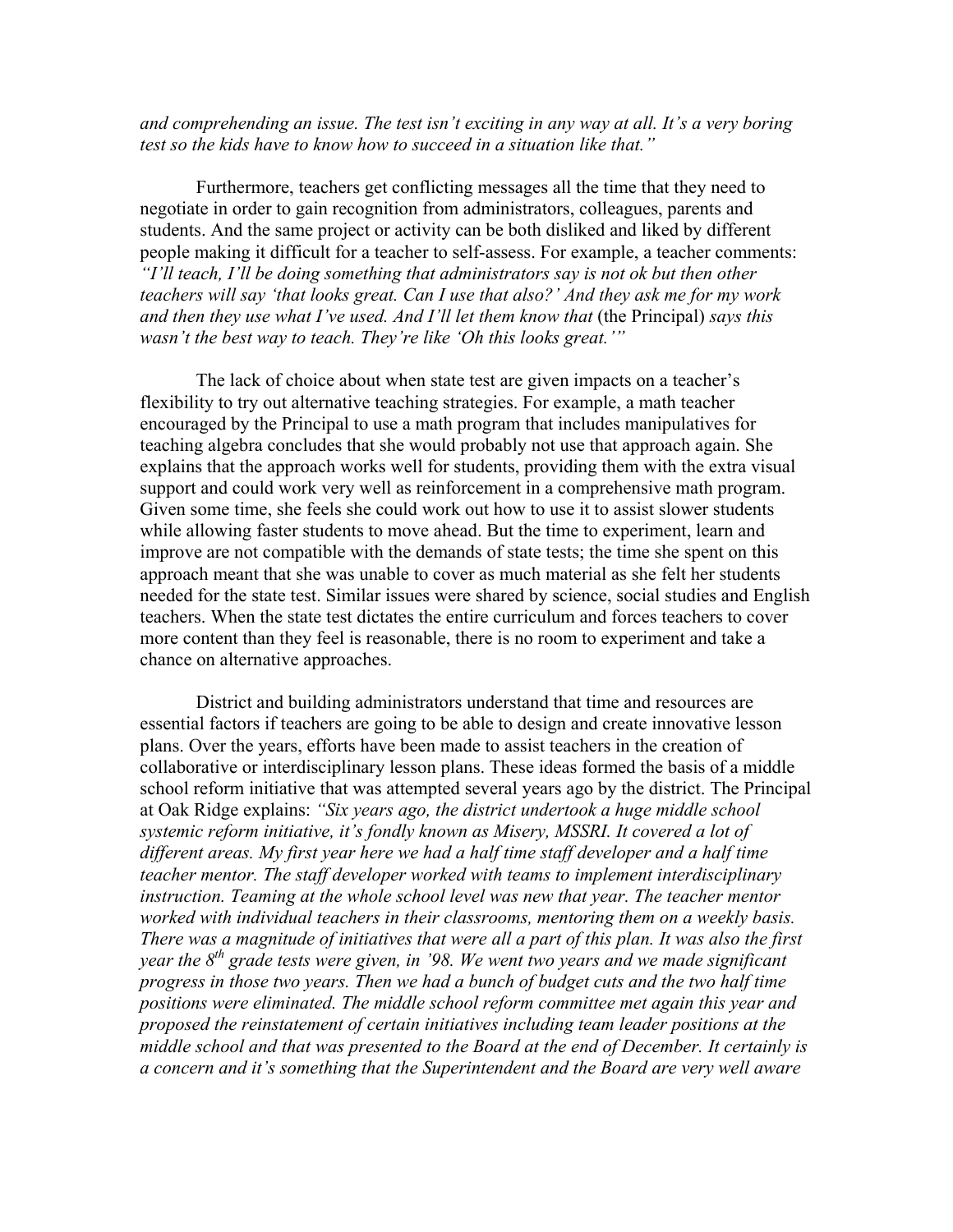#### *of. Then we learned of the significant budget cut that would take place this year and the reform initiatives have been tabled."*

The more complex and multiple the needs of a system are, the more likely limited resources will necessitate re-ascription each year. Furthermore, the more pressure placed on individuals to perform miracles, such as dramatic rises in test scores, the more important personal acknowledgement, reinforcement and support seem to be to the individuals involved in those efforts. A common source of frustration and disagreement for Oak Ridge teachers seems to emanate from the perceived lack of support and recognition for the efforts they have made. Teachers share stories of hours invested in team and committee work developing team-based integrated and interdisciplinary units and test preparation activities just to find the next year that the members of a team, district curricular focus, or district resources have been altered or are no longer there.

Teachers know there are multiple ways of helping students get the most out of their educational experience. They believe that some of these require that they learn new techniques. They also know that it requires effort and that they don't always have the time or inclination to put forth that effort. But there are other things that are out of their control and interfere with the efforts that they do put forward to reach their students. They know that smaller class sizes and focusing on fewer curricular requirements, more in-depth, and over longer periods of time would make an incredible difference to the students. Instead what they are experiencing are increased requirements, (including more accountability-oriented paperwork that has little to do with instructional plans), an increasingly diverse and challenging population of students, and higher stakes attached to narrow performance targets. A district curriculum coordinator comments: *"There are so many other demands on teaching that aren't really teaching that are causing more of a drift towards a safe and secure and not change because I have to do this and I have to do this and I have to do this. And it comes a time where there is no time for any experimentation or creativity or attempting to try something new. It just doesn't fit."* 

The result is that the majority of classroom instruction at the  $8<sup>th</sup>$  grade level is teacher directed. It consists most often of correcting homework, or introducing new content or a new skill and then going over examples of this skill in class. In most classrooms packets help organize the activities. And while teachers know that administrators frown at the use of packets, they feel they are better than the textbook. They help organize the material, separating out the key skills and vocabulary needed for each unit, and allow teachers to integrate material that may not be in the textbook and take out material that they feel is irrelevant. Teachers cite accountability as being another reason for these approaches. Packets can be counted, measured, and accounted for, whereas group discussions, presentations and other projects present more assessment challenges. And often, when teachers do vary their teaching approach to involve students in an art, role playing, critical discussion or hands-on activity they report feeling defensive, guilty or uneasy. Defensive because they feel that in an increasing standardized instructional world their own personal beliefs and philosophies are seen as liabilities not assets, and guilty because student-centered projects typically take more time to do and this means something else is not getting covered. If administrators are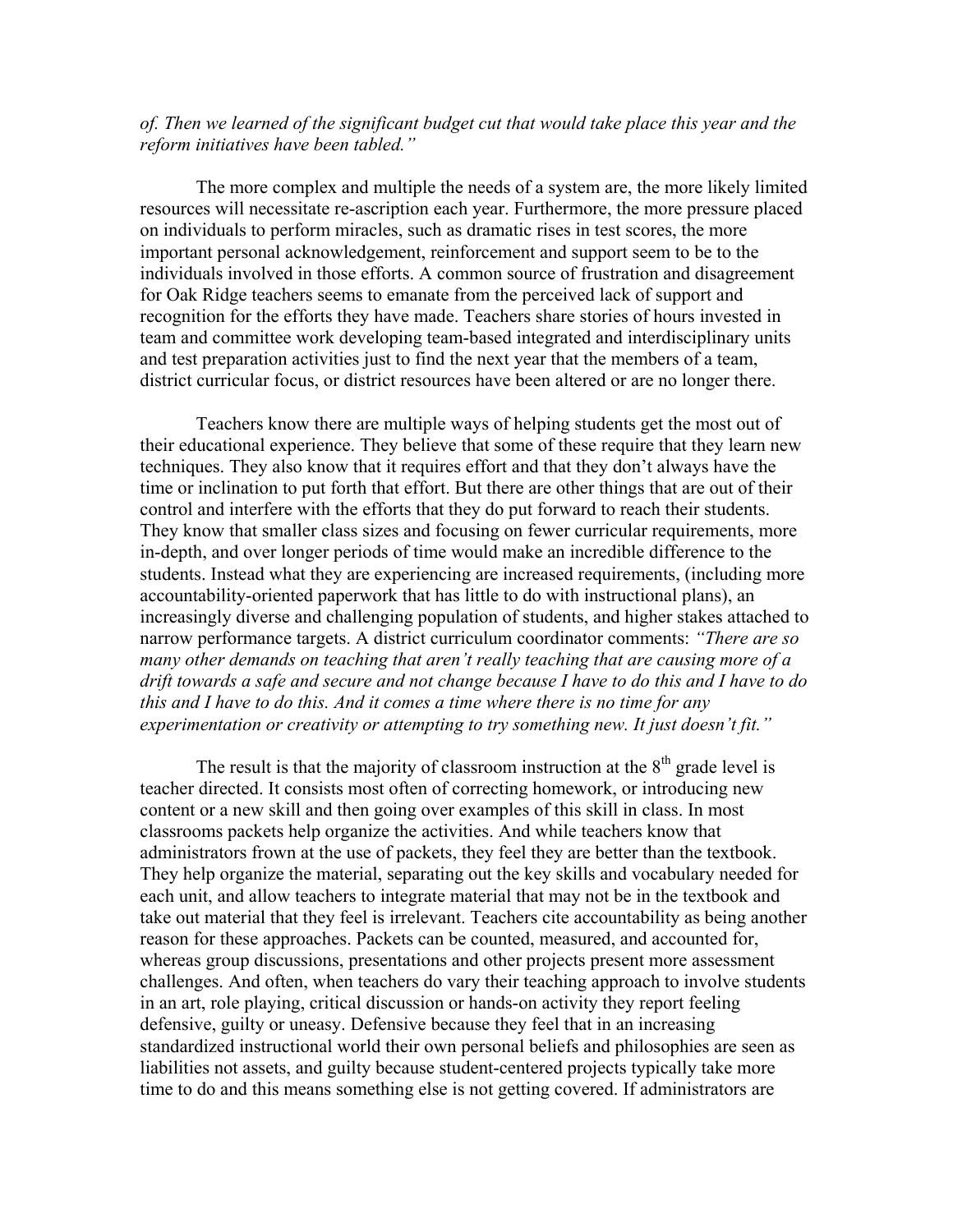serious about wanting teachers to alter their teaching approaches then such feelings shouldn't exist. These feelings reveal that for teachers there are conflicts between preparing their students well for the tests while also providing students with a variety of high interest activities. For the most part, teachers are left feeling that they stand in the middle of an impossible task.

#### **Administrator accountability: Leading alongside teachers**

Leaders have responsibilities that impact the responses of those they lead. As a large district, Park City has several levels of leadership, including the superintendent, subject matter curriculum coordinators, and building administrators. As the pressure to meet state standards rises every year that those standards are not or only partially being met, the pressure for administrators to both compel and support teachers in their work also rises. Some of this pressure comes in the form of curricular decisions (as will be described in the next section), while some comes from the kind of interpersonal relationships that motivate people to cooperate and strive to do better. This balance of educating, requiring, and pushing while also nurturing and supporting is one that is difficult to maintain especially when the end product, raising ELA 8 scores by 8% in one year for example, is perceived by some to be unrealistic. Administrators need to keep the morale up, critically assess what is going on, and ask teachers and students to do more.

The state accountability system with its Adequate Yearly Progress requirements has changed the nature of the message administrators need to convey to teachers. The Superintendent explains: *"There was a time where principals and people in my role, you know that whole concept of school as family and there were actually administrative theories about it and you were maternal or paternal, almost in the sense of protecting your staff, that type of thing. I think by and large while that still exists at some practical levels, it can't exist in terms of the state and the state mandates and standards. People have to know what it is they are expected to do, period. You can't buffer that, you can't alter that, you can be in it together with people, share with them, but you can't alter the message. It would not be fair to people."* 

It is this balance of conveying expectations in concrete ways while also supporting the successes and failures of teachers that teachers at Oak Ridge expect of their administrators. Teachers at Oak Ridge discuss some of the ways in which district coordinators are addressing the state requirements and providing guidelines and support to teachers. For example a teacher explains: *"We meet at our department meetings with our coordinator and she will have us look at what the state standards are. And we'll go over them together, we'll put them together for the exam, we'll see if the standards are matched up to what we're teaching, and see if it matches up to what the state is saying."*

Others are more critical of the guidelines they get from their department coordinators: *"They just give us textbooks and it leaves me so much leeway and I thought*  I might be handed some sort of specific curriculum mapping of what they want me to *actually do. Instead they just give me a textbook and then they expect you to take the information from the textbook, to elaborate on it and keep the kids interested by using the*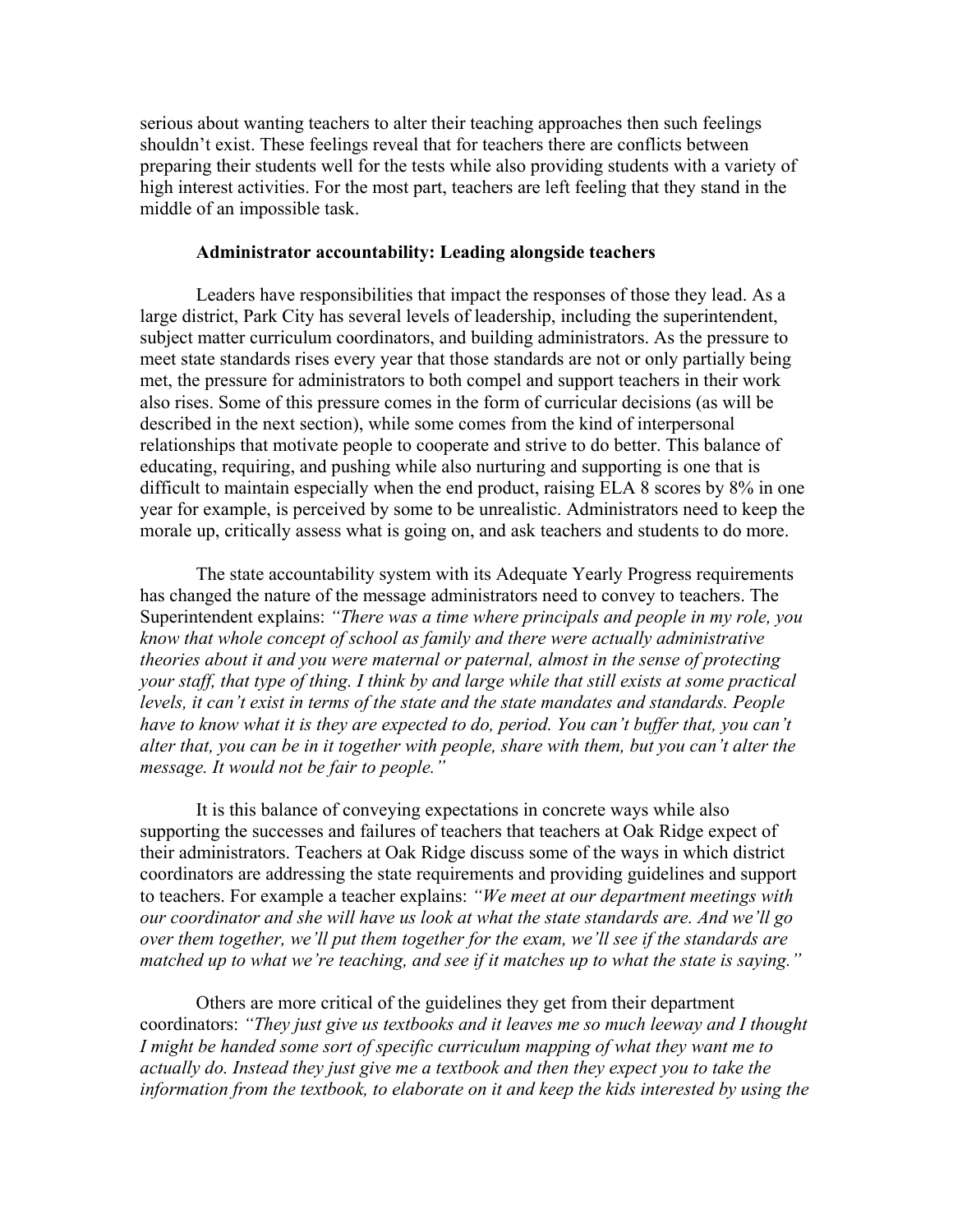*internet, activities, projects, and then it all has to go back to that state exam because that is where the administration will put the pressure on you cause that's how you're judged."* 

Furthermore, teachers at Oak Ridge disagree as to the amount of support and guidance they feel they are receiving from their building administrators. For the most part, they feel that their principal cares about the issues affecting urban education and goes out of her way to provide teachers with information on teaching in urban settings. A teacher comments: *"She's always looking for best practices, proven things that are positive or have been successful in urban settings. The goal is for us to give it a try. She is good at seeking out urban strategies; things that might work in our setting."* Where many feel she falls short is in her ability to relate to and listen to teacher concerns. They state that her lack of presence in day-to-day classroom issues has affected teacher morale and has not been conducive to a collaborative atmosphere. A teacher explains: *"She's not a hands-on person in terms of being approachable. She is not able to listen to people in the trenches."* And another agrees: *"She is making an effort but falls short in terms of nurturing change or faculty ideas. I don't feel a sense or a lot of effort at nurturing."* But other teachers have added that it is difficult to fairly assess their principal's overall performance because she replaced a very popular principal and this caused resistance from the start.

Regardless, however, of how some teachers feel about her style, several teachers have pointed out that there are areas in which she has received school-wide support such as her leadership on a possible middle school reform initiative and on building-wide policies such as sharing test preparation responsibilities. A teacher explains: *"Last year at one of our building-wide,* (the Principal) *gave us the listening* [section of the ELA]*, and said: 'Now these are kids taking it remember, you know how restless you feel right now and frustrated, and these are kids, and this is after already taking the multiple choice part.' And I've been fortunate I've worked under two principals who have always said, 'you know some people have their name on the top line, but we're all signed underneath.'"* Furthermore, there are several female faculty members who have felt especially empowered by this principal's professionalism and her ability to present and discuss issues with other more seasoned male administrators. For them, she is a role model, someone who gives hope to the idea of a female teacher successfully moving into an administrative role. So it may be that what makes her stand out as a competent professional who is able to articulate her ideas at district and regional meetings is what also makes her stand apart from the daily experiences of some teachers.

Whatever the source or depth of the feelings, positive or negative, the faculty has towards district and building administrators, they play a role in how they respond to the demands placed upon them. And while these relationships affect how decisions about teaching and learning are made and occur at local and interpersonal levels, it is important to consider the kind of impact the state accountability system has on these relationships when the stakes are high.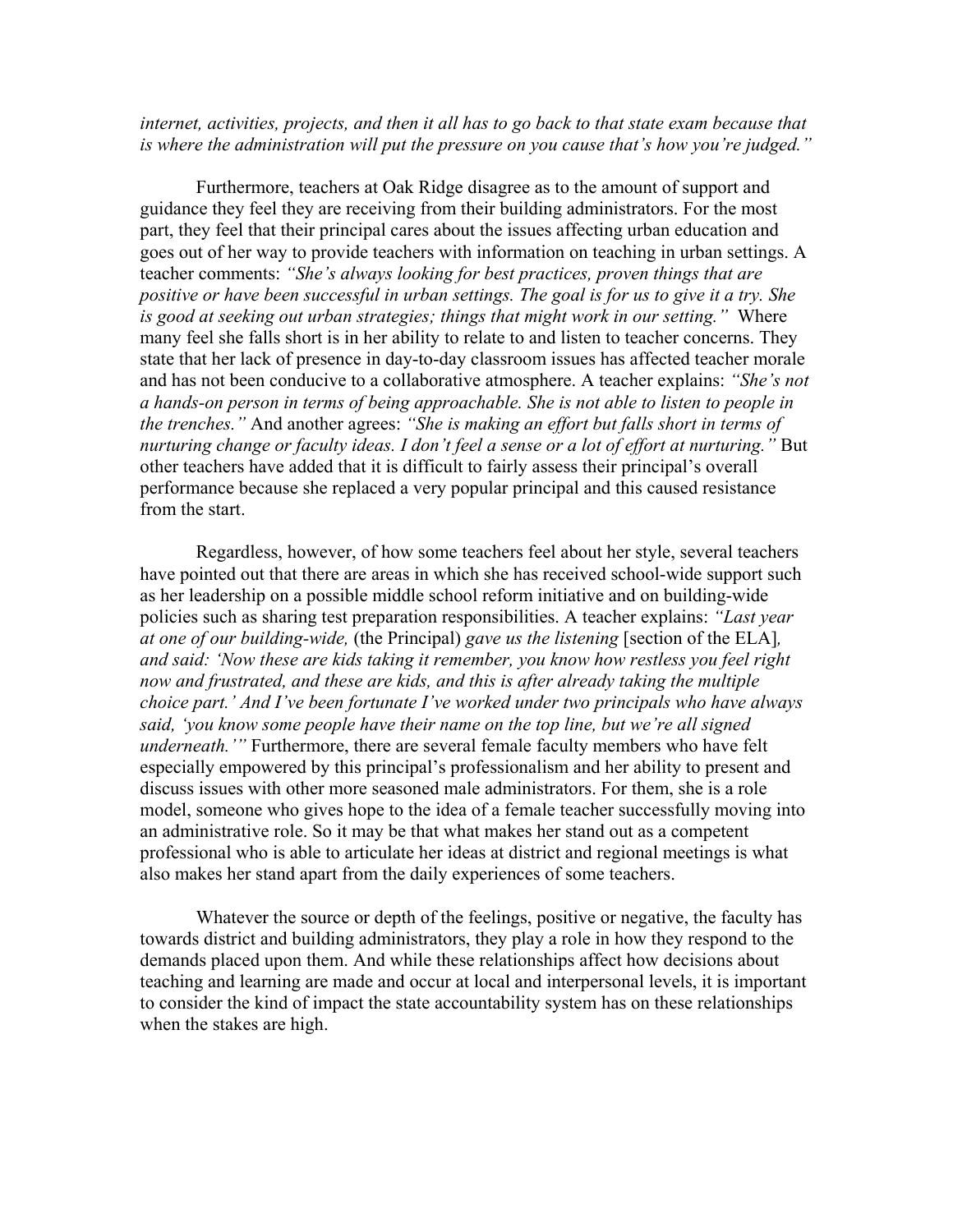#### **Teaming and the Park City shake-up**

For the most part, teachers and administrators in Park City value the potential of human relationship and have tried to implement an instructional team approach wherever they can. Teaming is seen as a way to encourage interdisciplinary approaches and build upon the strengths of individuals so that not everyone in a team needs to provide in-depth assistance in technology for example as long as this is integrated in some way within a team. In reality, however, while teams of teachers are responsible for the same group of students, actual collaborative, interdisciplinary or coordinated activities vary considerably from team to team. The reasons for this aren't always clear and involve curricular as well as political and personal issues.

Teaming has been used at Oak Ridge as a structural and instructional strategy for 6 years. While  $6<sup>th</sup>$  grade teams are organized differently,  $7<sup>th</sup>$  and  $8<sup>th</sup>$  grade teams are made up of 4 to 5 individuals representing the 4 core subjects: English, social studies, math and science. Most teachers favor the team approach and pairs or groups of teachers can be heard discussing specific students, providing teaching and disciplinary support, sharing materials, and planning activities. But implementing a team approach is not without its issues. The biggest one for teachers begins at the end of every school year when they wait anxiously or in anticipation each June for what they call the "Park City shake-up" which is the end of year assignment or reassignment of teachers.

Teachers at Oak Ridge feel that last year team changes seemed especially widespread. A teacher comments on these changes: *"I think to some degree it was a morale thing for some teams. And I think there were teams that were very strong and teams that weren't as strong. I think there was an attempt to try to shake that out a little bit and maybe mix the personalities a little bit and see how that all turns out."* 

The Principal acknowledges that to some extent the quality of the team or team dynamic influence the decisions she makes around teaming, but there are also a wide variety of other factors that are out of her control that play a role in these decisions. She explains: *"Just this year there were 17 new staff members at Oak Ridge Middle School. Some were due to staffing increases, but openings have occurred for a variety of reasons:*  we've had a large number of retirements, and other changes, some anticipated, some *unanticipated. People have moved on to other jobs and people have been promoted to other jobs and then it leaves a hole in a team. People make requests to change grade levels so some of the change is to honor teacher requests. Then there are* [other] *factors* [like] *when you find that things aren't successful one year you go back to the drawing board and start looking at well maybe this person would be more successful at this, let's try this. Personalities or complaints* [are other reasons]. *Now teacher certification has become an issue and there are going to be more changes this year because of people's certification and NCLB requiring highly qualified teachers."* 

She goes on to explain that she has teachers who are certified to teach AP classes at the high school but the federal government is telling her they aren't qualified to teach  $6<sup>th</sup>$  grade. While New York State just upheld the middle school waiver for another year,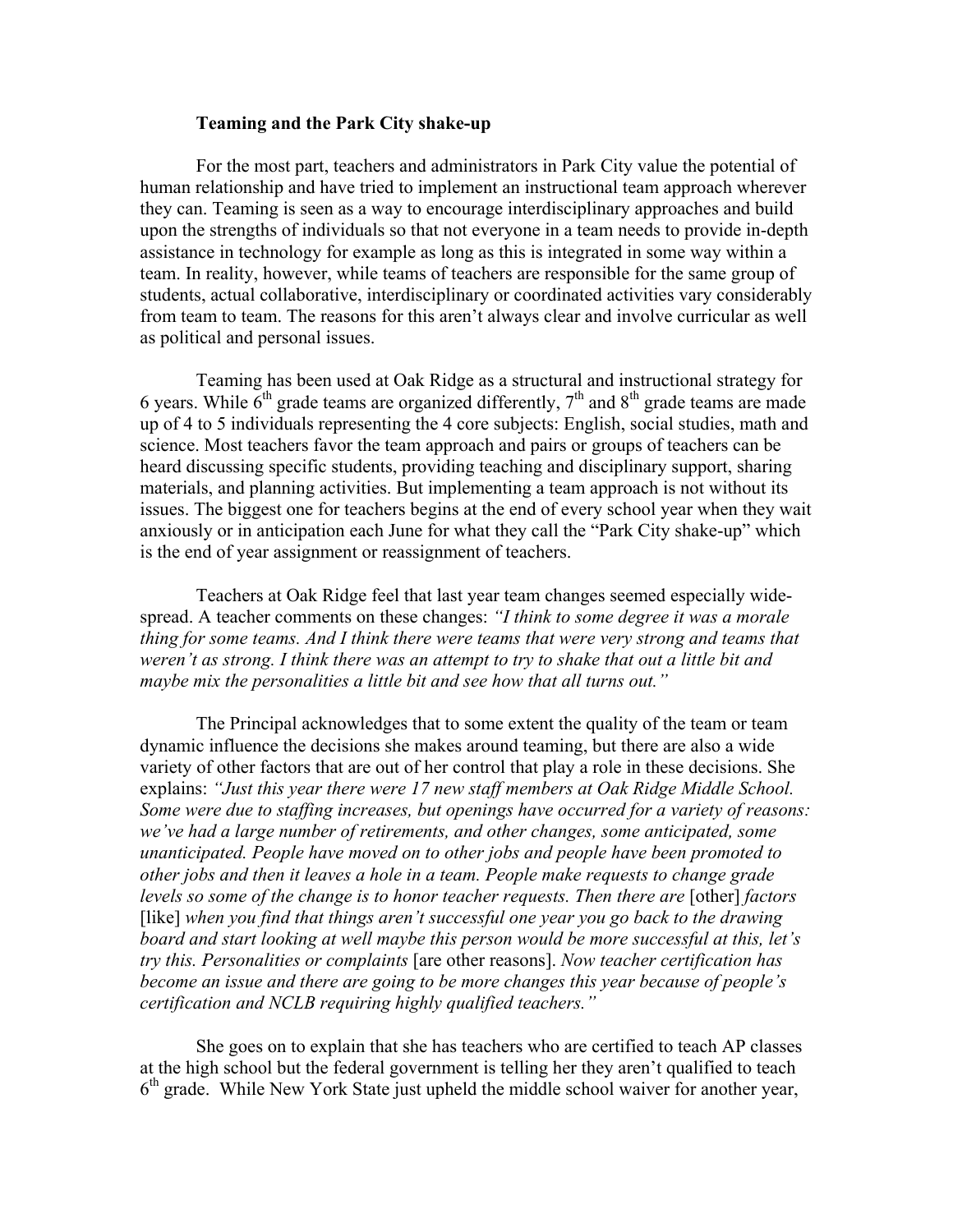the Principal explains that this doesn't solve other issues like the shortage in teachers certified to teach math and science. And it does not appear that the Commissioner of Education is working towards a solution for these shortages. The Principal explains that when the Commissioner heard that New York had 11,000 classes taught by uncertified teachers and they only expect to fill 5,000 of those with certified people, he recommended that schools not offer the remaining 6,000 courses. The Principal states that that is not much of a solution: *"You're not going to be able to say don't offer high school math or middle school math, but if those people don't exist, you've got to put an uncertified teacher in the classroom, that's just a given. So we don't know where or if there is going to be a safety net."* 

 And many teachers agree that teaming is not a simple issue. They are frustrated when not everyone is a team player or when one member of a team does not participate as effectively or as equally as the others. Some teachers just don't get along while others feel less valued even when they attempt to do their part. Overall, however, teachers feel that the impact of starting from scratch every year affects the production and purpose of teaming. They feel that:

- their knowledge base is impacted as teachers lose the ground and understanding they build with the content area of a particular grade level or pedagogically with their experiences with students of a certain age.
- interdisciplinary teaming and special education consulting is impacted as relationships with certain teachers are constantly being broken – projects that are successful with one may not be with another or may not be relevant to another's curriculum. One effect is that teachers stop putting the effort into building these projects.
- the pockets of support and friendships that teachers build for themselves and their abilities to reach out to each other is threatened when they are separated or moved to another grade level.
- their sense of trust in their administrators is threatened as well as their sense of personal worth when they are led to believe that their input is valued and then changed, as one teacher explains: *"I can't say how many meetings we have, planning and then in September it's totally different. They say they value our input and then don't do it."*

But when all these things occur at grade levels with substantial state testing as in 8<sup>th</sup> grade, team reassignments can create a loss in momentum. For example, last year the  $8<sup>th</sup>$  grade team spent 30 hours of professional development aligning standards, building classroom strategies for improving test taking strategies, and working on key areas to hone in on. The summer prior to that year they went on a team sharing retreat as well as a conference on team collaboration. They worked on teaming strategies and how to facilitate them. When they returned in September they sent letters home to parents about what the expectations were going to be. They had a parent night with a Power Point presentation, examples of what kind of questions the students will get on the state exam with a question period. This was something initiated by the team. When this year one of the teachers was suddenly transferred to the high school, it left an evident gap in the way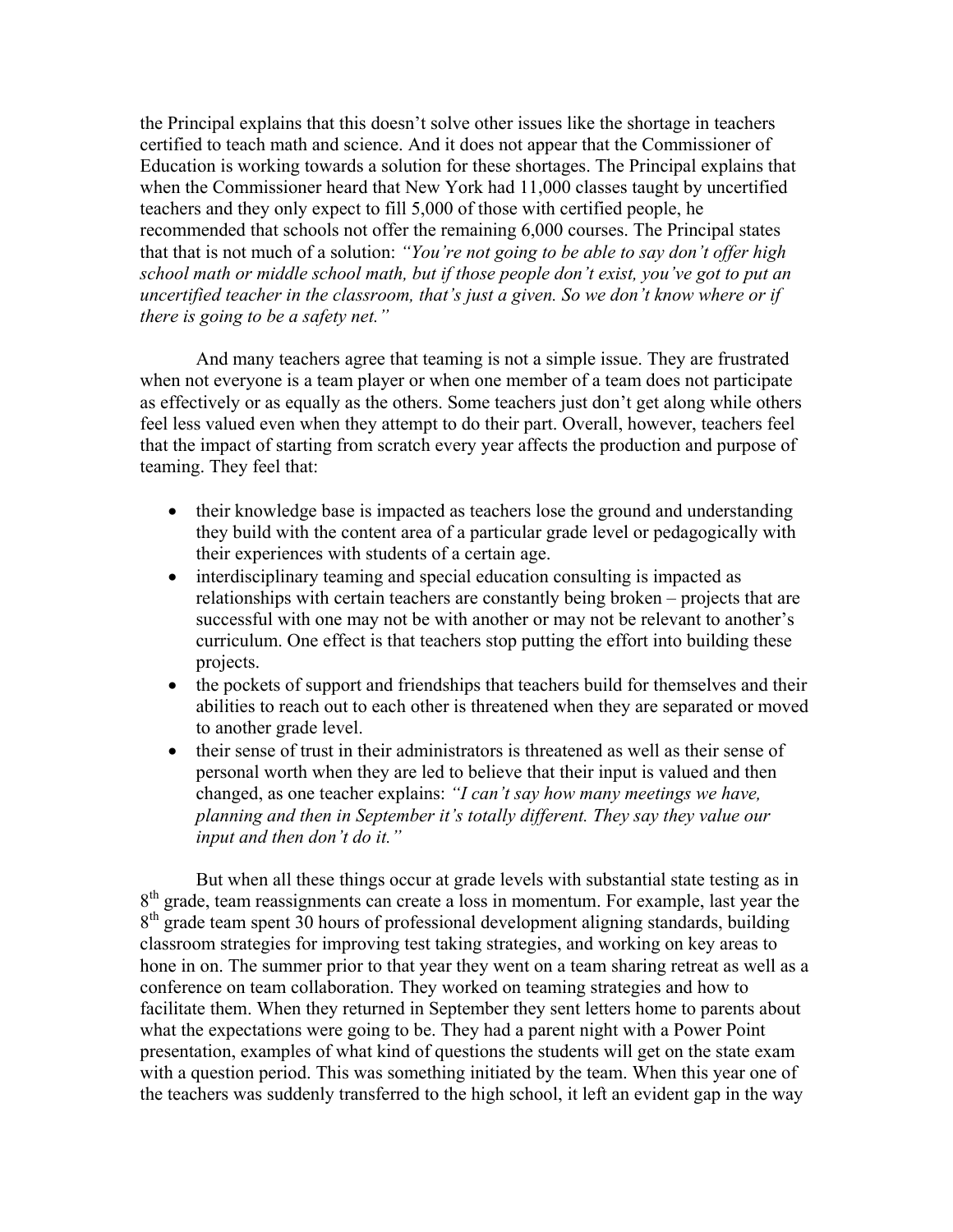the team worked. Only two teachers from the previous team remain and one is the consultant teacher. This year the team has not worked as well together and few of the above activities are being implemented.

#### **Parent accountability: Being involved**

Parents are another important resource for schools and getting good parent involvement in urban middle schools is recognized as a challenge nationwide. This year the district received a federal grant to put into place parent involvement programs at the middle school level. While the program fulfills the requirement put forth for parent involvement in the NCLB act, it is not funded by NCLB money. The chair of the Parent/School Partnership Committee at Oak Ridge explains that they are working to develop new ideas to increase the involvement of parents who are not traditionally involved. She states that while the primary goal is to increase family exposure to the school community by getting them into the building, the overall goal is to increase parental involvement in children's academics because research shows that parent involvement is a key factor in student achievement. Over the course of the year, the committee held a potluck dinner, Harry Potter night and a barbeque/poetry evening. And while the committee admits they did not recruit as many new parent volunteers as they would have liked, the program chair is not disappointed since it drew people who may never have entered the building before.

Parents already active in the PTO contribute in many ways to school programs. Not only do they volunteer on a regular basis in classrooms or around the school building but they also help organize special events such as serving breakfast to  $8<sup>th</sup>$  graders before the administration of the English language art and math exams. However, most teachers and parents agree that the percentage of parents who are involved in the school is low. Two parents comment during a parent group discussion:

*"Most of us here it sounds like we've really taken a role in our kids' successes. And some child may do better than others, that's just the way it is, but as a parent you really have to take a role in your child's education and be there to help..., encourage them, that's what parents have to do. Unfortunately and you know when you are talking about the differences between urban schools and suburban schools I don't think there is*  an intelligence difference. I think kids are smart here as they are anywhere. I think that *there is an attitude towards school, toward education, and it comes from their environment and... it comes from their parents."* 

*"When children are disrespected in their home and grandma is being disrespected, it's a very difficult system to change, it's hard to, because it's like a culture you have to change. And it has nothing to do with what color, what religion, it has nothing to do with that. It just has to do with where we are in 2003 and it is extremely difficult to work with. Teachers have to earn people's respect and if you don't spend enough time with a teacher, you don't know them so you don't have any reason to respect them."*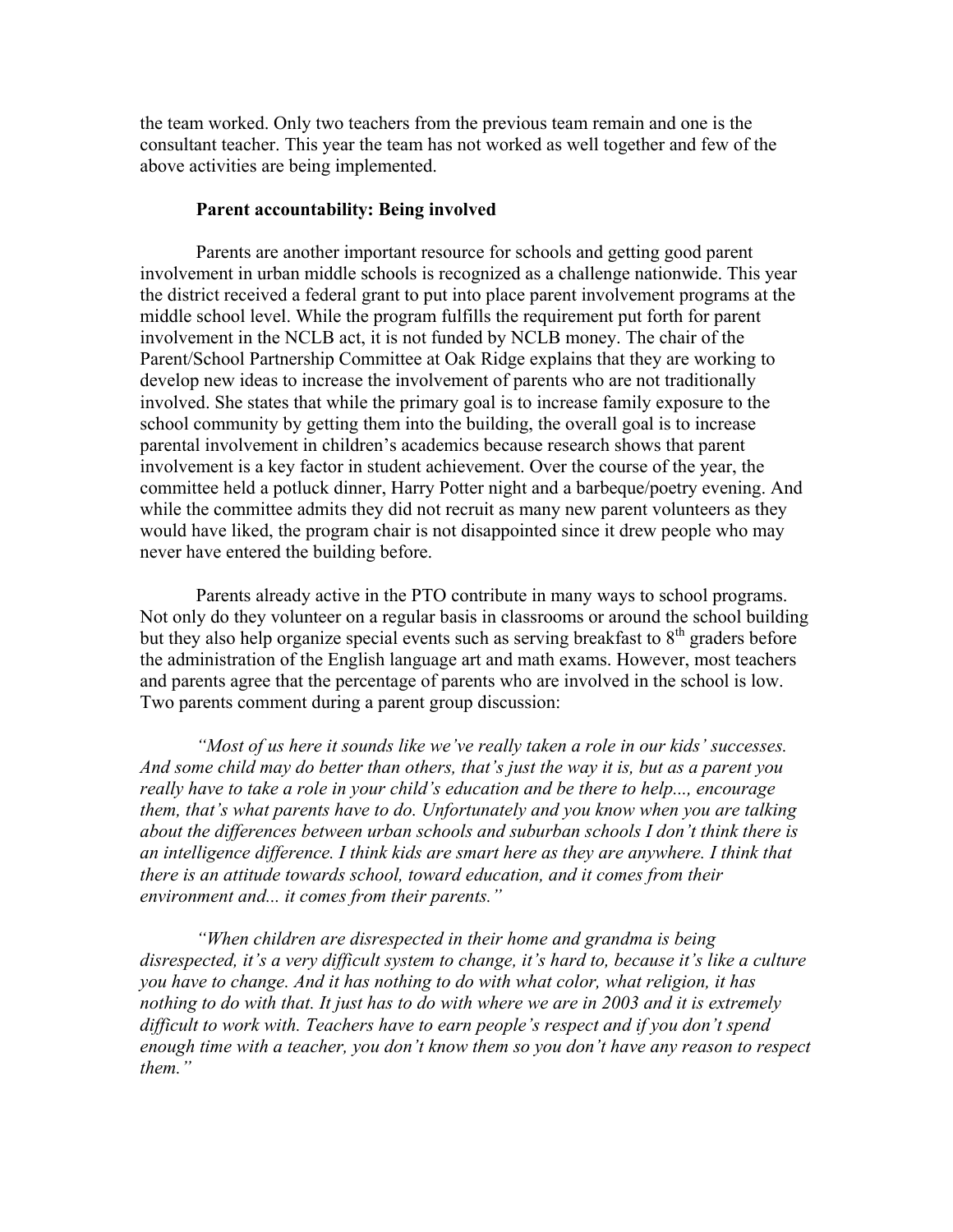And teachers feel the same way. They believe that many students come from home situations in which the parent is unable to help or is absent most of the time because of work. Several teachers explain:

*"One of the big things our city kids versus typical suburban upper class kids, the*  [suburban] *kids probably at 12 years old are not picking up the other kids at elementary schools, taking care of them, cooking dinner, having everything ready when the parent comes home at 8, 9, 10 at night. Or the parent is going to work at 2, 3, 4 in the afternoon and not coming home and the kids are the parents at home. They are really junior pseudo-parents. We have a lot of those kids who are taking* [siblings] *home and doing all this work, then they may or may not do their homework, and they're not doing well in school. They are very savvy at life skills because they need to be, and many of them are very good at street skills and all that stuff, but in the classroom they just don't know. And their parents are not there, or their parents don't like school or they dropped out from school so all that role-modely thing for many, many of our children is either negative or not present. And in other districts that's not the case."* 

*"It's the expectation. If the home-base has an expectation of success and what it takes to be successful and that we expect you to do your best, even if you're not a good student, if you're doing your best, kind of that work ethics, apply yourself notion. If that's at home and the parents checking on that even minimally, the kids will put forth some effort because there's a follow through at home and it makes a cycle."* 

*"And when the parents do come in if the parents aren't backing say* (the Assistant Principal), *the kids get to mess up. And the parents come in for the conferences and a lot of times they're very supportive of administration, like you shouldn't have done that, but sometimes they're not and they get right in the administrator's face with the kid there and the kid sees oh there's no respect for the administrator so I don't have to have respect for him either."* 

And teachers share stories of students who are defiant and unreachable and parents who yell at them when they call to discuss the matter with them. Moreover, teachers explain that one of their main challenges is reaching parents in the first place. Many families don't have phones or their phones have been disconnected or are unlisted. When they do reach a parent, and even if they find the parent to be cooperative, they find that many of them have difficulty helping their children with work in the middle school. A lot of it is new or they didn't reach that level in school themselves or they don't speak English. A teacher comments: *"Very often even when you're talking to parents on the phone or in conferences they say: 'I don't know what to do with them.'"* 

Teachers and parents both agree that parents who care are the ones who attend school activities, help chaperone, ask how their children are doing, and support students at home. And they both agree that there will always be a group of parents who complain about the school or teachers regardless of how good a job they are doing. Furthermore, while there are parents and teachers who feel that Oak Ridge is doing an adequate job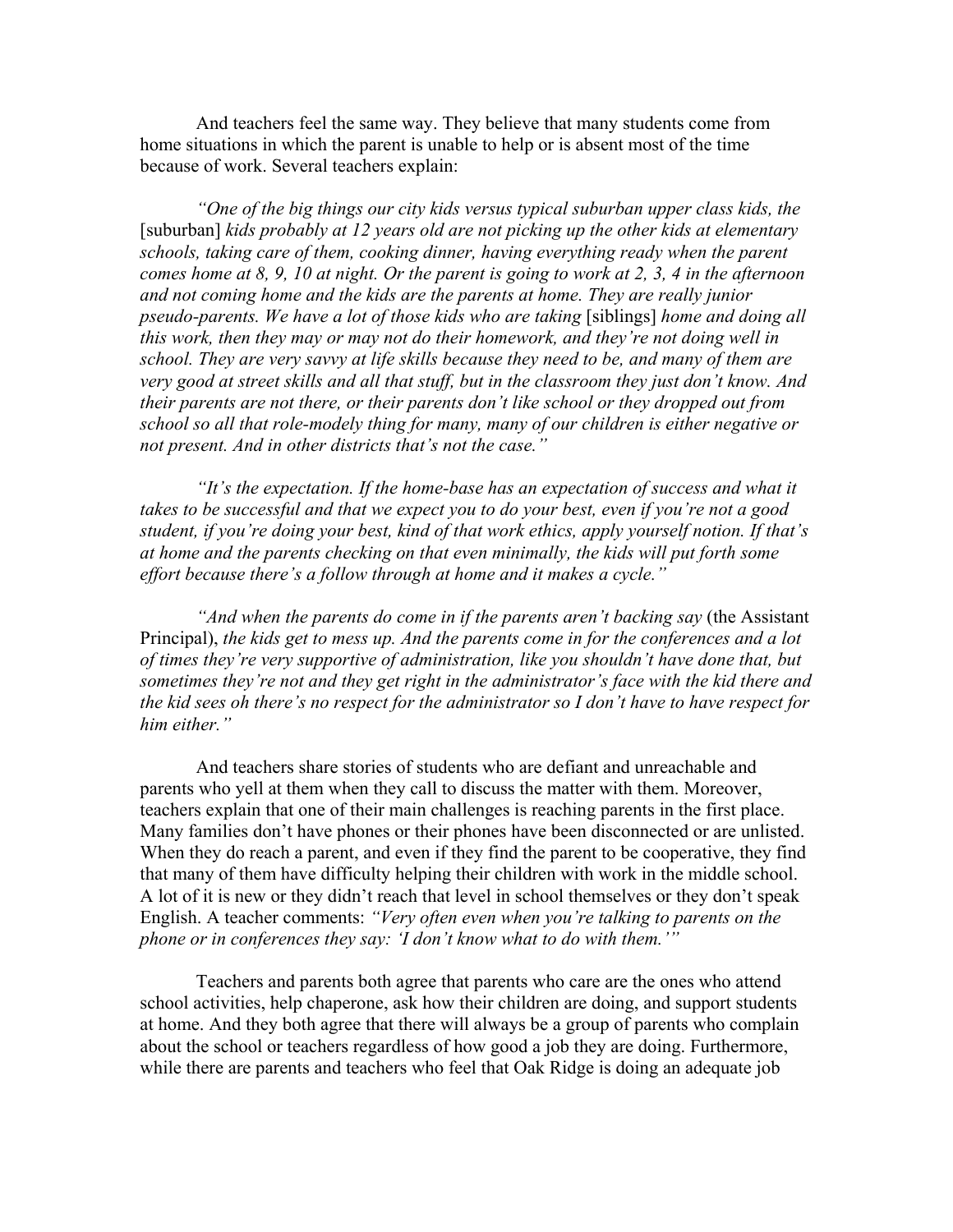responding to parents' questions and concerns, others don't feel as positive. Several parents comment:

*"As long as you don't disagree with the school you're ok, because I've disagreed on certain things sometimes with the teachers or the way they do things, no matter, I could bang my head against the wall, the principal backs the teacher and there you go, and we have no say."* 

*"And what I found with the teachers is that they'll say we have to work as a team, you have to make sure that the students get their homework done, this, that, and the other thing, but trying to get any information out of them is like trying to get blood out of a rock."* 

*"You have to fight that's all there is to it. You have to fight. We have to come physically in here and show your face and they're looking at you like 'oh.'"* 

*"And then sometimes they still don't give you the information."* 

A parent who works to promote parent involvement comments: *"I do not feel in this school it's fostered the way it should be as far as getting the parents involved. It seems to be discouraged here. I do not feel that it is as open as it could be because I know for a fact through experience how open it can be, you know, as far as working with parents... and I'll even add as it should be."* 

Many teachers, however, feel the school has made steady progress towards including parental voices and concerns. They also feel that in general, if a parent is vocal, they can impact change. A teacher explains: *"If you disagree the school usually tries to get things done, if you're vocal about it and tell them what it is that you expect of them. You can see change happening in that way."* 

#### **The choice is yours?**

In the narrative of individual responsibility, responsibility lies in the hands of individuals, so the blame, if there is blame, gets targeted to those individuals who appear in the larger scheme of things not to be doing their job or taking their responsibilities seriously. Moreover, when the measure of success is imposed upon by an outside authority, one of the results is that it creates and/or reinforces separation and conflict between groups of people, such as between teachers, students, administrators, and parents, who begin to see each other as causes for failures rather than as partners on the road to success. In a discussion on leadership styles, the Superintendent comments: *"The state's accountability system has probably created more of a top down atmosphere or environment in a district where I am trying to go the other way, not too successfully. There's nothing within the state's accountability that tells you to be top down, but the tendency for any of us is when we have stuff dropped on us, we just keep dropping it down lower. If I were called in with a cross section of superintendents to sit with the commissioner and we planned the whole thing, what the standards are going to look like*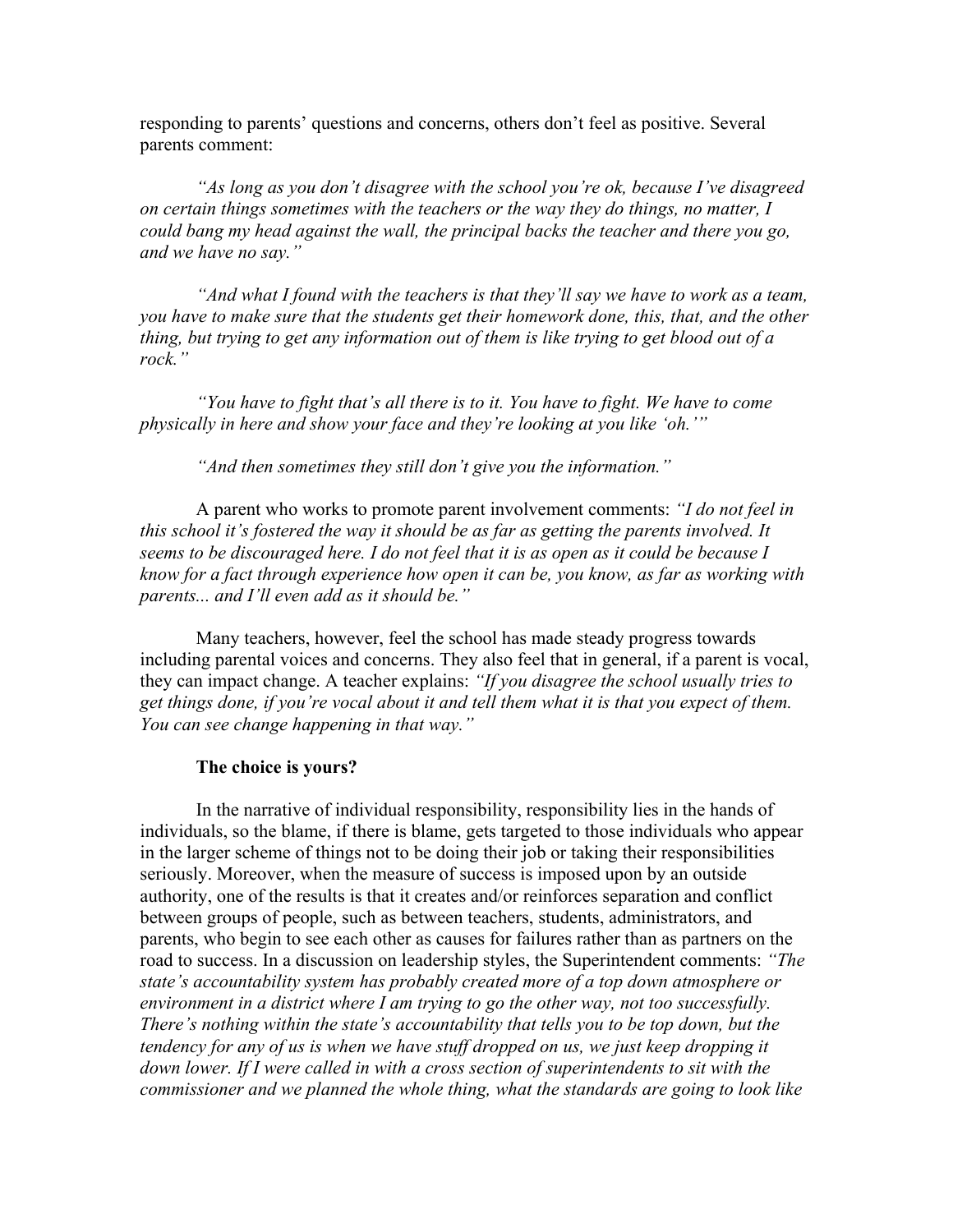*and the testing, then I might come back and the tendency would be to try to do that model. So that's what I mean by the environment. The problem is you don't get good solutions top down. The only way I believe you get good solutions is from both, it's got to be a combination of bottom up and top down in order to come up with some good solutions. And right now I don't believe we have enough bottom up."* He goes on to say that it is a challenge to create more collaborative decision making processes in a high stakes environment because collaboration implies shared responsibility for the outcome of the decision and not everyone wants to take on that responsibility.

One reason for this could be that the problems for which teachers and administrators are expected to find solutions for are not the ones that, given a choice, they would have tackled in the first place. Many teachers and administrators feel that the focus on test scores, especially at the middle school level, will cause more harm than good to the overall educational experiences of the students. This is because developmentally, 12 to 15 year olds are at a socially unstable, sensitive and self-critical time of life. Teachers joke about hormones but they are serious in their worries about the effect the increased stress caused by the state tests will have on children who are already navigating multiple social, emotional, physical, and psychological demands. When the focus gets turned away from the needs of students to cater to the demands of the state, it affects the morale and commitment of a whole system. It also forces individuals to consent and comply to a common vision; one in which they had little, if any, part in the actual design. The choice then is not whether they will but with what attitude.

\* \* \*

At the end of the day, more announcements about sports and clubs, and more words of wisdom: *"And our words of wisdom: think of someone you know who has real character, someone who is honest, self-disciplined and respected, maybe a parent or a minister or a teacher or a friend. Did you know that the word character literally means to engrave. People with character have engraved honesty and respectability into their daily lives, like musicians engraving soundtracks onto a cd. So here's something for you to think about. With every thought, word and deed we are recording, engraving the traits and qualities that will determine our future character. A Greek philosopher by the name of Heraclitus once said 'a man with character is a state', in other words what you're engraving in your life now will determine your future. As you move through the day ask yourself, what kind of tracks am I laying out for myself and where would they lead me? When the bell rings you may go to your Tuesday club or lab."* 

#### **A Narrative of Diagnosis**

A narrative of diagnosis assumes that there are strengths and weaknesses in individuals but looks beyond the individual in search of overall patterns of strengths and weaknesses in specific groups and subgroups of students. It is a process of figuring out the overall instructional needs of groups and addressing these programmatically through the appropriate means. It takes an instrumentalist approach and assumes that appropriate instruction can make a difference. This approach has involved district-wide and school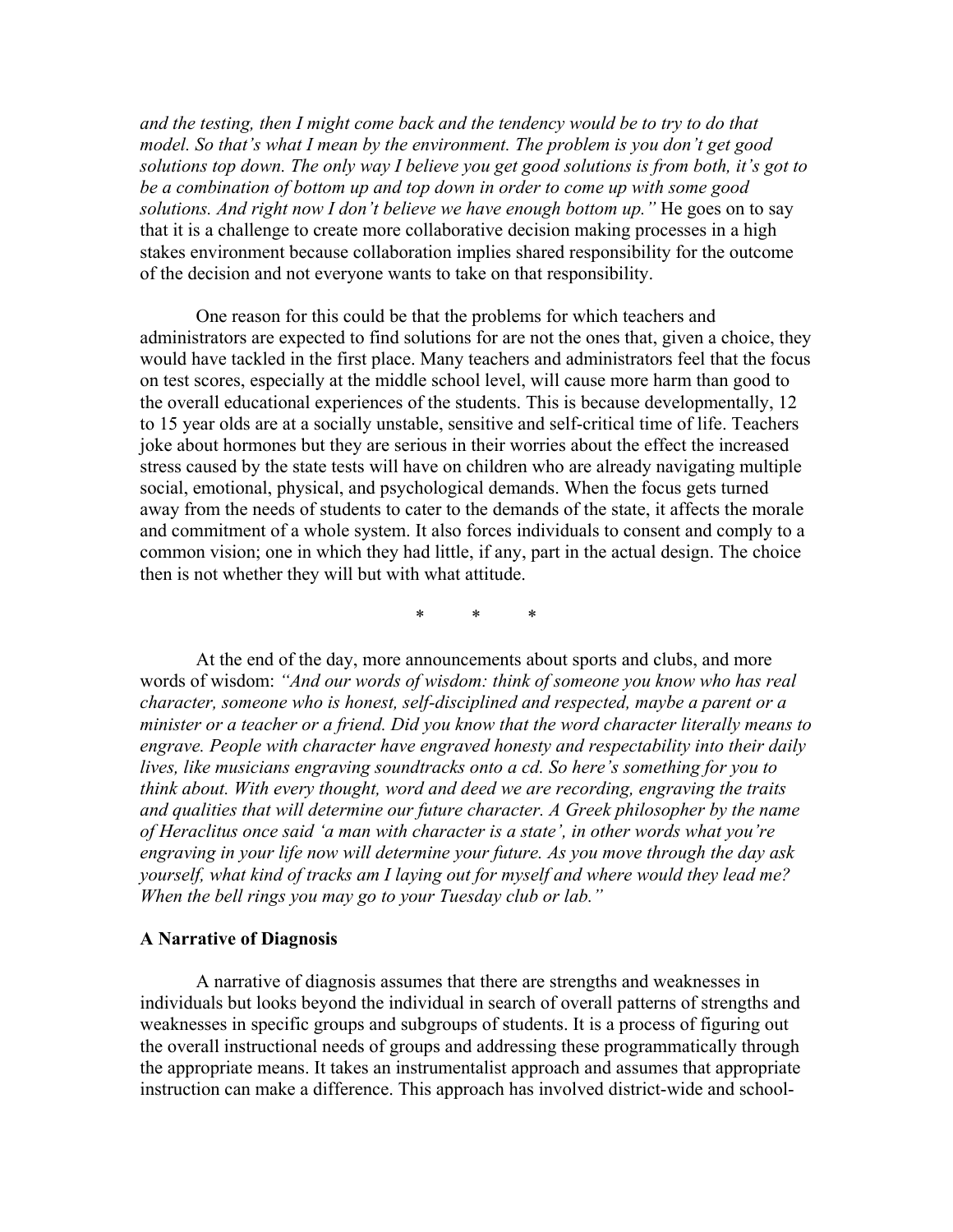wide collection and organization of student data including long-range tracking of test scores on state and district standardized tests, attendance and retention records, disciplinary records, and other demographic information that might provide insight into group and subgroup achievement and performance.

#### **The promise of data**

| $\bullet$<br>ELA (all students) | Level 1                      | Level 2 | Level 3                      | Level 4 |
|---------------------------------|------------------------------|---------|------------------------------|---------|
|                                 | (not passing)                |         | (passing)                    |         |
| $1999 - 2000$                   | 8%                           | 66%     | 22%                          | 4%      |
| $2000 - 2001$                   | 10%                          | 60%     | 27%                          | 3%      |
| $2001 - 2002$                   | 8%                           | 60%     | 28%                          | 4%      |
| $2002 - 2003$                   | 19%                          | 47%     | 30%                          | 4%      |
|                                 |                              |         |                              |         |
| Math (all students)             |                              |         |                              |         |
| $1999 - 2000$                   | 30%                          | 44%     | 24%                          | $2\%$   |
| $2000 - 2001$                   | 29%                          | 43%     | 26%                          | 2%      |
| $2001 - 2002$                   | 27%                          | 43%     | 24%                          | 6%      |
| $2002 - 2003$                   | 28%                          | 45%     | 24%                          | 4%      |
|                                 |                              |         |                              |         |
| Science (all students)          | below State Designated Level |         | above State Designated Level |         |
| $2001 - 2002$                   | $1\%$                        | 26%     | 54%                          | 19%     |
| $2002 - 2003$                   | $0\%$                        | 22%     | 53%                          | 25%     |

**Table 1: Oak Ridge scores on New York State 8th grade tests** 

During a December faculty meeting the Principal and an AIS consultant share the results of the TONYSS which were given to all  $8<sup>th</sup>$  graders earlier this fall. (AIS consultants are district appointed staff members who collect and organize information on and about Academic Intervention Services for the purposes of supporting teachers' efforts at implementing such services to students.) Similar to the state tests, the TONYSS (Tests of New York State Standards) are criterion-based tests, meaning they are intended to measure students' performance on specific standards. The Principal reports that she is pleased to see 16% of the students in level 4 on the English portion and hopes that the TONYSS is a good predictor for the ELA. *"As I've said before,"* she states, *"every teacher is a teacher of reading and writing, something here has been paying off. On the other hand 33% of the students scored at level 2 and will need significant attention if those are to be 3s on the ELA."* She goes on to state that math scores are still low and there needs to be some real effort made in math. For example, 29% of students are at level 1 and only 25% at level 3. Furthermore, she points out that there are 30 students who are in advanced math classes, while there are only 9 students who scored a 4. She comments that these 9 might not even be in the advanced class but again something needs to be addressed here.

The AIS consultant then shares some of the more specific findings and states that at this school, Standard 1 was the weakest standard and more specifically students had difficulties with interpreting information and organizing information. She explains to the teachers: *"At the elementary level we did a trend analysis and found that students generally did poorly on Standard one and especially on the multiple choice section so one strategy is to incorporate more multiple choice test taking strategies.... What I'm*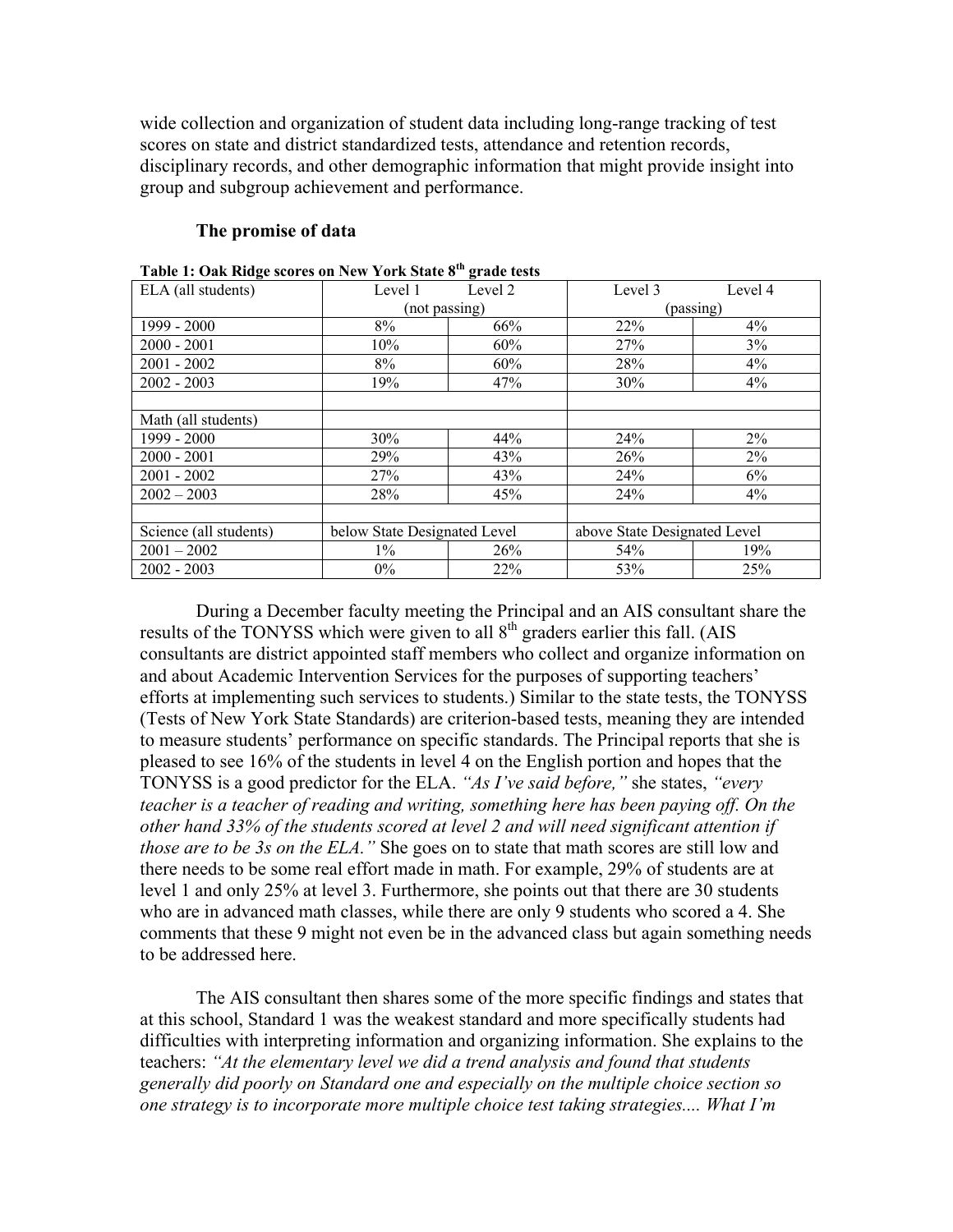*passing out is a form that will show you which answer was chosen and the distractors for why students fell below. I encourage you to get a copy of the test and look over the distractors. We went through again to look at what the distractors were. What we found was that some of the words chosen looked like students were not going back to locate the answers in the original text and picking things that were similar but not right, for example if they used terms like mainly, the student didn't read or understand and did not look for the main idea but rather a related but lesser idea."* 

In a separate discussion, the AIS consultant explains her reasons for providing TONYSS results by class to the teachers: *"It's not a reflection of the teachers. It's a tool in their hands. They can look and see 'wow my period 4 really doesn't get properties of numbers, I'm going to have to do a little more with them on that, but my period three class did fine so I don't have to worry about them on that.' And that's just a beginning. Another thing we do is to pattern the TONYSS results after the state scores, which come back either as a high or low within a performance level (i.e. high 2 or low 1). The makers of the TONYSS (Riverside Publishing) have set the level 3 cut off at a raw score of 37 on the math exam, so the AIS staff decided to focus on the students who are 5 points above that and kids who are 5 points below, these are the low-3 and high-twos. We want to watch each group because we don't want the low 3s to fall back into the twos, and we want to push the high 2s into the level three. So I identify the kids as high and low, put them in alphabetical order and then re-organize by results and that makes it easier for the teacher to group students according to their need or a particular skill. I also did a multiple choice item analysis. I highlighted where a student just skipped the answer, so we find out who the student is and we say, 'you know honey if you leave it blank you have no chance of getting it right.' Teachers are saying that this gives them a tool to put their arms around, to be able to make concrete changes in their instruction as well as in students' lives. For example, this class right here struggled on question 21, only 3 got it right, 8 fell for that distractor, so then we go back and look at what the question is asking, what is it that they're not getting in that particular process?"* 

The Principal explains that the AIS consultant is like *"a professional development specialist* [who focuses on] *how to provide teachers with additional resources or strategies like helping the teacher devise test items for a particular novel to mirror the ELA."* She explains that she has always been interested in data and is part of a state-wide data group and has gotten several others involved including the AIS consultant. She states: *"We have typically not made decisions based on data and people didn't understand what they were looking at or how to interpret test scores, and the district as a whole has made significant strides in that area."* 

 A teacher comments about the usefulness of the data provided by the AIS consultant: *"I think it's wonderful. I mean the amount the work that she's done to compile all that I think is astounding. I do like the fact that you can start to look at specific areas. I know one question in particular that a huge number of students missed was a question they were given a group of scores and they had to pick, I believe it was the mean score, and the way the numbers were arranged, they wound up picking the median. So what that tells me, is when you get to that concept maybe really stress this,*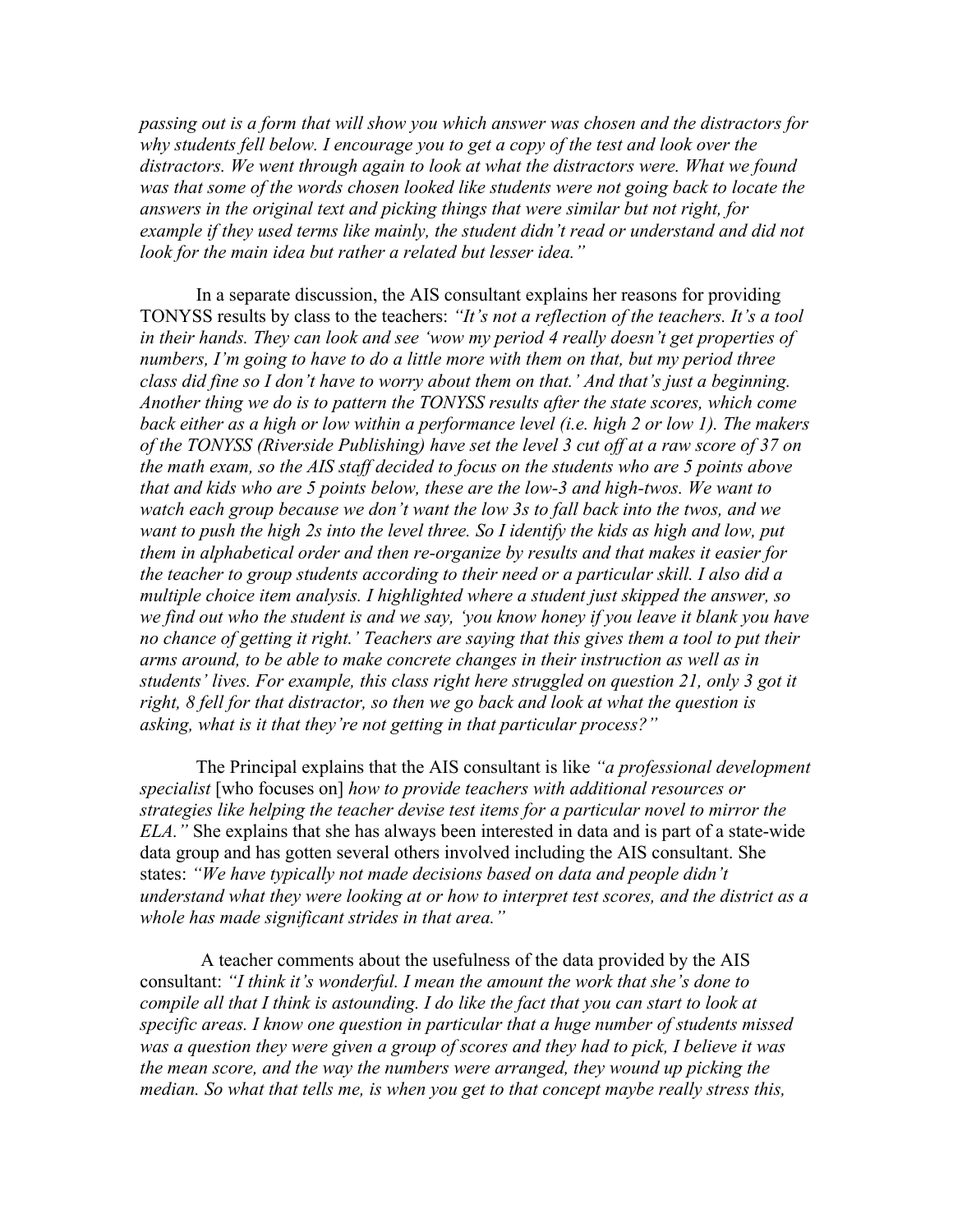*spend an extra day on it, or somehow come up with a little system of mean versus median, median you're driving down the highway there's a median on the highway, where's the median, it's in the middle, the middle is the median, that kind of thing. Other questions stood out like that too, and I think the way she had it compiled I could focus on groups of students that consistently missed certain types of questions."* 

Another teacher comments, however, that it is difficult to know how useful this information really is because it relies on believing that the state tests are reliable and valid sources of information. If you have doubts, as he does, that the questions are actually measuring what they say they are measuring, structuring your lessons around data reports of performance might in fact make things worse. For example he explains, on the ELA, the AIS consultant pointed out that students did poorly on inference questions, but 1) we don't know whether inference as a construct is or can be clearly measured, and 2) it is obvious that all questions measure other skills as well such as reading, so we might just be fooling ourselves into thinking we need to focus on inference when in fact the solution might be just, for example, to read more.

#### **The consultant model**

The AIS consultant for middle level education explains that in the district AIS plan, *"AIS services at the middle school level are mostly provided within the classroom because of the constraints of the schedule. So as middle school AIS consultants, we are working with departments and teachers to change what we do in the classroom to align what we do to what the tests measure. Also, there is a power point presentation on the State Ed's website that states that 'when numbers of AIS students are large, AIS is to drive program intervention.' And our numbers are large, because students are identified for AIS if they:* 

*-are at level 1 or 2 on the TONYSS or state tests* 

*- have more than twenty absences in the prior year* 

*- have an F on a report card in an academic class or final exam."* 

The advantage of the AIS consultant model is that it takes the paperwork load off of teachers. Teachers still need to determine the appropriate AIS intervention and provide that intervention to students, but the data analysis has already been done for them. AIS consultants are also in the process of putting together data portfolios for each school. This has already been done at the elementary school level and will soon be completed at the middle school level. These portfolios organize the details of student performance around such areas as demographics, attendance, and the district and state test results. The Superintendent explains how these portfolios will be used by schools: *"We formed what we called 'building leadership teams' to review the data and develop a plan. So for the first time we had a different kind of an animal here in terms of who was going to be working on it and the school had more data than they ever had before about their building. And this year they will be implementing. For the middle school that is occurring*  now. So what does that do for us? Well I think part of it is and I don't want to get into *pretending that we've never used data before until Bush or somebody told us about it, I mean we've always used data. The truth of the matter is that it is more available because*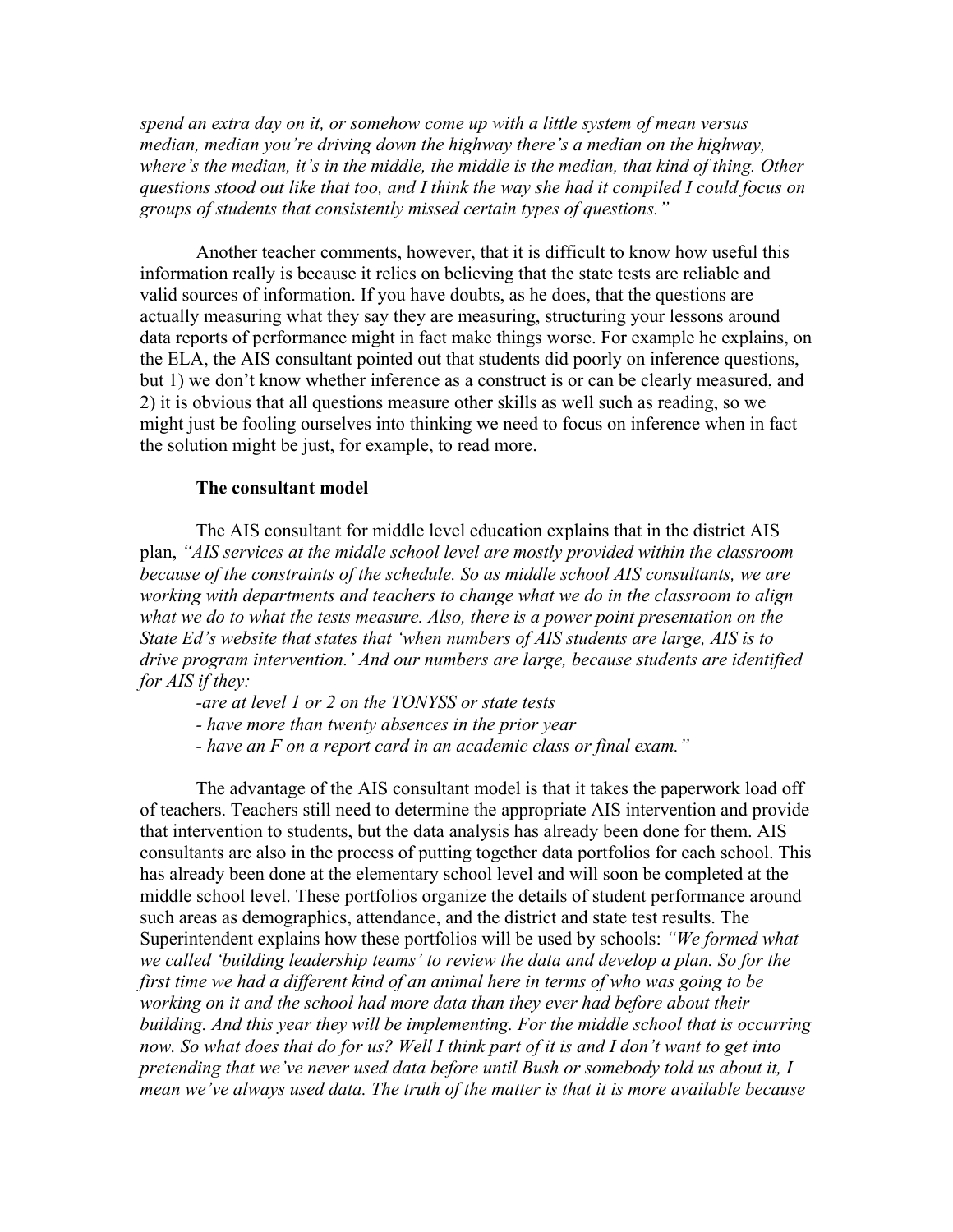*of technology so it's easier to access and it's easier to provide people with data. So at any rate it gives people the ability to identify a problem or problems and it could be used in a variety of ways. I mean a school leadership team may choose to work on attendance, they may come to the conclusion that our scores aren't that good but look we don't have enough 8th graders coming to school everyday or we're suspending too many kids and we have to figure what to do with them because they need the instructional time. So there are a number of ways they could approach a problem. We didn't give them a singular way to look at it."* 

### **Special education**

Students are assigned to special education services for a variety of reasons and creating appropriate plans for them involves resources, parental participation, and assessing behavioral and academic needs. Oak Ridge Middle School implements several programs through which special education students receive the services they need: the Learning Center which is a self-contained program, the Consultant program where students are integrated into regular classrooms but receive extra support from a special education teacher, and the Social and Emotional Group which is a self-contained program with more direct supervision than the Learning Center. Only the latter group, the social/emotional students are exempt from taking the state tests. While these programs run separately from each other, the consultant and the learning center teachers often consult each other when there is a feeling that a student might do well in one or the other program. Allowing students an opportunity to be in a variety of settings is part of creating individual plans for these students. The state test requirements make it difficult for special education teachers to maintain the flexibility they need to create the best learning environment for a diverse group of students.

The district has been exploring the idea of moving more if not all special education students into regular classrooms, using the consultant approach as a model. While the district has been interested in moving towards integrated services for all services, including remedial help and special education, the new testing requirements for all students seems to have added increased pressure on the district to do so. Budget cuts and space and resource limitations means that this structural transformation will not happen overnight and more planning on how to implement a whole-school integrated model is needed. However, special education teachers are concerned whether such a plan is feasible considering that the needs of special education students are so varied. A special educator comments: *"Implementing inclusion is a big project – you need different*  reading programs for every special education student and the space to provide support *within an inclusion environment."*

Special education teachers are expected to teach to the Individual Education Programs (IEP) of individual students while also preparing all the students for the state tests. This means that they find themselves working at one level, for example instructing an  $8<sup>th</sup>$  grader who reads at the  $2<sup>nd</sup>$  grade level in all his or her subject areas, while also somehow keeping that student working parallel to the regular education curriculum and preparing them to pass the  $8<sup>th</sup>$  grade tests in five subjects. Special education teachers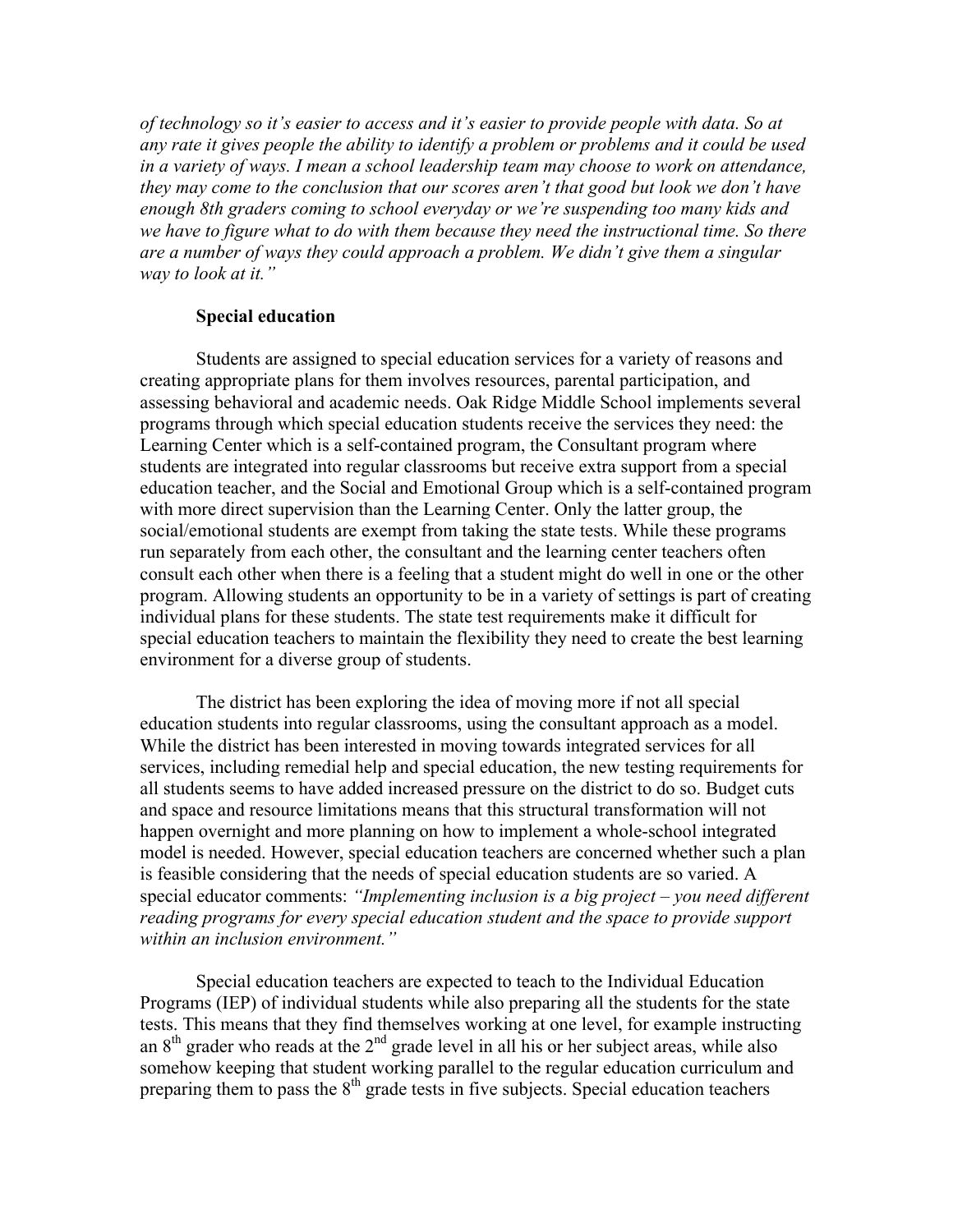administer, train for, and score  $\underline{\text{all}} 8^{\text{th}}$  grade tests. This year removal of most of the modifications for testing (see figure 1) added new pressures to special education teachers. As a result only one special education student in the district passed the  $8<sup>th</sup>$  grade ELA.

### **Figure 1: New York State Education Department changes in accommodations**

ELA - "As of September, students with disabilities are no longer allowed to use spell-checking or grammar-checking devices on any part of the test, or have the test read to them, except directions. They will also no longer be able to have requirements for spelling, paragraphing or punctuation waived for the extended writing items."

Math - "While the use of calculators will continue to be permitted on Book 2 of the test for students with disabilities, they will no longer be allowed use of calculators on Book 1 because that part of the test assesses proficiency in making basic calculations."

Science and Social studies – "SED (state education department) changes in accommodations did not affect science or social studies." (From NYSED guide to new standards 3/03)

Because special education students must also take and pass all state tests in  $8<sup>th</sup>$ grade, special education teachers need to fit in test preparation activities. A teacher shares one of the activities they do: *"I find that the 8<sup>th</sup> graders this year have a very difficult time with listening activities. When they have to listen to some sort of passage and then respond to questions based on a passage. Taking notes is a very difficult process because a lot of the students really struggle with their writing. We've been practicing with getting some good notes down, listening both times the passages read as well as writing both times, and then responding to questions, and I've done this for short and long periods of time. And I think they've really improved their endurance as well for test taking which is another thing I think we find in special ed the students really get tired because it is so difficult for them, they have to work twice as hard as some of the regular ed kids so I think they've improved that as well."* 

Furthermore, special education teachers are not subject matter specialists and are dependent on regular education teacher for information on grade level content as well as information regarding the format and content of the state tests. So special education teachers need to find the time to seek out regular education teachers and then adapt this information to the needs and disabilities of the full range of their students. Fortunately, for the special education teachers at Oak Ridge, the regular education teachers have been very supportive and responsive to their needs and concerns and offer resources and information whenever they can.

Special education teachers get upset when they cannot administer the tests in ways that make sense for their students. For example, the ELA test has students complete the multiple choice section first and then the listening section. For regular students with allotted times per section, this does not pose a problem but for special education students who can take as much time as they need as part of their modification, when to begin the listening section presents a considerable challenge. The teachers are concerned that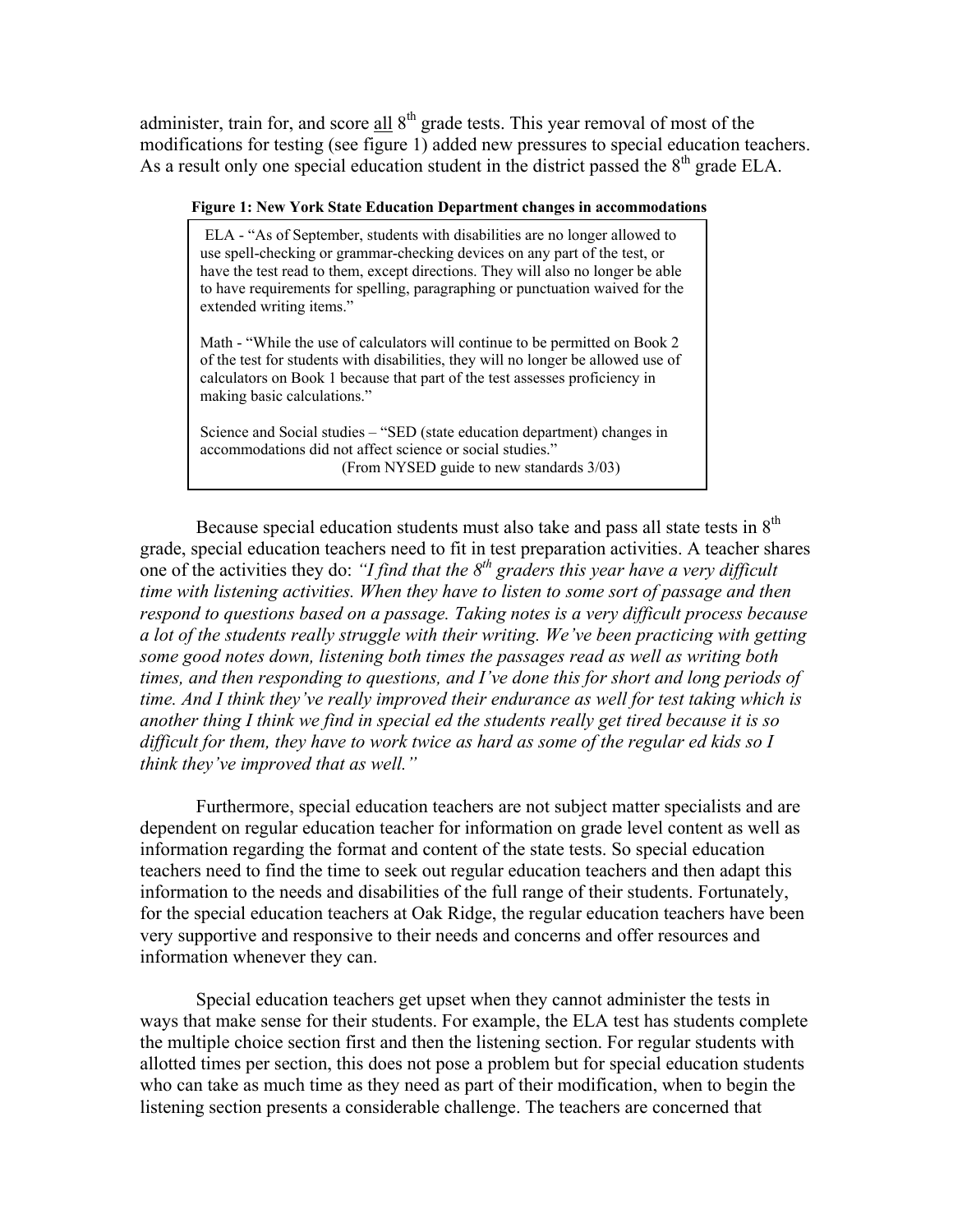students who are done with the multiple choice section will need to wait for the others to finish before moving on to the listening section which will be disruptive to all involved. Furthermore, they are concerned that not all teachers will follow the same procedure which may alter the results between buildings. A teacher explains that a colleague asked the state administrator in charge of special education if they could switch the sequence. She thought that since the state guidelines tell you to begin on day 2 if a student was absent for day 1 and then do day 1 during the makeup day that sequencing was not that important. The state administrator however disagreed stating that a lot of thought went into the sequencing and teachers were not allowed to alter it.

The learning center teachers explain that in the end what they did is give the students a ten minute warning that they would move ahead and read the listening section assuring them that they could go back to the multiple choice questions after completing that section*. "It worked well,"* she said, *"Only a few of the students weren't done but they could go back and finish after - no one said we couldn't go back. Then we gave them a 10 minute warning before reading the listening passage. Then we read it to everyone."* 

Teachers state that time is not as much an issue as stamina and that modifications that include extra time are helpful but it would make more sense to break up the sections across several days. A special education teacher explains: *"I feel the ELA could be broken up a little bit differently in terms of how it's given. I think that with special education students especially, I have students who have a very difficult time with the writing piece, and yes writing is a significant portion of the test, that I have no problem with, but the fact that the second day is just writing is extremely exhausting. And I know how my students tend to wear down easily and I think that that's where they're failing, with a lot of the essay parts. It's not that they don't know how to do it; it's that it's too hard and they're tired. And to some degree I don't blame them so I wish that it could be apportioned differently."* 

 There are other issues when considering whether to integrate or not to integrate special education students and helping them do well on state tests. The particular reasons why a child might be classified special education are not only varied in terms of academic needs, but these needs affect their behavior as well. Finding appropriate space to administer the state tests for special education students can be a challenge. This year, because a decision is made to give the TONYSS at the same time as the state math test, all the special education students need to share one space, and this turns out to be a technology room which consists of stools around work tables; not the most ideal setting for taking a test. Since not all students need to be read to, this creates a very distracting environment for those students who don't need the test read to them.

But even when the different needs of students are taken into consideration, problems still arise. For example, during the state science test, the special education teacher reserved a quiet room for the students who need to have the test read to them only to find that a student is having a hard time anyway. *"I can't concentrate"* the boy says. Most of the students settle in and work quietly except for this student who pushes his chair around, gets up to sharpen his pencil, and then bursts out again *"I can't*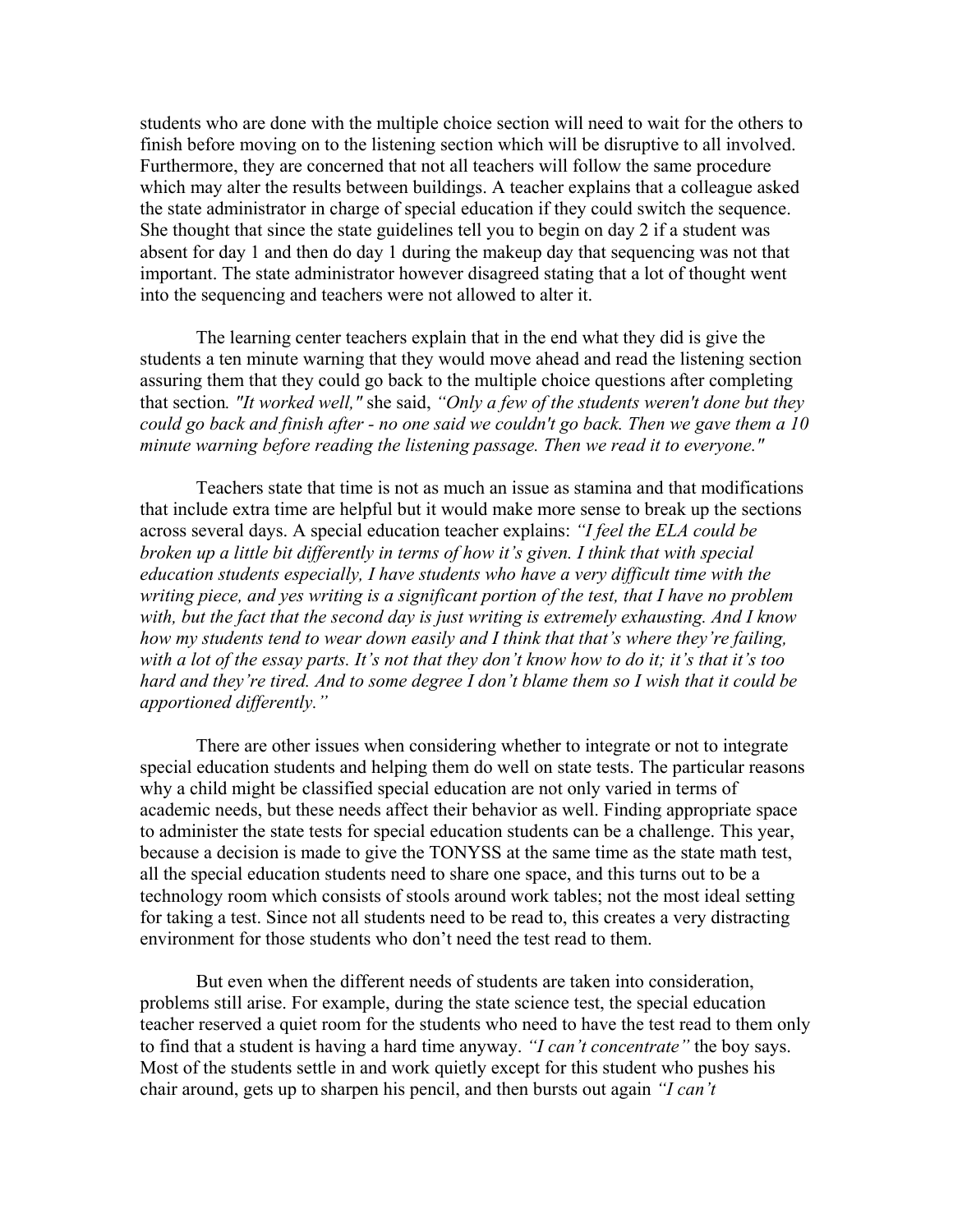*concentrate.*" He wants another location. The proctor says that it is quiet here. He replies *"no you're talking."* She explains that she has to read the test to him. It turns out that he is only on question 6 when she had just read question 8. She stops and lets him catch up. He quiets down momentarily. When she continues reading, she does so more slowly. The boy is however still agitated so the proctor asks a paraprofessional to ask the Principal to come down and remind this student to get it together because it is a state test. The paraprofessional goes and comes back and tells her the Principal can't come down but wonders if they can't find another location for him. The proctor says she can't because he needs the test read to him. The proctor continues to read the questions. Shortly after the boy has another outburst, this time over a pencil that he wants to sharpen but instead the proctor hands him another one. He kicks his desk. Finally when he loudly throws an empty juice bottle into the trash the proctor sends him out and asks someone to escort him to the office. The proctor however changes her mind and asks the escort whether she can take him to the library and read the test to him and if that doesn't work to take him to the office. After he leaves, the proctor continues to read each question to the 6 remaining students. However the problem of reading to a group is readily apparent as several students work ahead of her reading while others lag behind.

The issues raised around special education and state testing pose considerable challenge both in terms of the day-to-day administrative aspects of resources and staffing, but also because it would seem that what happens with special education programming in a standardized environment will create ripple effects throughout the whole system. Special education teachers have mixed feelings about whether the state's accountability will have positive or negative results for special education students. They believe that the day to day impact has been for the most part negative and has added considerable stress and a deeper sense of failure for the students. On the other hand, they admit that in the long run raising the bar for special education students may have a positive impact on how special education teachers understand their role in the lives of their students. A couple of teachers comment:

*"I think if they learn the routine and some of those skills there's no reason why they can't be successful. So that's to me an eye-opening experience because I think again I kind of get into this special ed role and unfocused as to what special ed truly is there for and that's to support kids with what they're being given."* 

*"I think we've always propped them up and then when we're gone they fall, instead of using the accommodations to build independence."* 

### **Teaching diagnostically**

One of the primary purposes for district-wide data collection and analysis is to assist teachers in assessing students and in creating more successful learning environments for them. The basic premise of teaching diagnostically is that if the students are not learning, then teachers are not doing a good job teaching. The Principal explains: *"Unfortunately I think we've gotten to the point where teaching and learning are seen as the same thing, while in my opinion they are very different. And trying to get teachers to*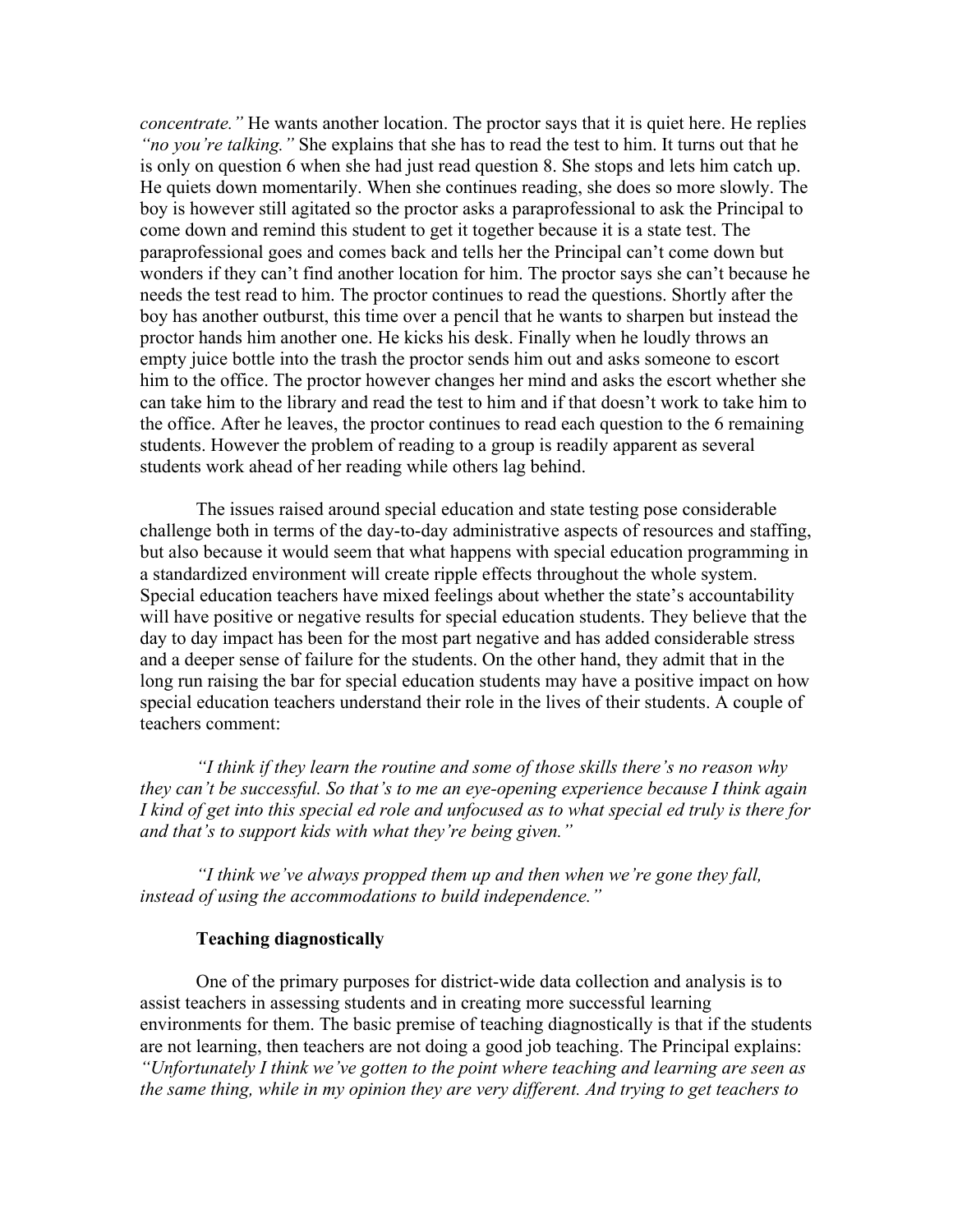*understand that they may be the best presenter in the world but if kids aren't learning… I have classes here with as high as a 70% failure rate and that teacher thinks he or she is doing a marvelous job of teaching, but learning as defined by students' ability to pass assessments is simply not there for 70% of the students. And it's very difficult to get people to understand the necessary connection. And we don't measure success as often as we should by the amount of learning that goes on in a classroom. We measure by people's ability to present and those two things are very distinct and different. … It really requires teachers to be diagnosticians in evaluating why is this particular student having difficulty, what could I do differently to meet his or her needs? You have to look at what's working, evaluate what's working, evaluate what's not working and you need to make adjustments. And that's a scary proposition for many teachers, there's a level of discomfort that comes with that."* 

The Principal goes on to explain that this is more than an individual teacher's responsibility but a programmatic one as well: *"We're still looking for ways to integrate the skills that are needed on the 8th grade, especially math assessment with the overall structure of the curriculum in 8th grade. And I don't necessarily believe that these assessments are bad, we just haven't hit on the key to integrating it appropriately into the instruction from K through 8 to allow our students to pass the state assessments in greater numbers. We know, for example, that we have students who qualify for honors English and honors global studies who score a 2 on the 8th grade ELA. That means they're in danger of not passing a state assessment, a high school comprehensive English Regents yet they're in an honors program at the high school. And I'm talking small numbers but there is a disconnect there that we have not been able to put our finger on."* 

It is unclear why the majority of Oak Ridge students fail to pass the English and math state tests. What is clear is that test scores are driving instruction. The expectation is for teachers to pay attention to those scores and alter their teaching accordingly. And while assessment and evaluation practices have always been a part of teaching, the challenge is different now. Teachers generally include a variety of assessment practices for a variety of goals, not all of which are academic. Now teachers are still expected to teach for multiple learning styles while also preparing the students to do well on one form of measurement. Besides using information such as the data provided by AIS consultants, one way the district is attempting to integrate the needs of individual students while also keeping all students on the same page in terms of content and skills is through differentiation, which is a teaching approach that works with individual students' needs within the framework of the general curriculum. More and more textbooks include examples of ways to modify the level of lessons for individual students while keeping the assessment uniform. According to teachers, however, differentiation isn't occurring often or at all and, if it is isn't working as well as it should. They cite discipline issues, large class sizes as well as the breadth of the curriculum as the main barriers to implementing a differentiated curriculum in their classrooms.

Teachers who do attempt to address multiple learning styles often do so through projects or group activities that use technology, visuals, and other alternative resources. For example a social studies teacher describes how students are able to connect in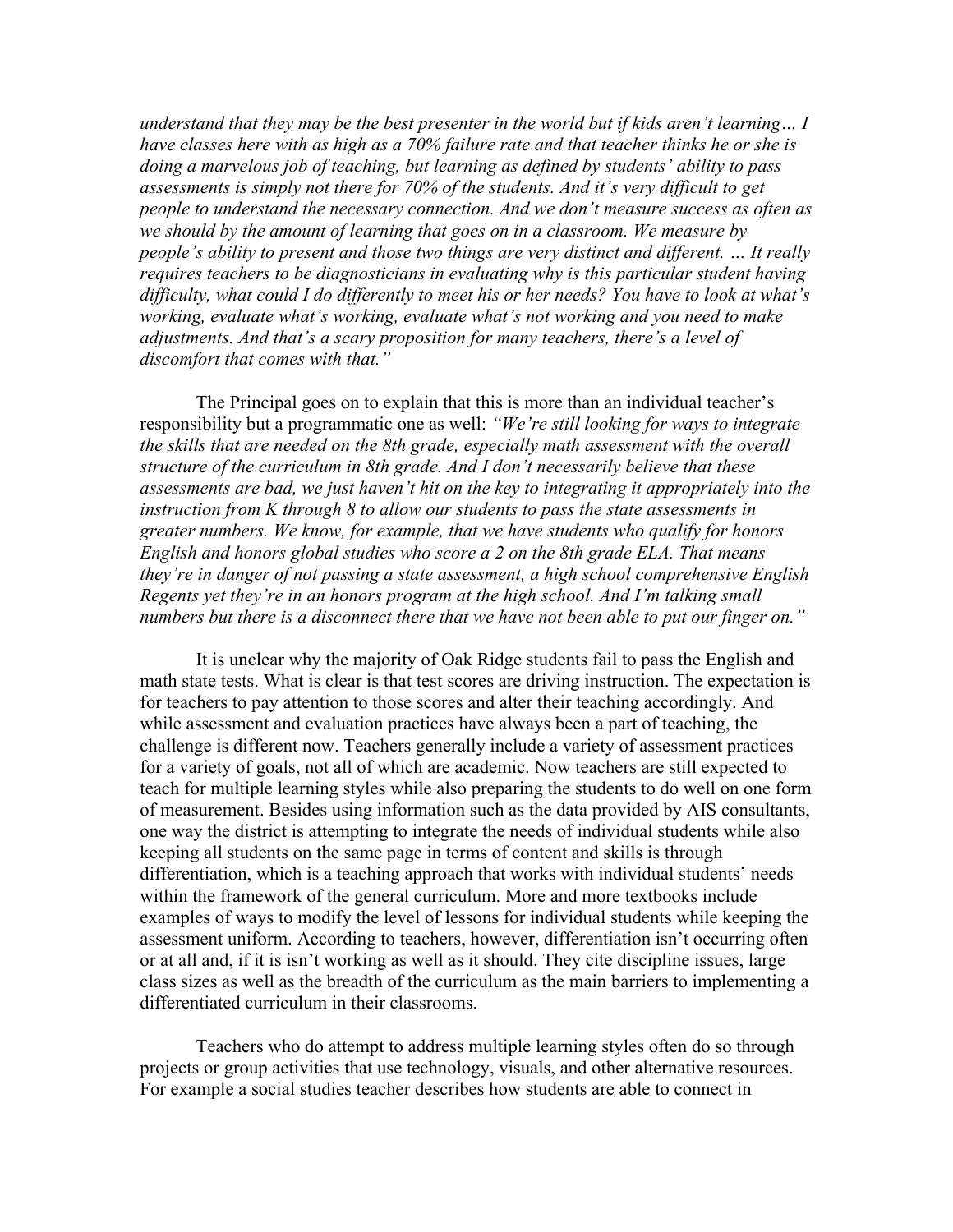different ways to the material when asked to put together group presentations: *"Groups of 4 students will have to present to the class: someone summarizes the article, someone covers vocabulary, someone has some graphs and maps and timelines, and someone comes up with a quiz. And everyone in a group reads the article, but then they're making information concrete in their mind in different ways, whatever feels best to them. So kids who can draw a map or make a timeline or change a graph from a pie graph to a bar graph are getting the information a different way than a kid who needs me to lecture. And a kid who needs me to lecture is listening to the groups present."* 

Another way that differentiation is intended to receive support is through the consultant special education and remedial teachers. The district would like to see each using their particular expertise to co-teach along with the regular teachers and modify lessons as need be for individual students. And while teachers in theory would like to see this happen, in practice they cite time, space and persistent behavior issues as reasons for why this isn't occurring. And for the most part remedial teachers agree that the consultant model and differentiation are not working as planned. A reading teacher suggests that one solution would be to make reading the primary responsibility of all teachers while providing small group remedial reading to students who really need it. She explains: *"We haven't been allowed to do pull-out anymore so I have spent my career making teachers' lives easier but not fixing reading for kids. And if we could ideally do anything for this district, we would help every teacher in every class realize they are teachers of the English language. And that anytime they do an activity they come at it from a learning perspective instead of a teaching perspective. 'Now this is a really hard thing to read right here, here is how I as the social studies expert here among us would handle reading this.' Then we could use our remedial specialists for the kids who can't get the word off the page…. But instead we're given a schedule of classes we're supposed to be in, sometimes every day, sometimes every other day, and how much can you influence a kid if you're only there every other day? You don't know what's going on in the lesson. So how if you can't pull out anymore can you ever address the kid who can't read."* 

#### **Standardizing the curriculum**

State standards are expected to guide districts as to the content and skills that ought to be covered by grade level and subject matter. According to the state, however, this does not mean that everyone needs to teach the same material or use the same activities or examples to reach the standards. A technology teacher explains how the same unit of study, for example communication, might be covered differently: *"We're covering the same units but as far as the same curriculum, the content can be totally different. For example, we can talk about the many different forms of communication, but if I concentrate on using the computer, say sending faxes or emails as my example to these children as a way of communication and some other district uses advertising, making a magazine cover or something like that, we're still touching on communication but two different ways of doing it. And* [depending on what is actually on the test] *I think the kids see 'well wait a minute we didn't make a magazine cover, we only, we never did that' and they can't, or they didn't, I can say for some kids didn't, can't put the two together and say it's still a form of communication. And we don't have a state*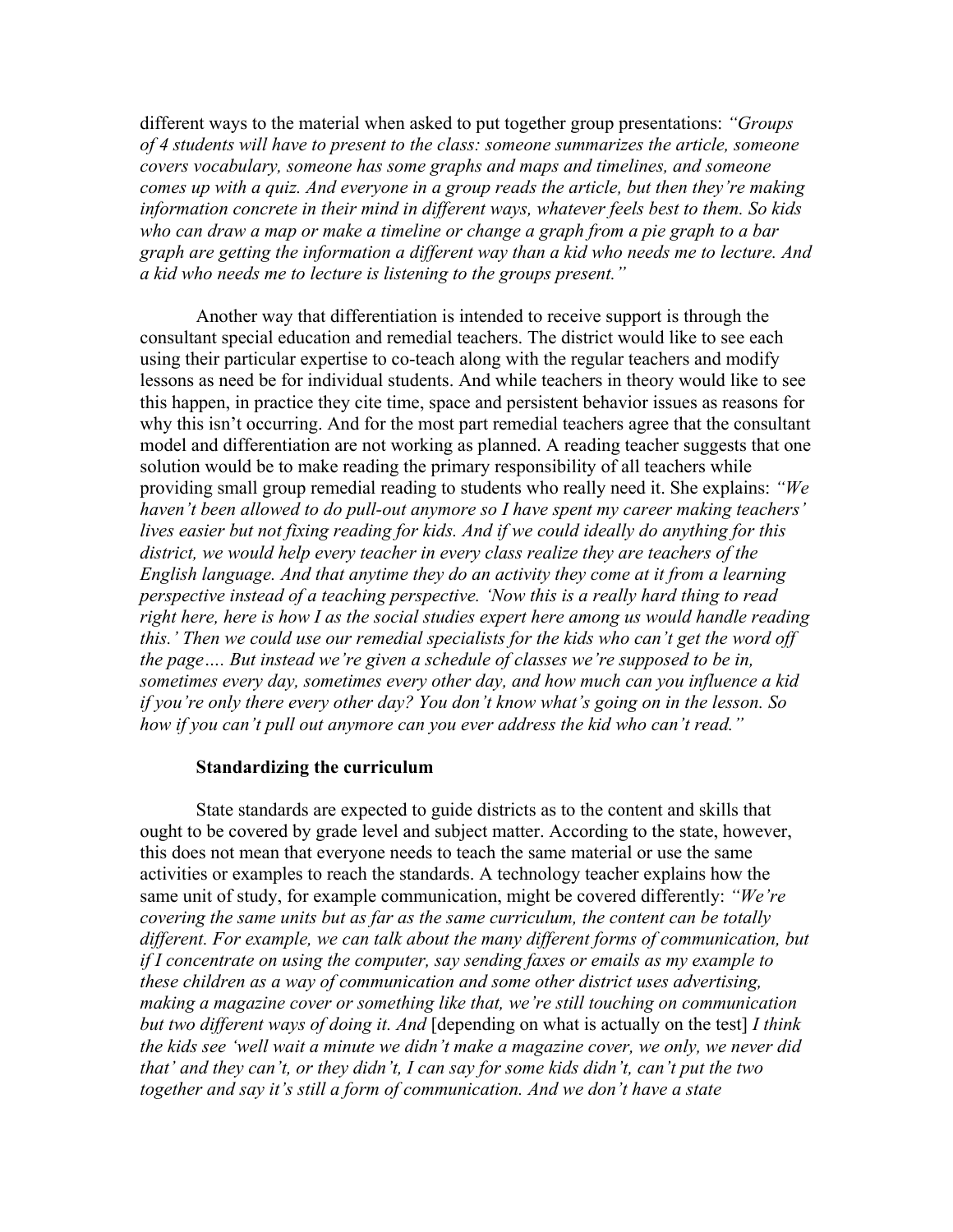*curriculum. It would be nice if we all had to teach the exact same thing but we don't. There are guidelines, there are standards, suggestions but nothing set in stone."* 

However, the state tests push forth another message; one that is usually taken up by districts as being the necessity to standardize the way the content is delivered to children. A district administrator explains the reasoning behind standardization: *"You have to use the same tests and the same methods. What teachers need to understand is that they may know the content but if they are not teaching the strategies and tasks that are on the state assessments, the students will not do well."* 

As described in the previous section, teachers disagree with the quality or amount of guidance they receive from the district coordinators. Where they agree, however, is that they are seeing a concerted push towards standardization of the curriculum. A teacher explains: *"It's very clear with our coordinator. He has been keeping an eye just to make sure we're on the same page. He made everyone email him where they are in the curriculum. And I understand his responsibility because if he has students transferring from school to school and having people in totally different places in the curriculum*  [would be hard for those students]. *And he wants it fair and the teachers to be consistent*  with their teaching. And if he sees a teacher who has a real successful rate on the state *exam then he'll ask that teacher to share with other teachers who maybe haven't had a very successful rate."*

So while in theory, standards can be met in many different ways, in practice, the presence of high stakes tests is determining the shape and content of how those standards are to be met. Standardization fits the narrative of diagnosis because it is meant to assist schools in their efforts to diagnose curricular and instructional weaknesses. If all teachers are teaching the same content at the same time and creating assessments that match state assessments both in form and content, then it should be possible to track changes as well as identify weak areas. In Park City the efforts to standardize are met by aligning the local curriculum to the state standards and tests and by adopting textbooks that meet the goals of alignment.

Picking a textbook can take a long time because it needs to appeal to wide variety of teaching styles as well as tie into the standards. The math coordinator explains that it took two years of research and discussion for the teachers to adopt (starting year 2003- 2004) the Glencoe series in math. The appeal of this series ended up being its resourcefulness for finding and covering particular key ideas (in New York, math standards are organized around 7 key ideas). If the data analysis approach works and teachers and AIS consultants can pinpoint particular weaknesses by key ideas then having a textbook organized in such a way is a logical next step.

Not all teachers, however, agree that the time spent picking a textbook is the best use of their committee time, as this teacher expresses: *"Pick a book, there's not this beall, end-all textbook series, you still have to teach, And I think that they've devoted so much time to trying to find this wonderful textbook series that we've lost point of the whole thing, you're still a teacher."*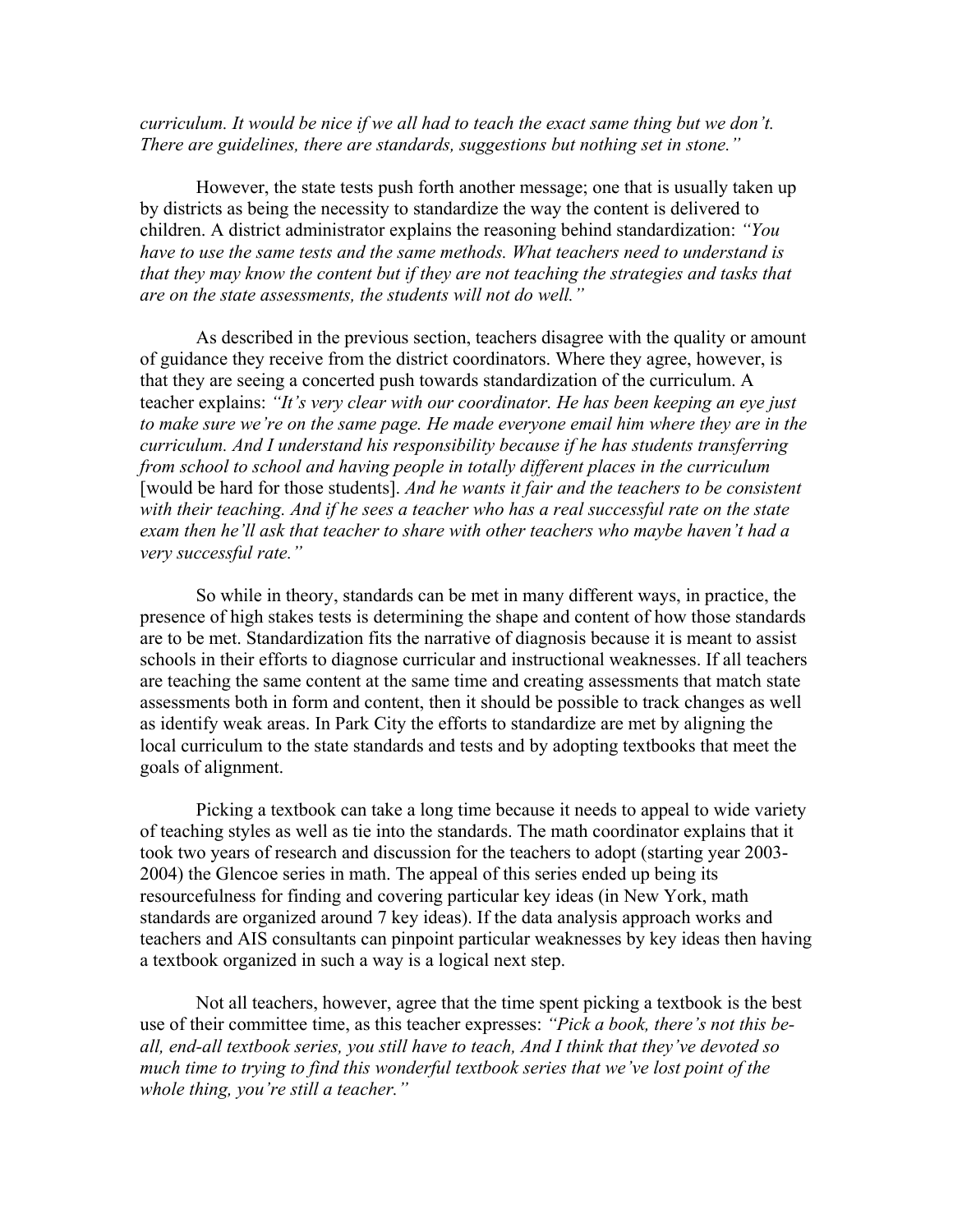## **Figure 2: Textbook series currently used by Park City School District for 8th grade students**

Prentice-Hall Literature  $(4^{th}$  Ed.).  $(1996)$ .  $(8^{th}$  grade SILVER), by Prentice-Hall, Inc. Upper Saddle River, New Jersey: Simon & Schuster Education Group. (Introduced in 1998)

Passport to Algebra and Geometry (1999). Evanston, Illinois: McDougal Littell A. Houghton Mifflin Company. (Introduced in 2000)

The American Nation (2000). by Prentice-Hall, Inc. Upper Saddle River, New Jersey: Simon & Schuster Education Group. (Introduced in 2001)

Physical Science (2002). National Geographic Society. New York: Glencoe McGraw-Hill. (Introduced in 2002)

The movement to standardize the curriculum goes beyond the adoption of textbooks and also includes efforts to create curricular consistency vertically and horizontally across grade levels. Each subject matter department has a Curriculum Coordination Committee (CCC) that is either required to come up or is assigned yearly charges or tasks. For the past two years the committee's charge has been to create a Sequential Curriculum Timeline, a standardized outline of the units and assessments in each subject matter, by grade level. Part of the rationale behind this, a teacher explains, is to have something concrete to give to teachers who are new to the district or to a particular grade level. It also helps create consistency across schools. For example, in language arts committee has increased the required reading in English. The language arts coordinator explains: *"We are going to have much more commonality than we've had. Part of the reason for that is it builds program and for those kids who change schools during the course of the year which as you know is not uncommon here, there will at least be points of reference for those kids when they get to their new school."* 

Teachers agree that the state tests and standards influence the way they teach the material and format their own classroom activities. They have real questions, however, about how much of what and how they teach should be dictated by the state standards and tests and end up varying their instruction for a variety of reasons. Some feel that the strategies necessary for the state tests do not always support their primary pedagogical focus such as getting students interested in and appreciating the material. A social studies teacher questions: "*Should we focus on what the state thinks or should we focus on what is important in these kids' lives which could help them actually understand history, like history, and help them relate history to their own lives. So it's a balance that I think falls on the teacher, because if you have your strategies for the state exam and you can do that in a brief period then you can spend more time on the stuff that gets the kids interested."* 

 Similarly, a math teacher wonders how much the standards should dictate what she does: *"I don't try to design lessons or teach around those standards. I do my thing and see how the standards fit in. For the most part they fit. I don't understand all the hoopla around teaching the standards. You can design any lesson you want to teach those standards."*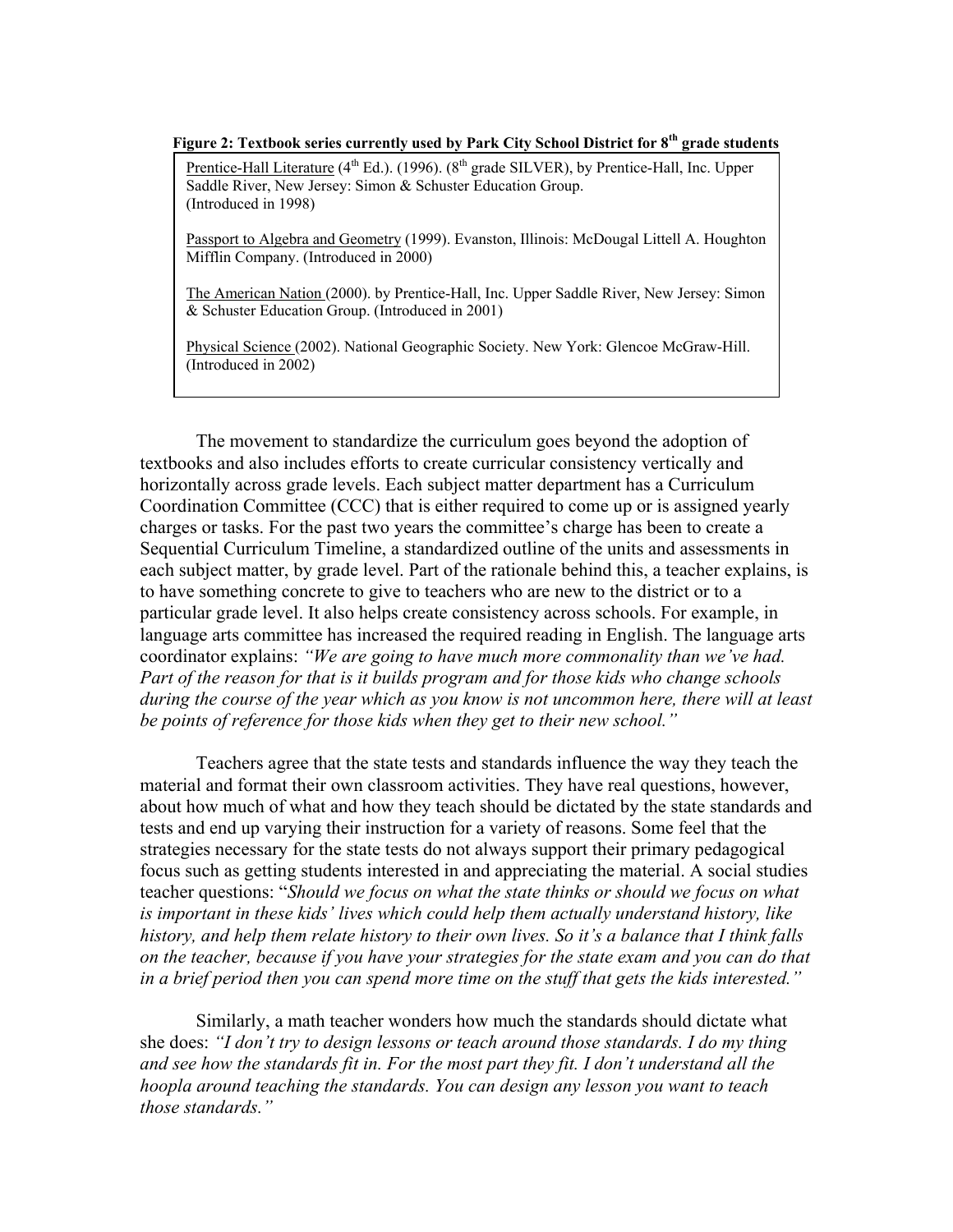While a science teacher explains that in her mind the science curriculum comes first and should adequately prepare students for the science state test: *"I know that my assessment at the end of the unit are more difficult than the state test and I usually make sure that they need more information for me so that when they actually get to the state test they are well prepared. So it's going to be, 'oh yea I know that' because they have to do it for me. But I don't usually gear my work just based on what they are going to be doing on the state test. I cover more than they need for that. I'm not going to say ok this is what you need for the state test so this is all we're going to do, which is why I don't spend a lot of time preparing them for the state test. I think just going through the whole curriculum that we have for 8th grade by the time we're finished they should be ready."* 

And teachers don't always agree that the skills emphasized by the tests always support the best teaching strategies. After the ELA during an English language arts department meeting, several  $8<sup>th</sup>$  grade teachers talk about teaching and the ELA:

*"I'm trying to do more non-fiction stuff because of the ELA. But I don't only want it to be social studies so I use some stuff from the New York Times and I edit them."*

*"We're told we aren't doing enough multiple choice, but I've never given a multiple choice assignment and I've never lost any sleep over it."* 

*"The listening section is useless. It's just like the awful teacher in college who tells you to take notes but doesn't tell you for what reason."* 

Furthermore, teachers occasionally ignore both the state test requirements and the district curriculum spending more time on material regardless of the probability of it being on the state tests. Teachers explain that they do this because: 1) they believe students ought to have been exposed to that content; 2) they personally love the topic and feel they have expertise to offer; and 3) it is an important, day-to-day topic that children should know the correct facts about. For example, a science teacher talks about how difficult it is to take more time on a topic like childbirth when that is only a tiny portion of the reproduction system: *"You are going to go through the curriculum because, you know human body is going to be on the science test, but you don't know which section they are going to focus on so you're going to teach all the parts of the human body. You've got to get through the curriculum and you have to do it in the format of the test. But there are times when you would do better to not have something looming over your head at the end and you've got a number of kids and many of them have seen the birthing process of their mothers and their sisters, but they get a lot wrong. We were at the beginning of the skeletal system and I was asked a couple of questions so I took a day to answer these, I mean what they didn't know was astounding. I didn't want them to remember it wrong and most of the time you could hear a pin drop in my room. I mean they were just riveted because of the topic. And they hear their friends talk about what happens during childbirth and what they saw and what they look like when they come out, so we had that discussion. But there's not enough time for that. There's not enough where you hit on what the kids are interested in and what they need to learn, because*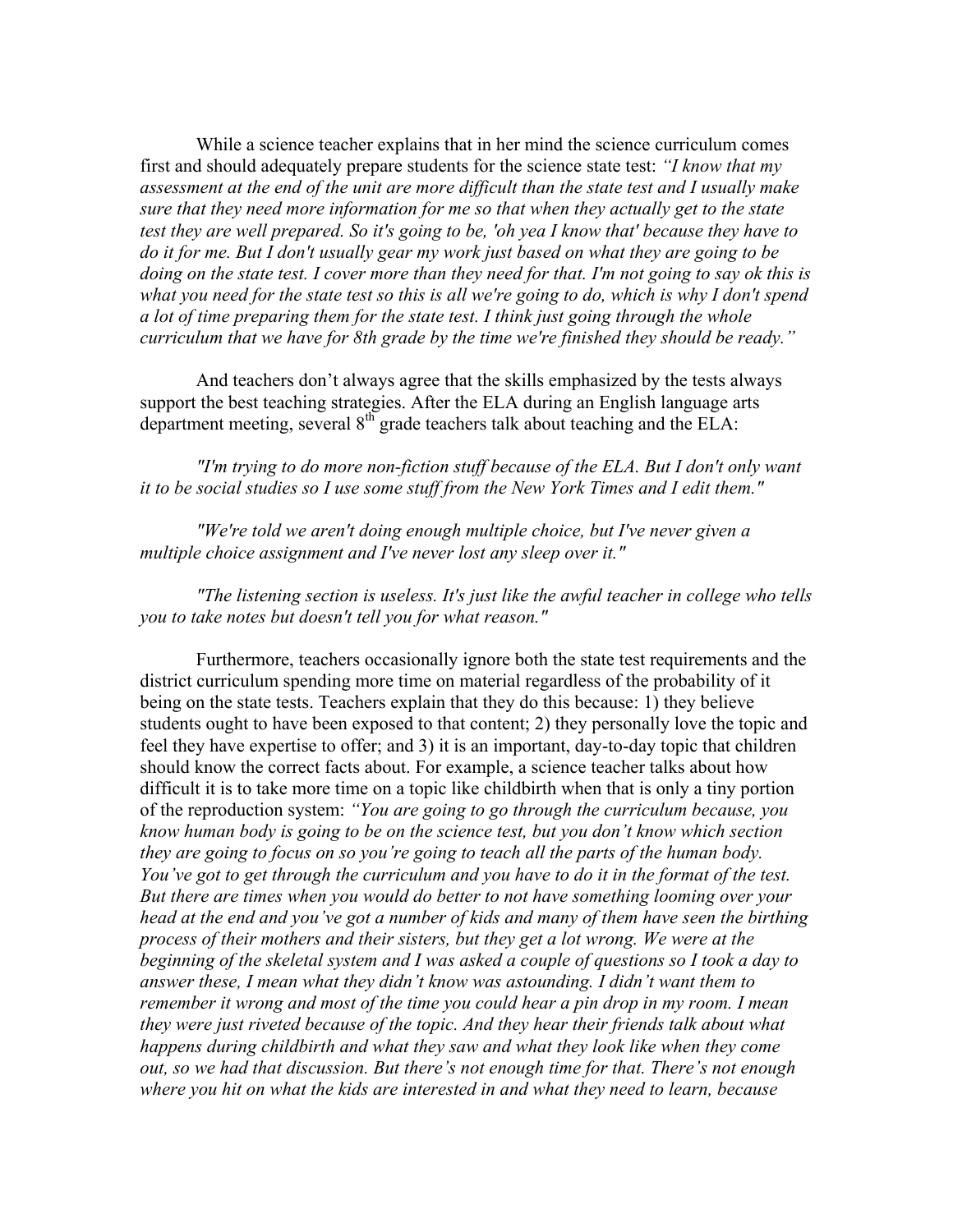*we've got to get to this other stuff, so you need to balance that against what you have to get through."* 

Regardless of the source of influence, however, most teachers do seem to cover the same material throughout the year, not always at exactly the same time or in the same way but teachers can be seen checking to see where other teachers are in order to catch up and sharing materials with each other. At Oak Ridge, this is most evident in science and social studies where packets based on the chapters are used to organize the material. English and math show a wider variety of activities and teachers don't always coordinate these with each other. Furthermore, the district only owns a limited amount of the novels read by students so English teachers are rarely able to provide the same texts to their students at the same time and show more variety in their teaching strategies.

Clearly decisions at local and district levels are being made to determine what and how to teach and these decisions are driven by the need to succeed on state evaluations. So even while district administrators wish to see more variety in teaching approaches, their efforts and directives end up pushing teachers to narrow the scope and reinforce the belief that teachers must teach to the test in order to prepare students for the state assessments. The district pushes teaching to the test by confounding standards-based teaching and standardized teaching. This is evident in the way the test has become a primary topic at district, curriculum, and professional development meetings. The adoption of textbooks and the teaching of test taking strategies provide a sort of foundation upon which teachers and administrators can feel they are doing what they ought.

#### **Teaching to the tests**

Teaching to the test seems different from teaching the curriculum because it consists less of teaching the content of the subject matter and more about teaching students a basic list of test taking strategies. From the directions teachers give students about what to attend to and how to go about taking the state tests, it becomes clear that teachers have spent considerable time considering why it is their students aren't doing well on these assessments. And the conclusion they have come up with has more to do with paying attention to the directions and following explicitly the required format, than knowledge of the material, although knowledge of the content is also expected and taught. The following excerpts describe these mini lessons.

## *"Read, read the directions"*

In science, the teacher passes out a work sheet the students completed the week before.

T: *"Last week you went over the different phases of matter. The first part asked you to write 'yes' or 'no' in the places in the box. If you simply wrote 'Y' or 'N' you did not follow the instructions. If you left any blanks you did not follow instructions."*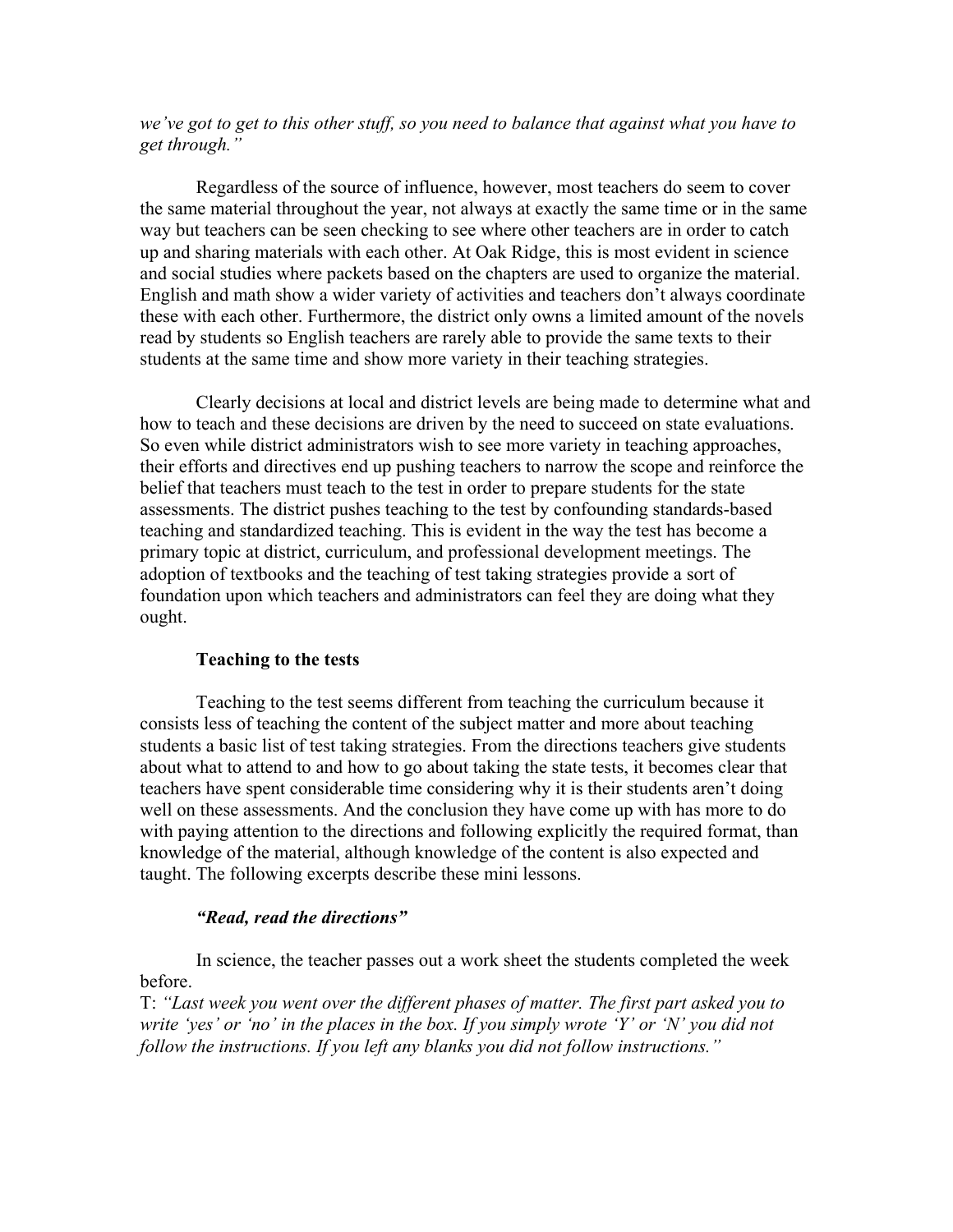She has the students call out yes or no as she reads the questions. This is followed by other questions. After going through several questions, the teacher tells the students to look at the bottom of the page.

T: *"Let me show you how this would be scored if this were on the state test, look at the bottom."* 

S: *"This was on the state test?"* 

S2: *"This is easy."* 

T: *"That was the state test. This is what some people did. They left things blank. If they did not fill all 3 boxes they did not get credit for it. If they had any wrong, they did not get credit for it. Read, read the directions."* 

# *"If it's not stated in the article, it's not valid"*

In English, the students are working on a test packet that they began yesterday. The teacher takes attendance. There are 23 students here. He tells them they have the rest of the period to work on this. Among sniffles and coughs the students work quietly and steadily.

S: *"What if the paragraph that I'm writing is longer than the lines given?"* 

T: *"Just try to fit it underneath."*

The students continue to work.

T: *"Ok, one little note while you are working. I noticed this in your cars and bikes essays where they ask you to list the kinds of risks these people encountered. The directions say use details or examples, but make sure you use details or examples that are from the articles. For example in the bike part, some people wrote that no one wore helmets in those days as one example of a risk. Is that true?"* 

S2: *"Yes."* 

T: *"Was that in the article?"* 

S2: *"No."* 

T: *"If it's not stated in the article, it's not valid. For example, what you are working on now with the boy going to the city, you can probably infer aspects of his character but if it's not in the article it's not what they are looking for. Even though you are probably right, it's.."* 

S3: *"Irrelevant."*

T: *"Right. You need to add details that are in the article. You may just want to think about what you wrote so far on the listening and make changes. It's not that hard to make changes. That's why you want to take good notes."* 

# *"Answer the question completely"*

The students are going over a question in math which asks them to write a problem that can be interpreted by the graph and then solve it. The teacher explains: *"A lot of you wrote a problem and then didn't solve it. You need to read the question. You can't pick and choose on the state test what part of the question you are going to disregard. You need to answer the question completely."*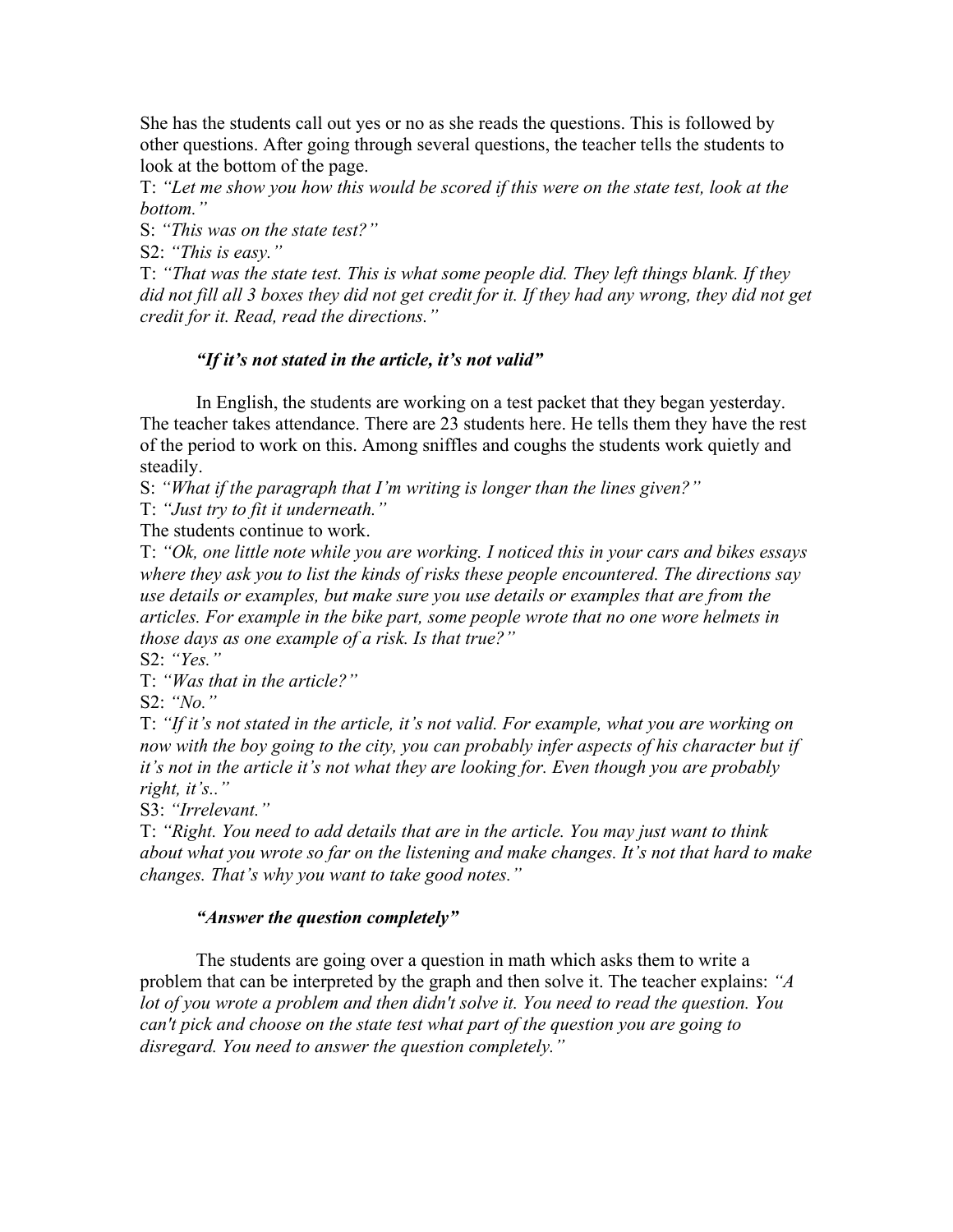# *"A lot of information is in the instructions."*

Two social studies teachers are working with 26 students in an extra review session for the social studies exam. This is the second day of a review class and the students have already worked on the multiple choice section. Today they give the students time to work on the Document-Based Questions (DBQ) that lead up to the essay. T: *"Remember these documents hold all the information that you need to answer the questions."*

While the students work, the teachers go around answering questions. T: "*When you get the DBQ always read the instructions. You might think you know what they are going to say, but always read them. Maybe they put something different in there."* 

After working through the documents, they turn their attention to the essay. T: *"The DBQ questions are where I think you guys can make a killing with the points because it's all right there in front of you. Always read the instructions, they give you information. They always have the documents first and then the essay. Read your instructions. They will give you information for your paragraphs. So a lot of your information comes from your instructions. Before you even get to the documents you can start forming those ideas in your head."* 

T2: *"The better you answer the questions in the DBQ packet, the better your essay will be. The idea behind the questions is that it helps you to interpret your documents and your documents lead you into your essay, so please use these when you write your essay."* 

### *"Use your mathematical terms."*

In math, the consultant teacher is showing the students some strategies for 'reading' triangles. She shows the students how ticks or little lines are drawn on the sides that are equal by drawing an isosceles triangle on the blackboard.

T: *"But they can twist this thing around so it can be tricky. So an isosceles does not need to look like a teepee."*

She draws the same triangle but this time it is lying on its side.

T: *"So if you have a problem where they give you one measure, let's say 5, you know that the other side with a tick is also 5. What's another name for equal?"* S: *"Congruent."* 

T: *"Very good. Use your mathematical terms, that's why we've been pushing the vocabulary."* 

### *"Don't just describe, say something about it"*

During the social studies review session, the teacher gives some tips to students about the expectations of the state test.

T: *"On every state test so far every one of the documents relate to the topic in a way that can be used in your essay. I'm telling you right now use all 8 documents. If you don't understand one don't go off on some big long tangent explaining it. Figure out where it belongs and mention it, but don't make a fool of yourself. Don't try to baffle us. Use all*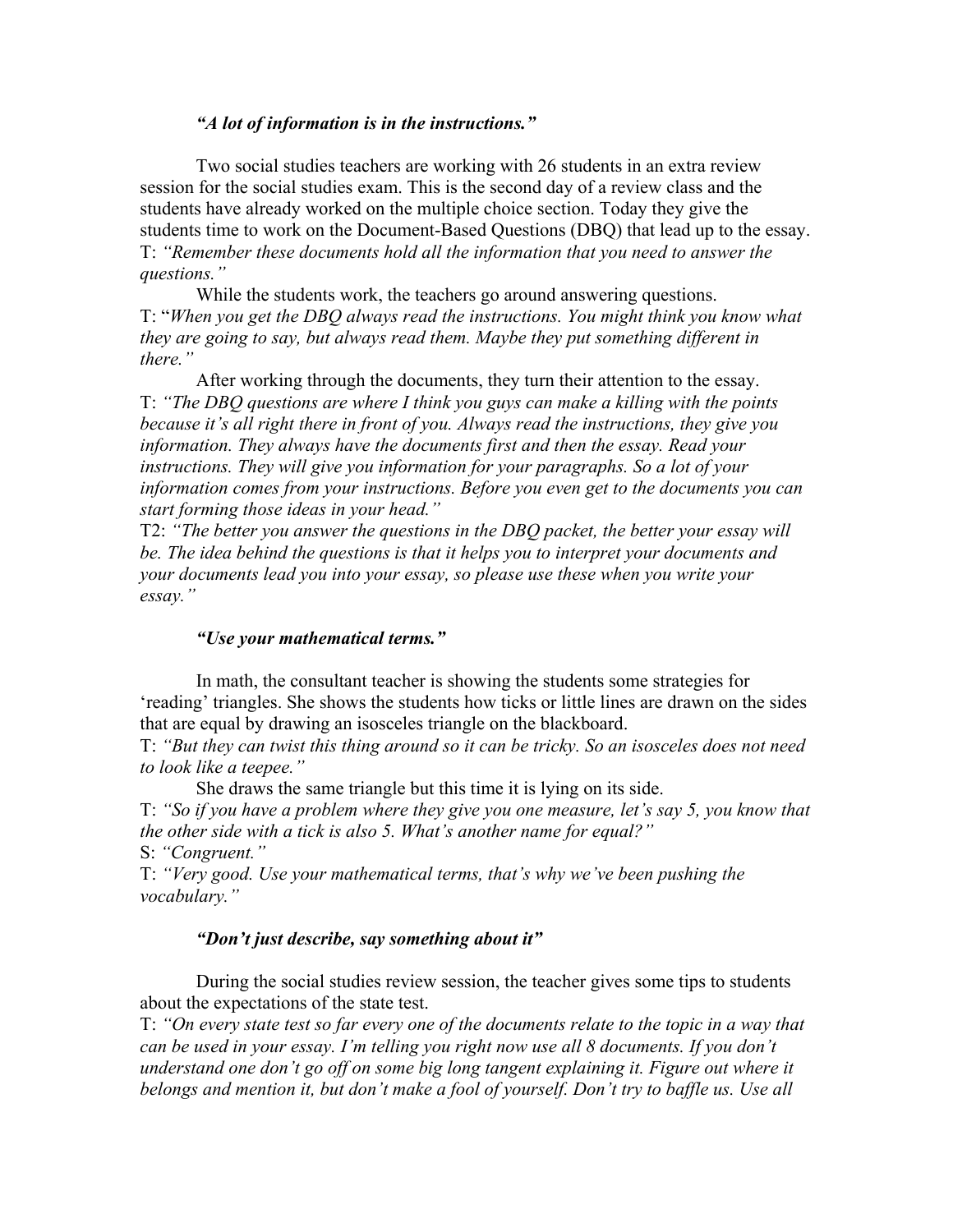*the documents, all 8 of them to keep your grade up. I promise you that alone will get your grade up. And then make sure you interpret the information from those documents. Do you know how many people on the essays that I am correcting right now, DBQ essays just tell me what the document was, 'this was a picture of a Vietnam veteran standing at the Vietnamese memorial wall.' Well what's the significance? If you don't know what the significance was, pull in a so-what statement. A so-what statement tells me you thought about it a little bit. Say what it is and say to yourself so-what, 'gee it must be really hard for him to see the names of all the other dead and wonder why he was so lucky.' 'Gee it must be a place that people can get some kind of comfort seeing the name of their loved one.' Whatever you are going to say about it, say something. In my class I call it a sowhat statement. It shows the grader, that's us, it shows the graders that you guys have actually thought about the significance or the importance of this information to the point where you can tell us something about it that's not included in that documentation. You are going to add to that information by giving us a so-what statement."* 

# *"You need to catch the reader's attention right away"*

In English, the students are working on another practice ELA test. The teacher walks around and reads the essays of students who are done. He reads a girl's: T: *"You are not clear on whether you are talking about bikes or cars. You're not clear about that."* 

The teacher looks at the beginning of an essay of another girl's:

T: *"'What am I writing about in this essay,' Aaargh! Don't start with 'what am I writing about,' 'my name is' or 'I am writing this essay…' Never start with that, never."*  S: *"Why?"* 

T: *"Because you need to talk about your topic immediately. You need to catch the reader's attention right away. You need to write the topic down."*  S: (defiantly): *"I am writing about writing something."* 

# *"Read everything, read, read, read."*

The day before the performance part of the science exam, the teacher provides last minute directions before going over a lesson on classification:

T: *"In case you have forgotten tomorrow's going to be one-day, one-hour exam, three stations, a piece of cake, you folks don't have to study anything, this is nothing to study for, it's general knowledge. You should all do well on this, at least I would be shocked if you don't. I reiterate this, you can't study for it. I don't want you losing sleep over this. You either are going to know this material or you're not. We've covered everything about it so you're not going to sit there going 'wow what's this. I've never heard of this.' It's simple if you read the directions. All I'm going to ask you to do is read the directions,*  read everything once and then go back to the top, start there again, read, read, read. *Good there's one more thing I want to touch base on, classification, classifying. Anybody know what the word classifying means?"* 

\* \* \*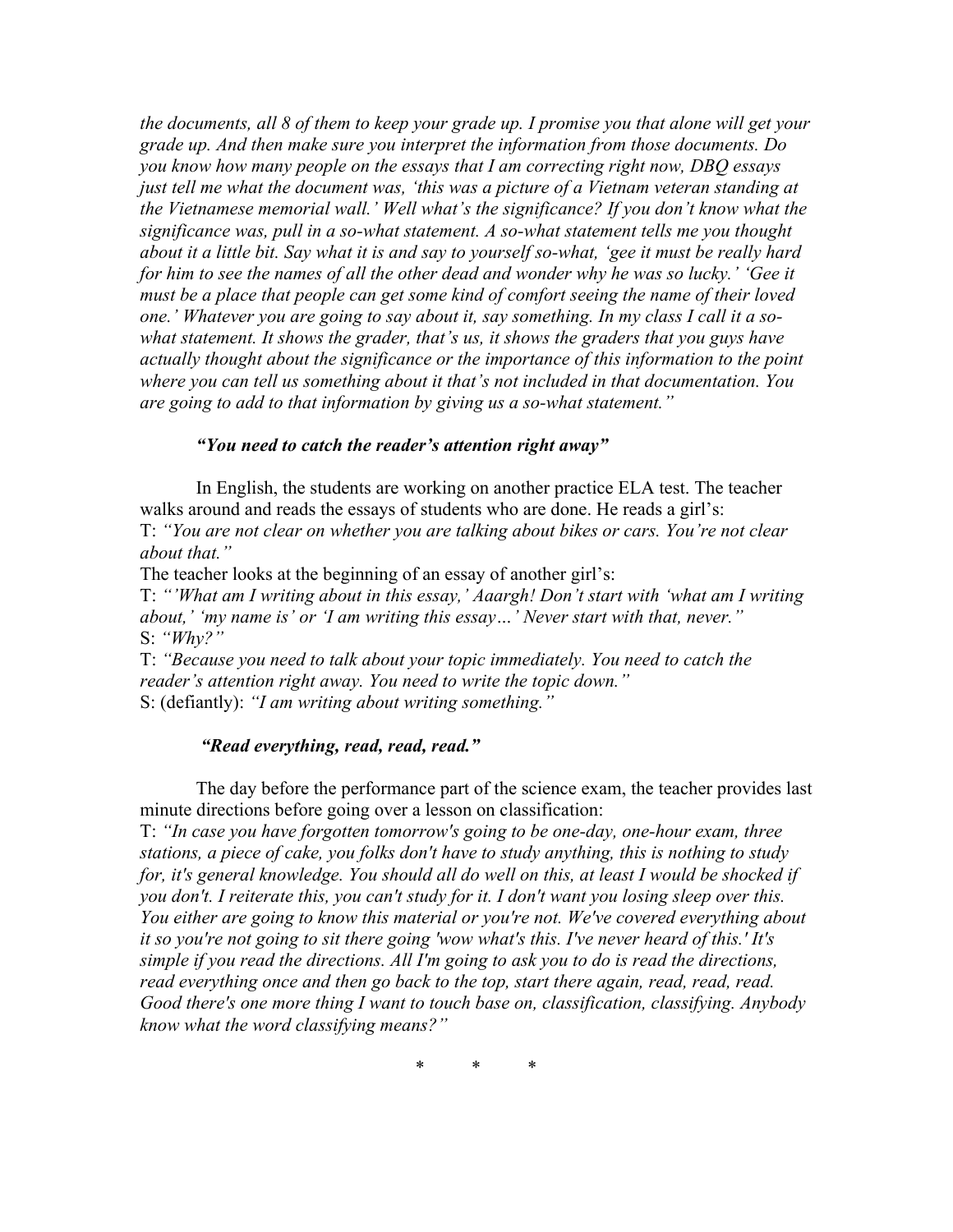Sometimes in their test preparation activities, teachers remind students that there are scorers on the other side of the table and these scorers have biases like everyone else. For example in an English class, the teacher warns students not to get too crazy with their Ah statement! (which is a concluding or interpretive comment).

T: *"Let's talk about the Ah statement. Remember I told you because you're from Park City you will be judged more harshly. It wouldn't bother me because I'm a cutting edge guy, but if I was a real old world scorer, what am I worried about with the Ah statement?"* 

S: *"He might take points off your essay because it's not…"* 

S2: *"Not formal"*

T: *"It could be formal"* 

S3: "*It might not want to have extra stuff that you might not need"*

T: *"I just wouldn't get too crazy with your last statement. Be careful. Should you make an Ah statement? Yes, just don't knock them out of their chairs – make a standard one like 'most people learn a lot from their courage.'"* 

\* \* \*

 For the most part, teachers feel that teaching the format is essential for doing well on the state assessments. An English teacher talks about what needs to be focused on: *"The form, the form of the essays, the process of organizing them, the process of taking your notes during the listening, that stuff is essential. Even a newspaper article ultimately still needs some sort of introduction, conclusion, you know, it's just your voice, and I mean honestly voice that's down the road for me, to really deal with the voice of our essay. I've got other priorities first. You sort of take your chances that most of the writing is the same kind of voice. You have to use examples. That's probably the hardest one for them is having an example and explaining why it proves what you are trying to prove. And that's a middle school thing. That's what I'm working on even in the essays that aren't geared towards the state test."* 

Teachers might also devise certain strategies to enable students to gain a better grasp of the way test developers go about putting together the test. For example, in social studies, the teacher has her students build DBQ packets from the inside-out. She explains: "*Usually you hand a kid a packet, it has 8 documents, it has a task, has some historical context and they have to answer all the questions and write an essay, just like on their state exam. What we're doing is we're building the packet, because I want them to be able to understand how it's organized kind of inside out. So you're choosing these documents and you're writing your task this way so you're imaginary student, because they are the teacher now right, so their imaginary student who they'd hand the packet they create would know how to organize their essay. And in doing that I make sure that they choose 8 documents, because 8 documents is what is used on the state exam."* 

But even with all the effort put into preparing students for the state exam, it seems to teachers that there is always something more they could have done. For example, the week before the math test, a math teacher reflects on the preparation process: *"I've jumped through hoops. I've embarrassed myself in front of them. I've done everything to*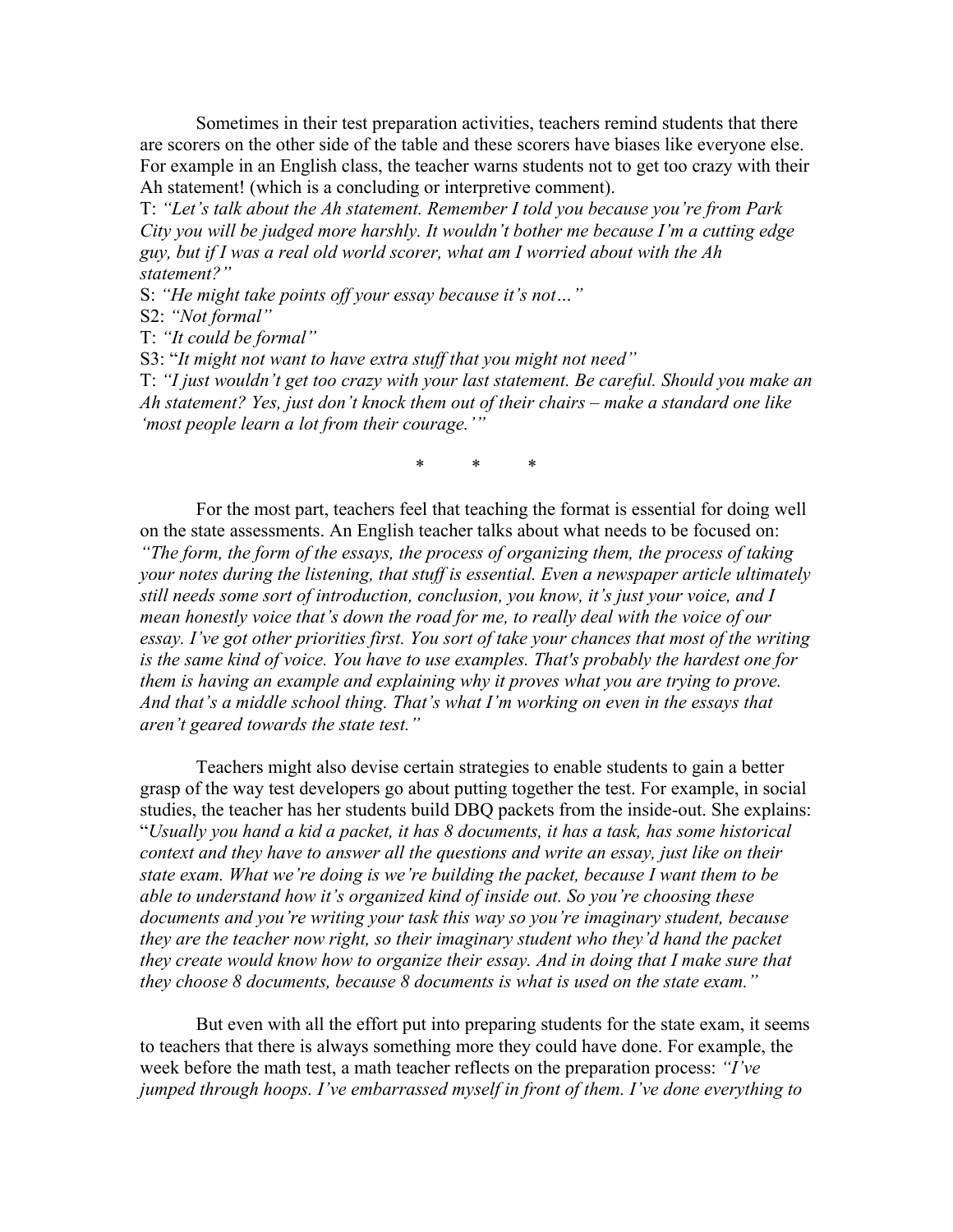*prepare them for the test. I've done everything I could. Now it's out of my hands… The one thing that I wish that I had done more of is actual writing in the math class, you know explaining your answers, how did you get that answer? But these kids have to be extremely precise when they're explaining things to me. I don't take that thingy or the top divided by the bottom, I have them elaborate, 'what do you mean by the top divided by bottom?' So they are giving in-depth detailed answers. I'm just not having them physically write it out on a piece of paper, which I do think would be very good practice, because they are going to have to do a lot of that writing on the state exam. They are going to have to explain how they got their answers, and you can't just say I got it while I moved the dot, or I moved the point two places, no you moved a decimal point, you need to be specific about those things. … One thing I have learned this year, do not take anything for granted, do not assume that they learned this in 6th grade, or they learned this in 7th grade, or this is a concept that they should know, because I have gone back and taught so many things that should have been taught in 6th, and probably were taught in 6th grade, probably were taught in 7th grade, but they, 'ok I studied it, I knew it for my chapter test, now out of my head, done, gone, finished.' And it is tough because I've got to go back and reteach a lot of these things that they were supposed to have known or supposed to have learned in 6th grade or 7th grade."* 

Teachers aren't the only ones to question whether the emphasis on teaching to the test supports the development of life-long learners. In a discussion with parents the evening of the first day of the ELA, a parent reports what her son said about the essay they had to write that day. This prompts a conversation about teaching to the test:

*"My son said that the essay part was very confusing. He said it took him awhile to figure out what they were looking for. I'd be curious to know what he's talking about."* 

 *"It's like the Regents format almost; you have to teach it to the kids. I remember in 5th grade, that's what they did all year."* 

 *"But that's not right either. Why should they take a whole year learning how to take a test when they should be learning what they're learning?"* 

*"Well I think that* [the 5<sup>th</sup> grade teacher] *incorporated that into her teaching and it was also part of the English homework that was taken home and they wrote stories every night. I mean that's part of learning period, you need to learn how to write. But I think in helping them with the test and feeling comfortable is, you need to know the format."* 

 *"Well here's the dilemma. Now when my daughter took global studies, almost all of 10th grade was spent teaching the kids how to do the rubric, that's all that they stressed. She learned little pieces of global history but I don't think that she got a clue as*  to what was going on in the world in the 19<sup>th</sup> and 20<sup>th</sup> centuries. She doesn't have a clue *what happened, WWI, WWII, Korea, any of that. So now because they spent so much time on how to take the test so they can pass the test, and therein lies the problem, why do we have to spend so much time learning how to take the test? Why are they doing the test so difficult, making it so important, that the kids aren't learning, but all that they are*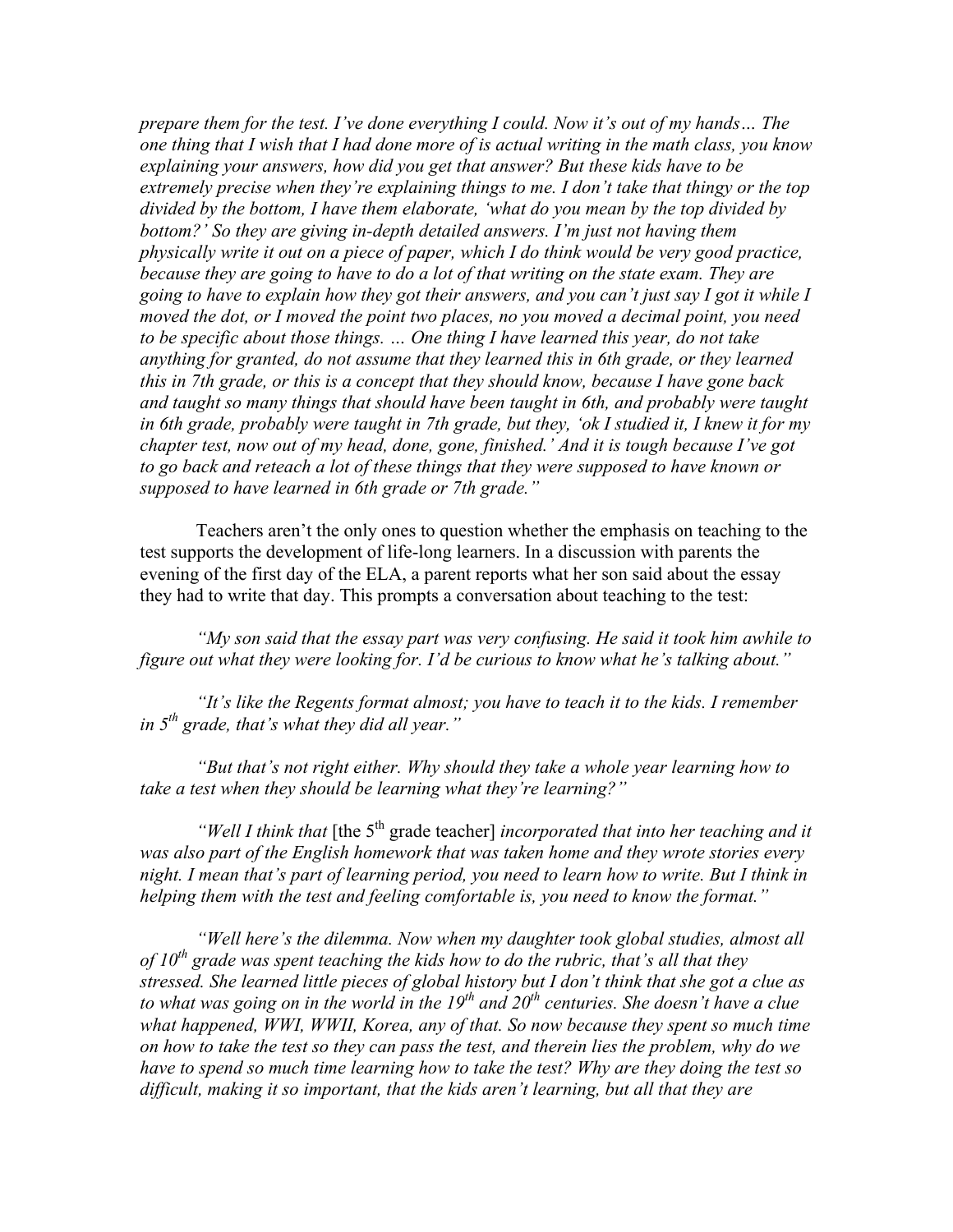learning how to do is take a test? What good does that do when they get out into the real *world and have to do critical thinking?"* 

# **After the tests**

Even after the tests are over teachers do not cease to learn about the tests and in essence 'teach to the test,' or use the test to teach and reinforce the skills and strategies they have been teaching all along, as in these two scenarios:

As students walk out of the first day of the ELA, a couple of boys reluctantly walk over to their English class, which is next in their schedule.

S: *"This test was stupid. The essay didn't make sense."* 

S2: *"English right after an English test, what's up with that?"* 

The essay question the student is referring to reads:

The article states, "one way to solve a problem is to ask the people who are closest to it how they would solve it."

Describe how this method was used by the author. Explain why it is a good method for problem solving and discuss how it could be improved. In your answer be sure to include

- \* A description of the method used by the author
- \* An explanation for why this is a good method for problem solving
- \* Suggestions for how this method might be improved
- \* Details from the article to support your answer

Teachers use the time after the tests to go over certain problems, prep the students for the next day of testing, or share aspects of it with the students. An English teacher asks students for their perspectives.

S3: *"Those tests were dumb easy."* 

T: *"I do want to discuss what you just did and get your thoughts on this. But I want you to think about what you are saying and not just mouth off. The listening I thought was a little long but I thought the topic was easy. How was the multiple choice?"*  S3: *"Easy."* 

T: *"Thoughts on something specific. Any part particularly hard?"*

S4: *"I didn't understand it because it said how was the method?"*

T: *"They want you to talk about the method."*

S4: *"But then they asked how can you improve that method?"* 

S5: *"When it said ways to improve, was it wrong to say test the backpacks?"*

T: *"I'm not sure what the question really was?"*

S5: *"Don't you have the test booklets?"* 

T: *"No, they are locked up until tomorrow. Did you have difficulty taking notes on the listening? I thought the topic was easy, almost too easy, so that sometimes you might have too many opinions so that I thought maybe you'd dismiss information too easily. I was also worried, especially when they talked about the wheelie because some people have those and I didn't want snickering."*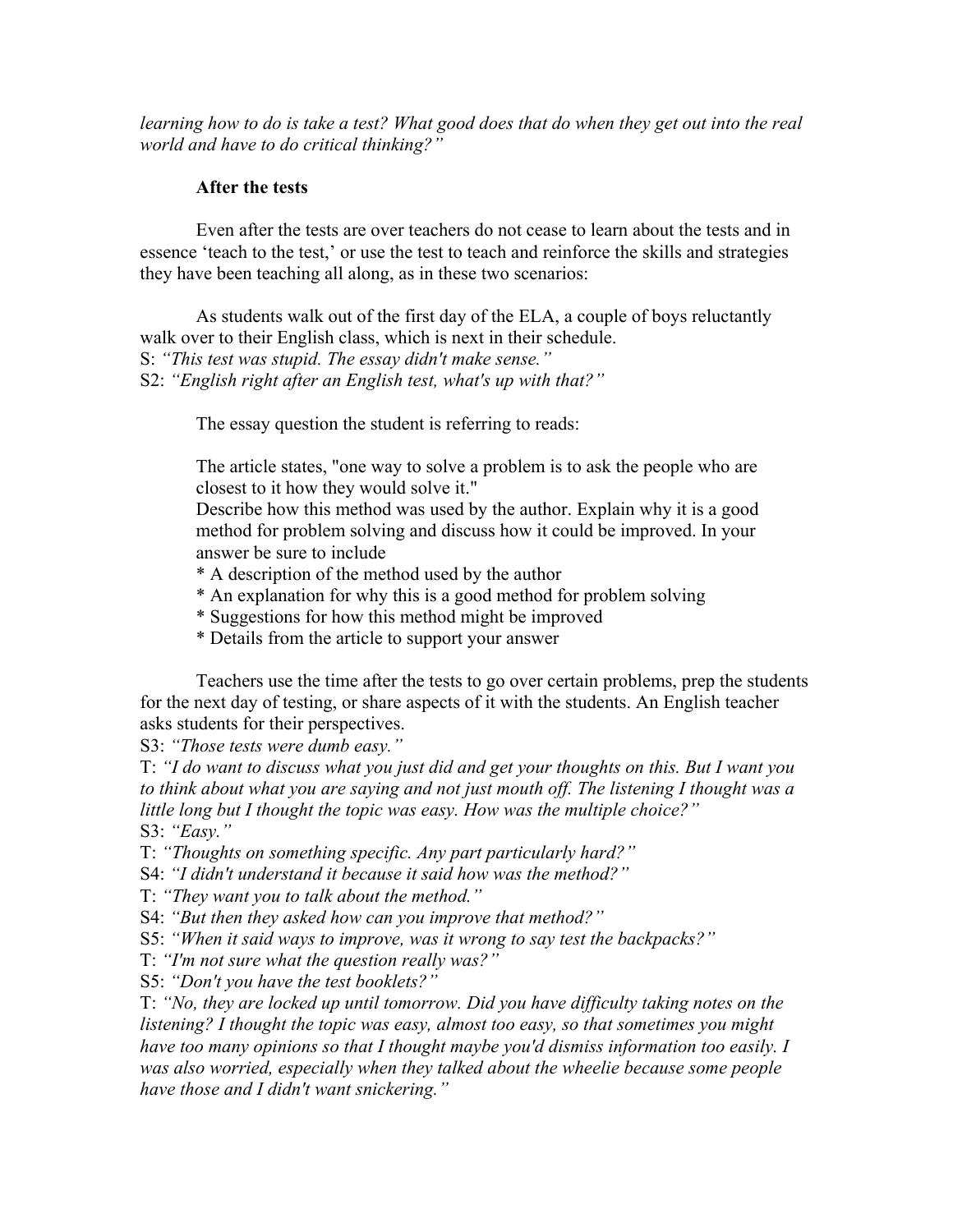S6: *"Well that's true about the neck and back because when I wear my pack it twists my back all around."* 

S4: *"That essay at the end got really confusing because at the end it was all opinions. I got off topic so I just stopped. I didn't write as much as I would have."* 

S7: *"I hate it when they say at the end after you're done, add more details."* 

T: *"That should have been in your paragraphs. You should add details all along. That's what I've been telling you all along. Tomorrow everything you do, everything you do will be using details and examples. Tomorrow you'll get your booklet and they will say go. What are you going to do tomorrow?"* 

S8: *"We don't know. We didn't look ahead."* 

T: *"What's the process? You know the process."*

S5: *"Come prepared."* 

T: *"What do you do first?"* 

S5: *"Read an article."*

T: *"Probably two and do the same format, intro, paragraph, paragraph and conclusion. What's the last thing you do?"* 

S5: *"That personal response essay."* 

S9: *"Are they serving us food tomorrow? I'd like Honey Nut Cheerios."* 

In math after the math test, a similar scenario unfolds. After the first day of the math test the teacher fits in a quick review of trigonometry. Then after the second day of the math test, she goes over some of the questions students found difficult:

S: *"Are you going to make us do work after all that math?"*

S2: *"Can I come to your EA* (enrichment activity time) *on Thursday?"*

T: *"You're on the list. Alright, easier or harder than yesterday?"* 

S3: *"Harder."*

S4: *"Easier."*

T: *"Which questions seemed to give people trouble?"* 

S5: *"The barbell"*

S3: *"The ladder"* 

T: *"The one with the ladder, isn't that the Pythagorean Theorem with a right triangle?"*  S4: *"Yes."* 

S3: *"Oh, really?"* 

T: *"The one that seems to be most difficult and I'm going to go over real quick, the circle graph, you had to construct a circle graph and the rectangular playing field. You have an area of 1200. How do you find the area of a rectangle? How do you find the length and height? Give me some dimensions."* 

S4: *"30 X 40"* 

T: *"The question asked you to list the dimensions that would give you the smallest amount of fencing. If you are fencing an area of 1200, how much fencing do you need?"*  S4: *"140"*

T: *"How did you find that?"*

S4: *"By adding"* 

T: *"By finding the perimeter. Can you come up with another rectangular playing field that requires less amount of fencing but still has an area of 1200 square feet?"* S6: *"No."*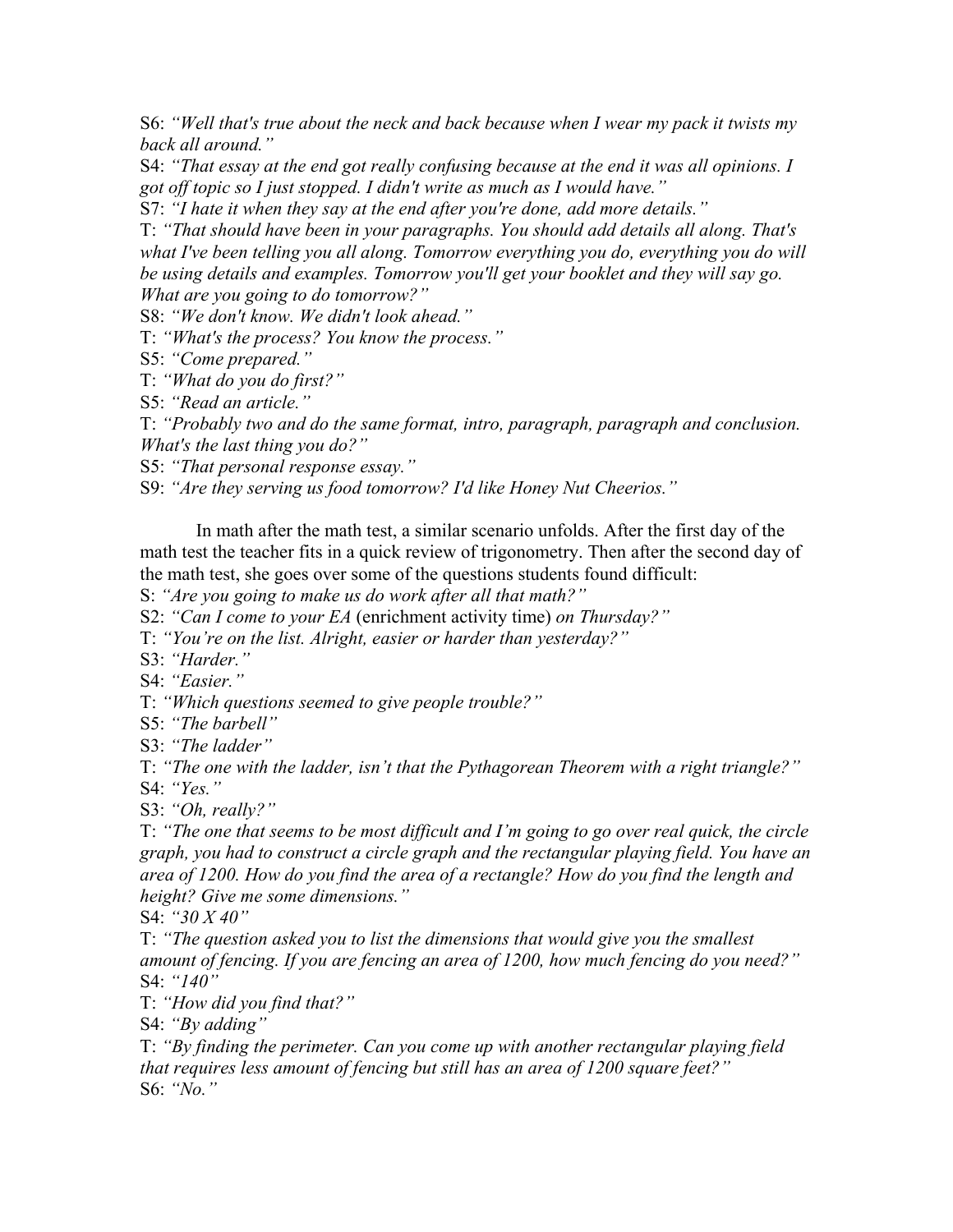T: *"Find another one"*  S4: *"60 X 20"* S6: *"160 feet"* T: *"Which has less?"*  S4: *"30 X 40"*  T: *"Are there any other dimensions I can use?"*  S4: *"No."*  T: *"I think what happened was that there were several things to do and you froze on it. I say use pictures, draw different options."*  S7: *"What if we didn't show a lot of work, will we get points taken off?"*  T: *"It depends on how much work and if you had to explain. How about the circle graph? Do you want me to explain real quick?"*  S7: *"Yes."* 

They go over the problem and then they play a game till the end of class time.

 Teachers are constantly amazed by their students. How can it be that after months of having the teachers drill into students, for example, that the fourth bullet on all the essays, the one that says to include "details from the article to support your answer," needs to be included in every single paragraph and is not a paragraph in and of itself, a student can miss doing it on the ELA? Or how can a student not recognize that a math question with a ladder leaning against the wall will involve the Pythagorean Theorem?

\* \* \*

Teachers also decide how much to focus on different aspects of the tests by the value they perceive the state to be placing on different components of the test and in turn the value the district places on these items. These perceptions aren't always correct as several teachers found out after the ELA was administered this year. In 2002, the state decided to switch from pattern scoring to number correct scoring, which simply means that a point earned in any area is equal to a point earned in any other area. The AIS consultant became intrigued by the value of each section. After some work, she is surprised to find out how much each section is worth (see Table 2) and brings it to the attention of the English teachers.

For the most part teachers are surprised by the disproportionate value of the multiple choice section because it goes against the skills they and the district have been emphasizing all year. They feel, however, that this isn't the first time state administrators have thrown them a curve, nor will it probably be the last. One teacher remarks: *"I found out about the scoring criteria the day before the testing was to occur. Since I was placing such emphasis on writing skills, as stressed in past ELA testing, I was shocked to find such heavy weight given to the multiple choice section. It makes me wary about changing my teaching methods, because who is to say that the state won't go back to the old way of scoring, in which the writing sections are again weighted more heavily. Nice to have us playing a guessing game, huh?"* Another teacher said that the AIS consultant had alerted him but that he didn't quite believe her. He had been told to emphasize writing and that's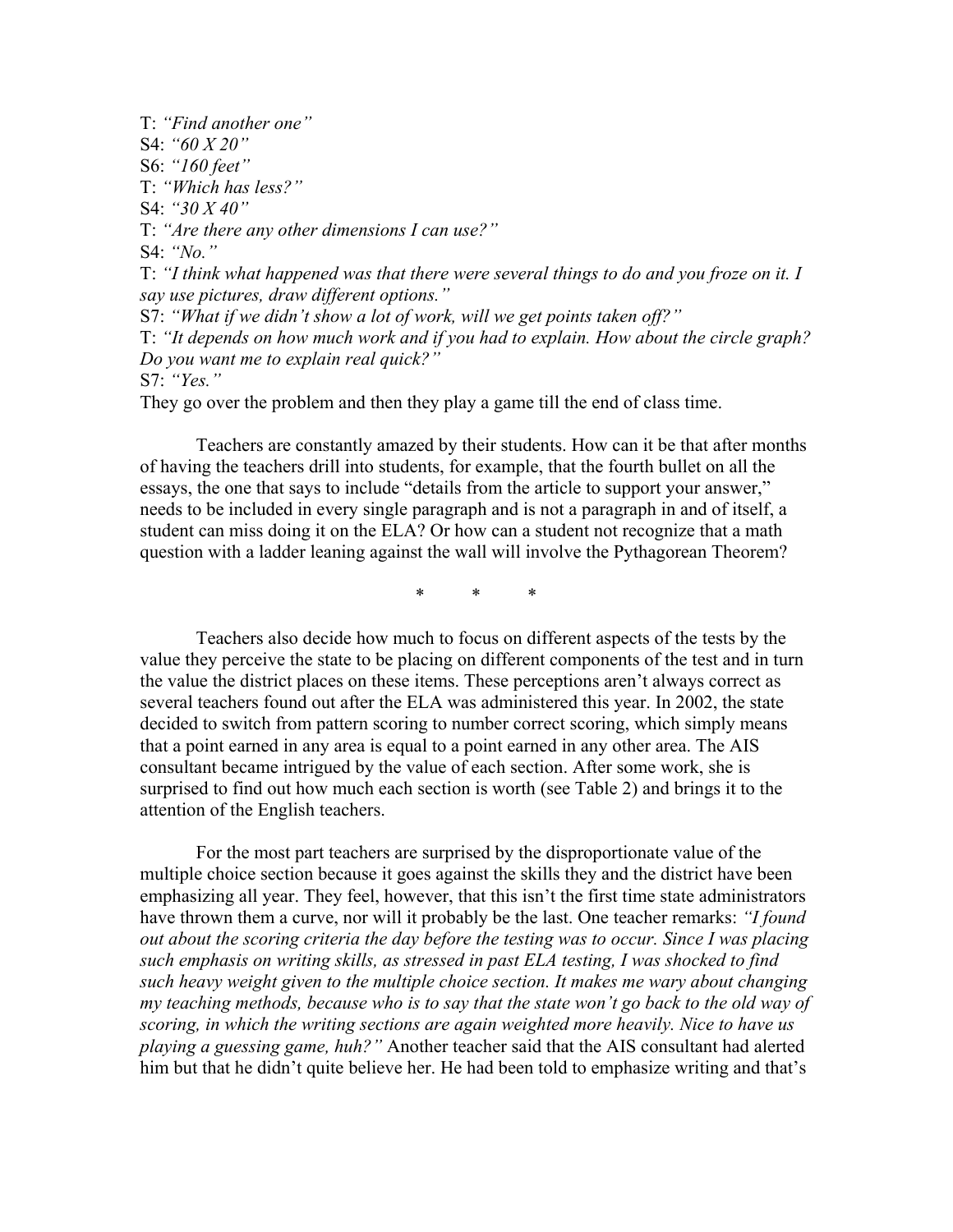what he did. Similarly on the math, science, and social studies state tests, the multiple choice section is disproportionately worth more than the other sections.

| Task                      | <b>Time allotted</b> | <b>Possible points</b> | <b>%</b> worth of total points |
|---------------------------|----------------------|------------------------|--------------------------------|
|                           |                      |                        |                                |
| <b>25 Multiple Choice</b> | 45 min               | 25                     | 58%                            |
|                           |                      |                        |                                |
| Listening/                | 45 min               | 6                      | 14%                            |
| <b>Writing</b>            |                      |                        |                                |
| Reading/                  | 45 min               | 6                      | 14%                            |
| <b>Writing</b>            |                      |                        |                                |
| Independent               | 45 min               | 3                      | 7%                             |
| Writing                   |                      |                        |                                |
| Writing                   | <b>NA</b>            | 3                      | 7%                             |
| <b>Mechanics</b>          |                      |                        |                                |

**Table 2: Points per section on English language arts exam** 

It is interesting to consider this from a 'cost' effective point of view. Administering the state tests takes its toll on the students in more ways than just having to put the effort forth to do well on the tests. For the ELA alone, several teachers are taken out of their classrooms for 2 days of training and 3 days of scoring for 42% of the total score. Furthermore, a second day of testing disrupts everyone's schedule for little more than 21% of the total scores. Count in administrative costs of handling the tests and hiring substitutes as well as the long-term costs on the quality and quantity of students' instruction as they take the tests and then lose teachers as well as remedial and special education services during testing and scoring, and the impact of these tests takes on a new and arguably negative dimension.

# **Thinking, reading, and caring: Determining the academic needs of students**

Teachers state that the amount and kind of skills that Oak Ridge students lack vary widely. They believe that students have difficulty elaborating, interpreting and going beyond the text, but they also have trouble simply deciphering what the text is saying. They have trouble writing complete and correct sentences, but they also have trouble structuring their essays around ideas including a voice and a framework. Finding an instructional balance is therefore a challenge. If, for example, they focus on grammar then they risk losing the student's attention and desire to write. If, however, they focus on so-what statements to help the student move beyond simple description into interpretation, they run the risk that the student may not have grasped how to comprehend a text or how to structure an essay. This is why teaching to the test often involves going over practice tests because teaching to the test is diagnostic while it is purposeful. It helps teachers assess how their students do on these assessments and thus point to strengths and weaknesses while also providing students with an overview of the skills they will need to know in order to do well on the test.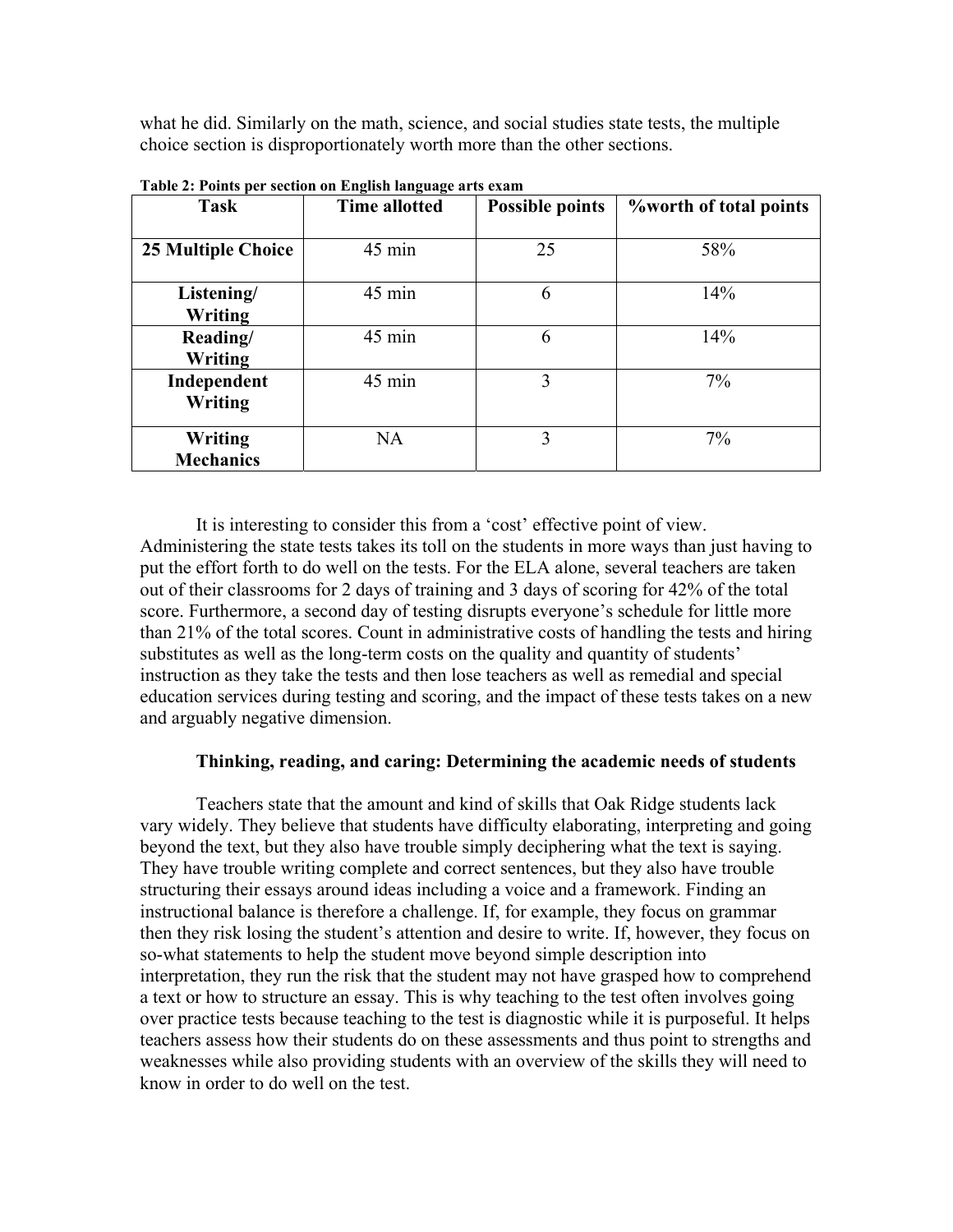But what can anyone really know about students' strengths and weaknesses in a practical sense, in the sense of creating environments and interventions that are considered successful? And what is it about this community, this educational structure that seems to keep students from being successful? These are of course the kind of questions that teachers and administrators are in the business of asking and ask themselves all the time. The answers are not simple and reflect the complexity of this business called learning. For example, an issue that came up repeatedly in my conversations with teachers and administrators is the issue of critical thinking. Teachers feel that for the most part they are focusing more on critical thinking skills in their curriculum because of the state tests. They describe critical thinking as going to the next level. Students are asked to describe the 'what' and the 'who' of a task or question and to understand these tasks as level 1, and then explain the 'how' and the 'why' as level 2. When asked how they encourage critical thinking, the teachers respond that they do so mainly through word problems and essays. Furthermore, most teachers feel that this is an essential skill to be teaching the students and that for the most part students really struggle in this area. But that is also where their agreement ends. Deciding on the cause and the solution of this issue brings about a variety of responses.

A primary reason provided by teachers to explain the difficulties of students is that many of the students don't have the reading ability to tackle what the problem is asking of them. With so many students reading below grade level, every test becomes more a test of their reading than a test of their knowledge and skill.

But other teachers feel it is more of a thinking problem. For example a social studies teacher describes what that might look like: *"My students can read and know exactly what it says. They can read every word, understand every word, but they can't bring* [the ideas] *together. For example, today we were reading something, and I said, there were 259 women army core non-combat posts, what does that mean? No one had any idea. They know what non-combat means. I could get them to understand that a post means a job or a position but what does it mean together? They didn't know. It really took awhile for them to grasp the idea that it meant that they had jobs that weren't fighting. So they have word attack skills but they don't have overall comprehension of what they're reading."* 

Others see it as more of an instructional issue. The math coordinator explains: *"We need to create mathematical problems that are embedded in work, because that's where mathematical problems come from, they don't come from somebody writing on the board 6 plus 3. And we need to teach kids how to look at that and solve it in a variety of*  ways, not the one way that somehow was the most efficient because that's probably not *how it's going to be used in true life application."* 

Still others believe that it is the nature of schooling and the relations students have with teachers that prevents students from showing the skills they have. A teacher explains: *"I don't feel that the students lack thinking skills; if they are interested most kids are pretty good thinkers. I feel that there is a lot of generalizing about things like that, you know if they don't care, they don't try, they can't think, they can't solve*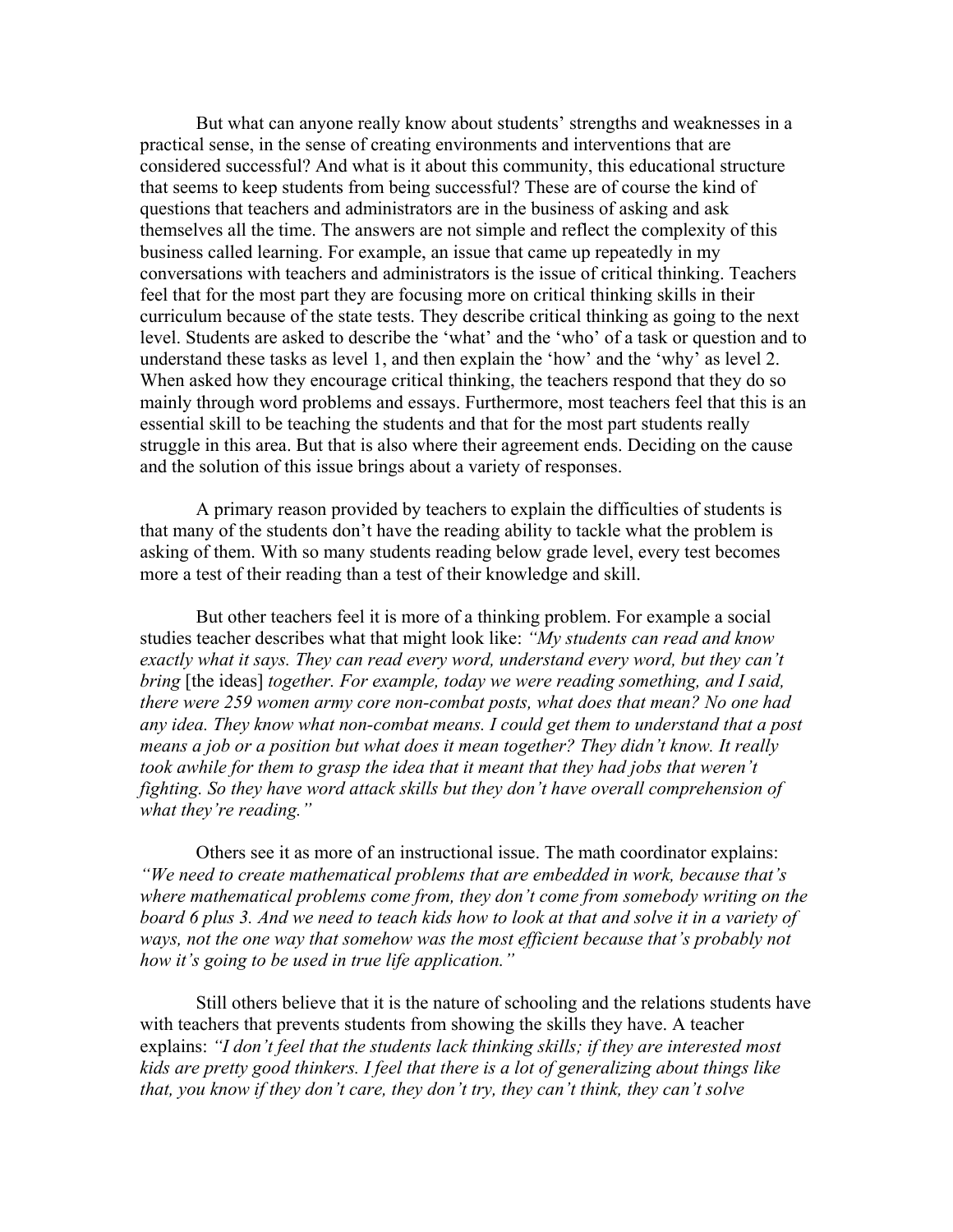*problems. I think if you can lead them in the right direction, yea they can, they use it for what they're interested in, like kids do. So, I don't agree that they don't think. My feeling is that there is a great deal of defensiveness on the part of kids and so they will shut down without a lot of reassurance, a lot of positive encouragement and then it appears that they can't think, but they just don't try; they don't have confidence. That's the best thing you can do is just keep building up their confidence, you know, it's very corny but success does bring success and if you set them up to succeed instead of setting them up to fail, the taste of success is addictive and then they will also believe that they can."* 

Most people would probably agree that it is a little of all of these things and that the solution to creating interesting and successful instructional environments for children lies in a system's ability to integrate a wide variety of approaches and experiences. This would also seem to mean that the relationship between the narrative of individual responsibility and choice and the narrative of diagnosis would need to be balanced and integrated. When diagnosis focuses solely on the results of testing at the expense of understanding the complex interactions and needs of learners, it limits the way systems evaluate and address the complexity of their strengths and needs. This seems to be one effect of New York State's accountability system.

### **The State's Accountability System**

### **Administering the Tests**

Despite all the rules around appropriate administration of the tests, smooth and consistent test administration processes do not regularly occur, a fact largely gone unmentioned by state administrators. Poor air circulation, bells, PA interruptions, lack of seating, space, light and materials for taking the tests, lack of personnel for supervising and/or providing accommodations for the tests, are real challenges. The staff at Oak Ridge put a lot of effort into providing the best environment possible for the students. But schools aren't set up for uninterrupted blocks of time where 267 students are expected to each have a calculator, the right pencils, a comfortable desk, good light, and a pleasant temperature.

Furthermore, within the rigid structures around test administration and scoring there is an evident form of ranking that is occurring around the state tests. While the ELA and the math tests both require district or regional training for scoring, and the organization of a district or regional scoring process, the science and social studies tests are scored unsupervised by teachers within each school. This ranking is then taken up by school personnel. For example, breakfast was provided before the ELA and math tests and hallway monitors made available to keep the halls quiet, but the lack of these things for the science and social studies tests is itself a message that they are not as important. For example, during the science performance test, the science teachers joke that *"if it was any other test we would be having breakfast."* Another example is the social studies state test which also counts as the students' final exam. The test, which is originally a two-day test, is administered on one morning during finals' week which consists of half-days and has a daily dismissal time of 11:15. So the social studies teachers need to somehow fit a 3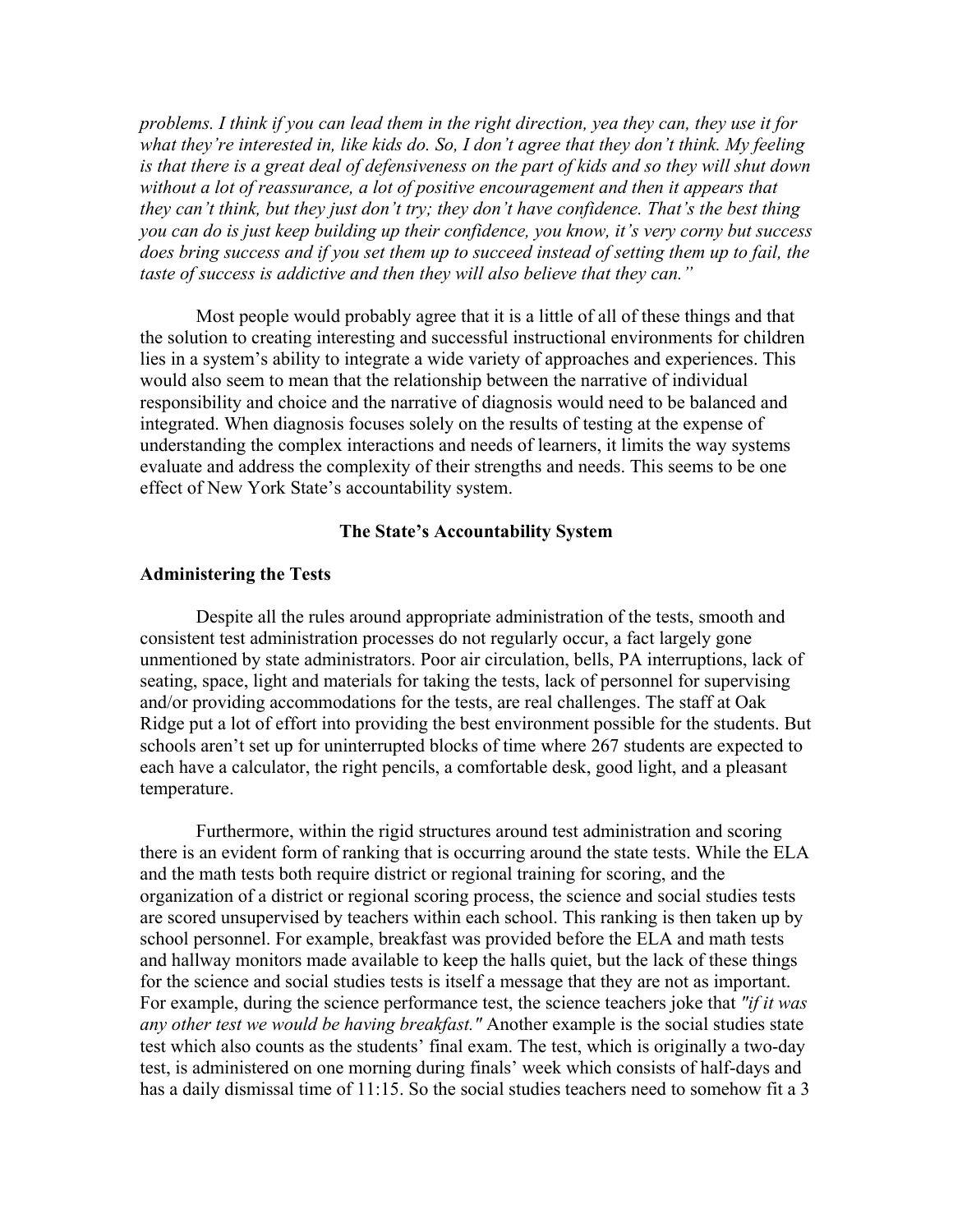hour test in a 2 hour 45 minute testing time. Luckily most of the students don't need the full three hours, but for those who do, the stress of rushing is apparent as teachers try to assure them to take whatever time they need and call out to hold the buses. But the decision to administer the test in one morning does not work as well as the teachers would have liked. The students are not only rushed, but they are distracted by the 10 AM bus announcements and then by other students who finish early and need to wait around till the later bus.

Another effect of this relationship is that there is a broadening perspective that the subject matters that are tested are the ones valued by the state and that other subjects are at risk of being under-funded or eliminated. For example, while the  $8<sup>th</sup>$  grade technology exam is optional from the state's perspective, Park City has decided to make it mandatory. A technology teacher explains: *"Well we decided that it was a good idea*  because the technology and the home and consumer science mandate is being looked at *by the State Board of Education so we figured that if there was something holding us, like a state exam, maybe they would see it as a more important subject. For example, if we say our class isn't important enough to have an exam at the end, why even have a class? It gives us leverage. It doesn't make a difference to the kids, but to me and other people who would consider lifting the mandate on those two subjects."*

The technology teachers feel that the state is not at all focused on exposing middle school students to technology. The implementation and then optional status of the state test is evidence of this. Furthermore, for districts that opted to use the state tests anyway, a teacher is surprised when the test they give the students has the exact same questions in the exact same order as a previous exam; one that they had actually used in review sessions. *"The state didn't bother to take the time to even move things around, let alone make up a new exam, they simply don't care. It boggles my mind that the state took 3 to 4 years to develop, pilot test questions, just to scrap the test the year after it was implemented."* However, he continues, *"In the district's eye technology is very valued. We are keeping the test to show that this subject is important."* 

### **Scoring the State Tests: Is There a Point to All These Points?**

 The perceived value of the different tests is also evident in the rules surrounding scoring. While the technology, science, and social studies tests are scored by teachers in their own school, the math and ELA scoring processes have more stringent rules and must be scored so that no teacher scores all of their own students' tests. This year the math test is scored by a group of math teachers from across the district while the ELA is scored regionally through BOCES (Board of Cooperative Educational Services). Regardless, however, of the configuration, scoring provides both positive and negative experiences to teachers. It is a social, educational, political, subjective, ethical and tightly dictated process.

The regional training and scoring of the ELA organized by BOCES takes place in a hotel/conference center. Several English, reading and special education teachers from across the three grade levels participate from Oak Ridge. A BOCES facilitator informs us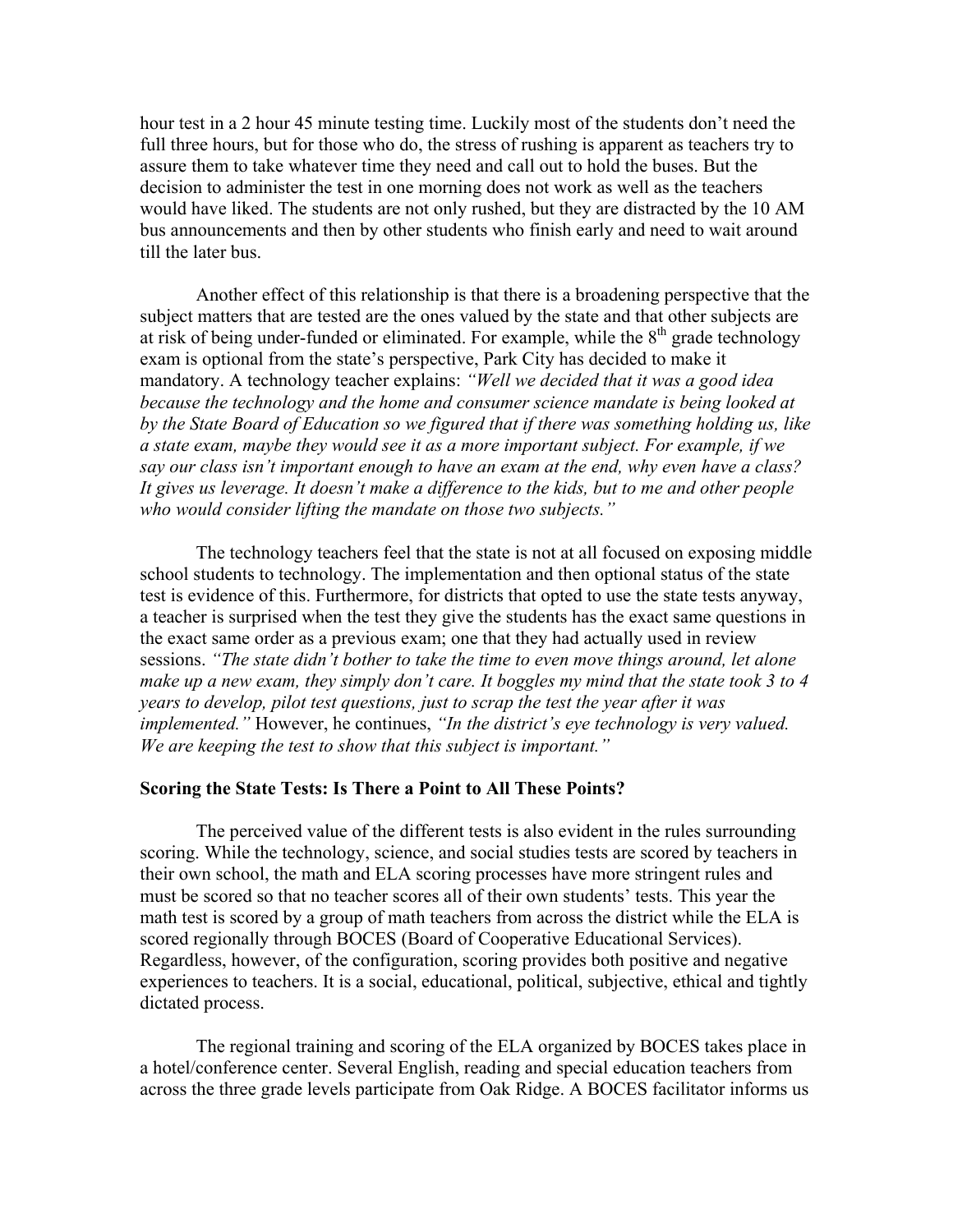that this year scoring involves 5500 tests by 308 scorers, 47 table facilitators, 26 scoring assistants, 6 scoring leaders, and 3 coordinators from 19 public school districts and 17 non-public schools. The purpose of regional scoring is clear: To score the tests under similar conditions and to make sure everyone is aligned to the rubric and to what counts as a 0, 1, 2, and 3. One of the facilitators explains: *"People tend to have preconceived ideas of what to expect and how to interpret the rubric. The hardest thing is to break people's own interpretation of the rubric and so doing this in a group usually leads people to even out their interpretations and find a common ground, hence the idea of regional scoring."* By the end of the morning of the first day of training, the facilitator is pleased with the teachers: *"it is nice to see that level of consensus."* The afternoon training also goes smoothly. The facilitator of that session expresses her approval: *"Five years ago there were so many questions about every aspect of the scoring and now 5 years later there is a lot more acceptance of it whether or not we agree with all of it."* 

This does not mean, however, that there are no issues. During the training on scoring writing mechanics, the facilitator explains that the two key words are Readability and Comprehension and these factors need to be determined across all three essays. She goes over the rubric with the teachers and then they tackle some examples. Example 1 is given a 1. The facilitator reads the next one. She states that she had to ask herself *"what is he talking about? The scoring guide gave it a 2."* 

A teacher asks: *"I'm confused. The readability was as difficult as number 1."* Facilitator: *"It wasn't to me. See how it's an opinion judgment."* Teacher: *"I felt the first one was a 2 but the book said it's a 1."* Facilitator: *"It's never going to be black and white as long as it's subjective."* Teacher: "But this is mechanics, there's very little use of grammatical construction [by the rubric]*."* 

The next example is given a 3 with no complaints. They turn to some practice training. The first essay they read, they all agree and give it a 1. But the next set of essays brings forth more argument. Teachers are split between 2s and 3s and the scoring guide gives it a 2.

Teacher arguing for a 3: *"It's not too deep, but it's pretty straightforward and clear, and it demonstrates that the person has an ability for the conventions."* 

Facilitator: *"Remember you have to look at all 3 pieces."*

Teacher: *"This is way too subjective."*

Teacher: *"It is very hard to totally void ourselves from that content."* Facilitator: "*That's why this is holistic. There were errors and no risk taking."*

On the day of the actual scoring, the teachers are again led through some quick scoring review. There is practically no talking as the teachers read over sample 8. One teacher whispers: *"I would give this a two but I know the guide expects it to be a one."* I hear this comment several times throughout the training and scoring. There seems to be a clear understanding among teachers that the regional scoring process is about consistency and their job is to learn to interpret how the consulting group that is responsible for creating the scoring guide interpreted the students' responses and score accordingly. As predicted, Sample 8 is given a 1. On the third example, sample 6 entitled "Future Prisoner of the Past" there is laughter as the teachers read and then a sudden roar of talking as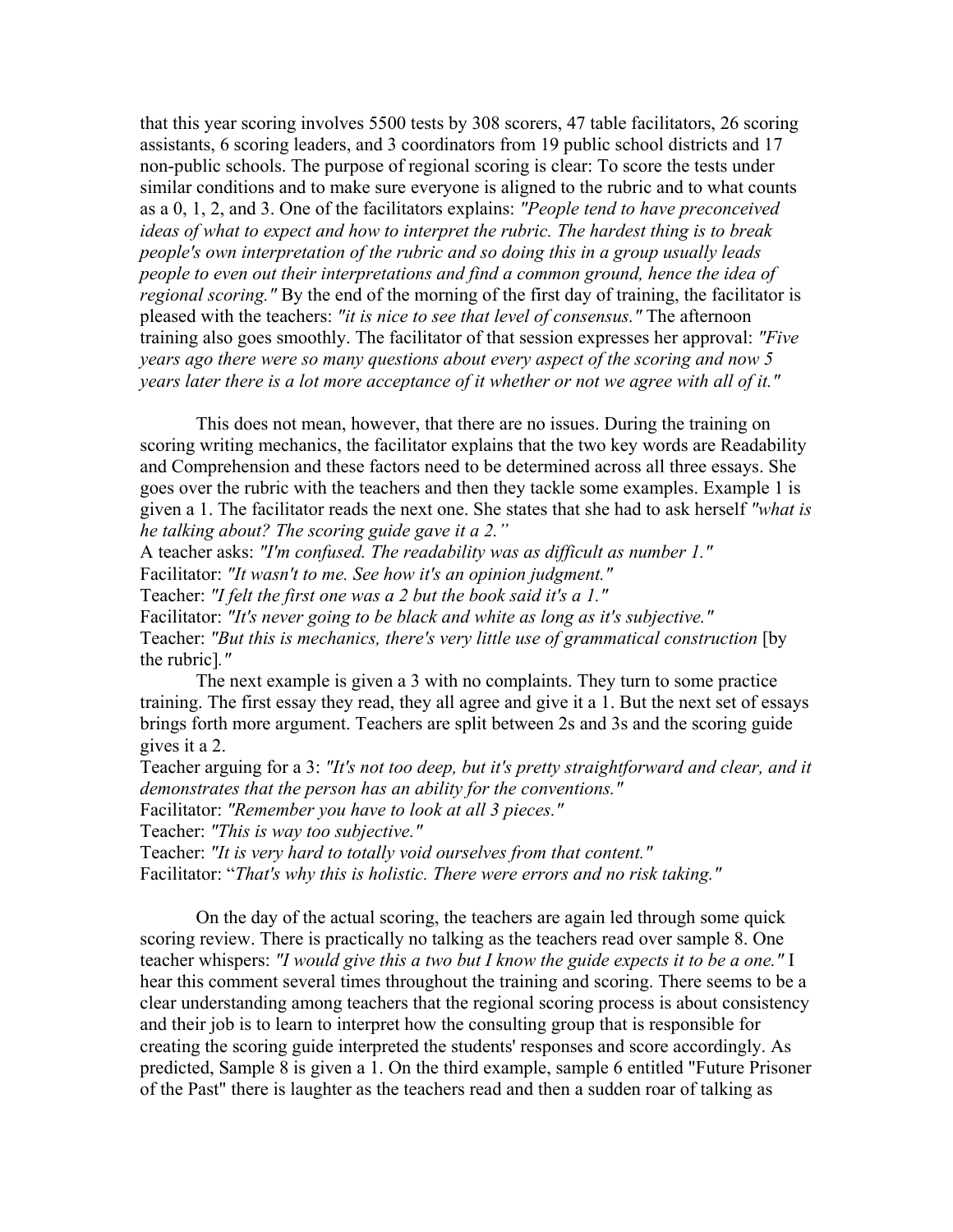teachers ask each other *"did the student answer the question?"* It turns out that figuring out whether a student has answered the question is the main reason teachers go to the table facilitators for a second opinion. As teachers begin the actual scoring, a sober mood descends upon the group. There is no talking as the teachers begin the process. There does not seem to be any heightened tension or obvious joy or distaste - rather an air of solemn resolution. The teachers know the scoop: they are going to have to read essay after essay all day. Some teachers consistently go to the rubric, while others don't seem to look at it at all.

Teachers seem to get involved in the scoring process on many levels and through their conversations one can sense a desire to make sense of what they are witnessing. For example, during lunch several teachers talk about the quality of the essays. They agree that the best papers seem to be coming from a middle school in a nearby suburban district. They comment: *"Even some other good district papers weren't as good as those." "They must have good people there." "They have a good English program there." "Yes the teacher does some great stuff with those students."* In their discussion they also talk about the districts, primarily urban, with the worst essays and remark sympathetically that it must be difficult to work with *those* students. Then a teacher shares that she read a paper that was about peer pressure and about how drugs were being dealt at the school and how the author of the essay resisted the drugs every day but that the pressure was intense. The teacher then goes on to state that she *"thought of reporting it or at least flagging it for a second opinion"* but *"decided not to because it was* [district X]*" and you wouldn't expect those problems at* [district X]*, you'd expect them at* [neighboring city districts]*."* 

What is interesting about this conversation is how teachers talk about the success and failures of students and what these might be caused by. According to these teachers one could conclude that good teachers must be behind good scores, but bad populations explain bad scores. This is not a parallel statement but reveals the kind of thinking and stereotyping that goes along with these assessment processes.

Two teachers from Park City comment how difficult it is to be from a district whose scores rank near the bottom of the pile. One teacher comments that there is a huge difference between Park City students' essays and nearby suburban students'. I ask the teacher if she pays more attention if the paper she is scoring is Park City. She says *"Yes you definitely pay more attention if it's Park City. It's embarrassing. There's such a drop off."* While the other teacher comments that he really enjoys the scoring: *"It's sad to say*  but we don't get to spend a lot of time with our colleagues and as crazy as it seems, this is *time together."* 

Spending time with colleagues seems to be one of the positive parts of test scoring, especially during local scoring for the math, science and social studies exams. Regardless of the overall test results, it seems that for the most part teachers enjoy the challenge of interpreting what a student was up to and figuring out his or her process whether or not the student was right or wrong. These are teachers who value their subject matter and are interested in the results of their students.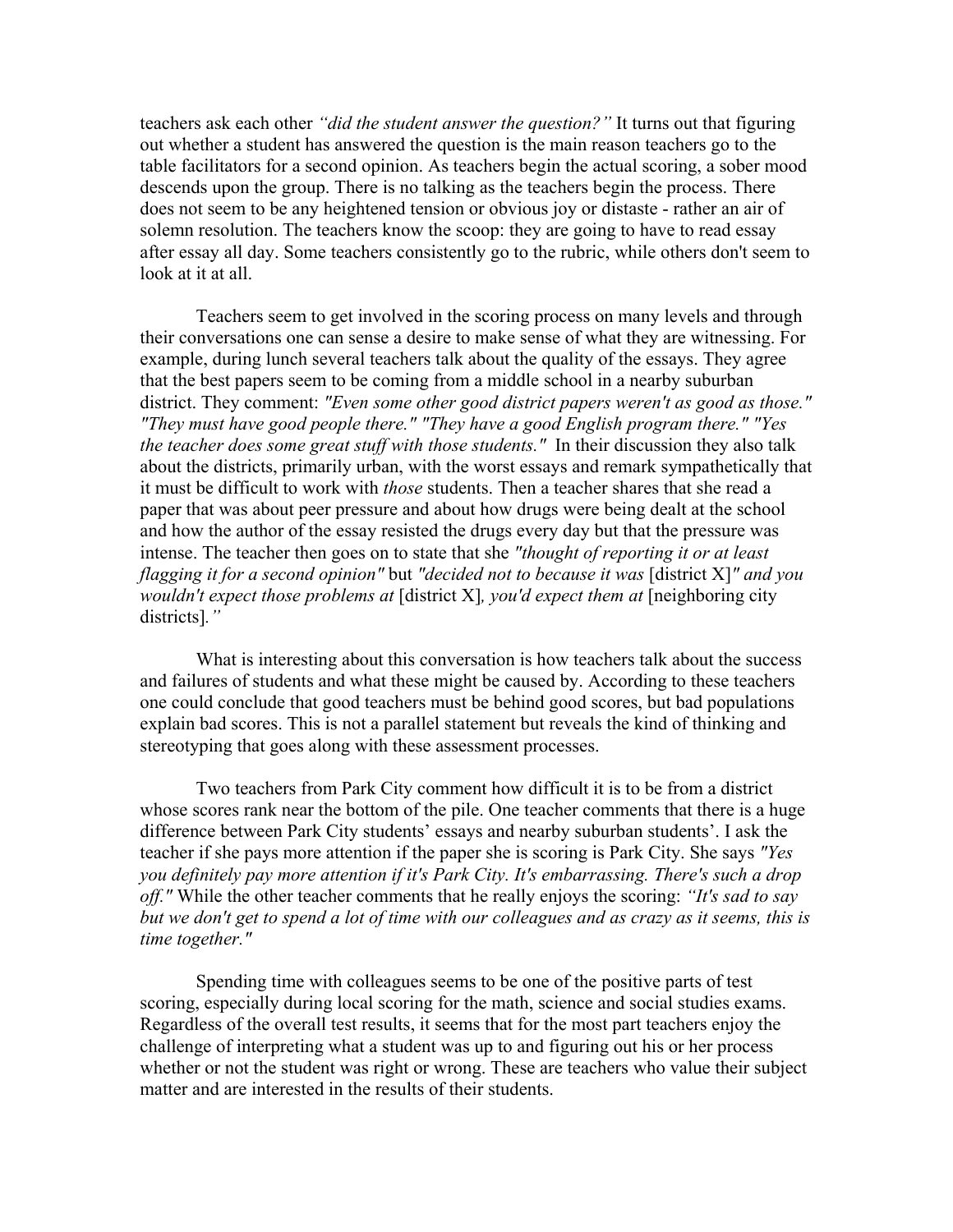Teachers use the scoring time to share unusual examples of student responses, to consider the source of student weaknesses, to decide on future strategies, to praise each other for work well done, and to discuss the lives, both good and bad, of their students. Even an onslaught of zeros whether from a student who tried but failed every problem, or obvious resistance or refusal brought forth friendly discussion rather than anger. Each time, the scorer in question would ask the others about the student and they would discuss a family in crisis, a student who's smart but just doesn't care, or another who tries so hard but just doesn't get it. And despite the obvious evidence unfolding before them that these students will be bringing the overall district score down, their tones are full of care and compassion for their students mingled with frustration and worry for their futures.

Throughout these processes, especially in a district where most students do not pass the math and ELA assessments, keeping one's humor seems to be an essential coping strategy. For example the scoring guides frequently talk about 'high twos' or 'low ones.' The teachers find this distinction ridiculous since for them a one is a one whether it is high or low. But as several math teachers move through the third day of scoring the math test, their comments take on a mixture of sarcasm and amusement (as a way to prevent despair it seems since the students are obviously not doing well). A teacher comments out loud: *"This student recognized the numbers but didn't know what to do with them. It's a high zero,"* bringing laughter to the whole room.

Teachers use these interactions to determine gaps in the students' understanding or curriculum. For example, on the science test the students are asked to interpret a map where earthquake activity dots are listed. This question brings forth a variety of wrong answers:

- There's a lot of ocean in the west so there's a lot of earthquakes.
- There are a lot of volcanoes which cause the earth to shake.
- There are more earthquakes because there is more wind.
- The west has a warmer climate.
- There's a lot of earthquakes in the west because it is hotter and there's a lot of flat land.

One teacher comments: *"They still think it's hotter and that's why there are earthquakes."* 

Another one replies: *"Well they have the 140 degrees right there."* 

She is commenting on the fact that the question shows a map with earthquake activity dots and has listed the degrees of latitude up one side and the degrees of longitude across the bottom which have as values from 140 degrees on the left to 60 degrees on the right. Students may be interpreting the degrees of longitude as temperature.

They are pleased with answers like 'It is warmer so that the plates move more,' even when wrong because the student used the word 'plates.' And especially pleased with correct answers:

- There's a fault line in that area.
- One reason there are more earthquakes in the west is because there is more crustal movement.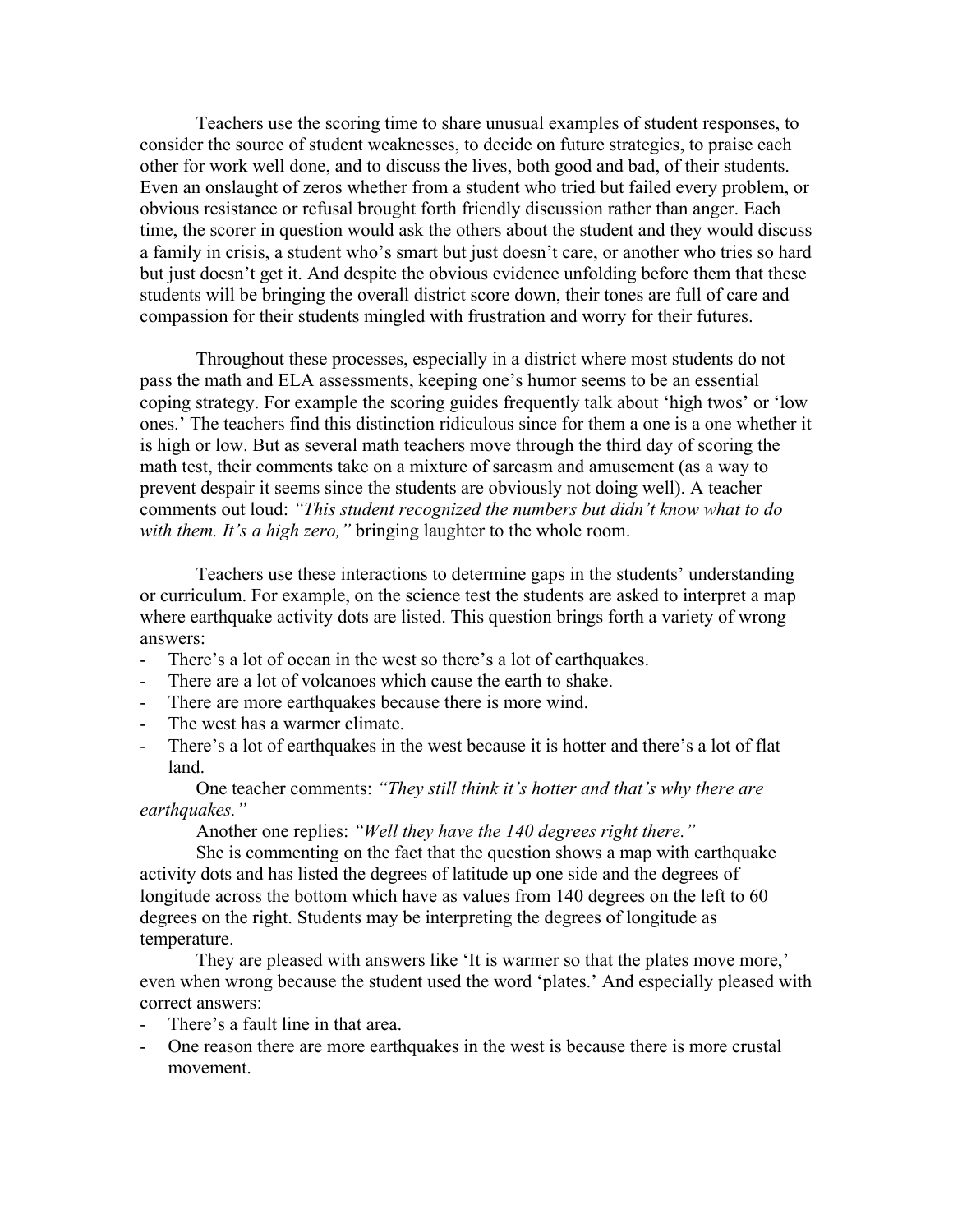Similarly on the social studies test, the teachers are able to learn that despite all the work they did on writing DBQ essays, students are still having difficulties incorporating information from the documents into their answer and with how to do this. They find that many of the students are structuring their essays by having each paragraph refer to each document. Information like this assists teachers in practical ways as they make decisions for next year.

Sometimes it's a change in the test content itself that prompt teachers to alter their approach. For example, an English teacher comments how every year the state throws them something that catches them off guard. He states: *"This was the first year they had so many quotes, for example, "Mathew Hanson said, blablabla, what does it mean?" And that's what I'm working on in my classes right now because that's a Regents thing. I will now know next year to have parts in our review where they have to explain a quote. But they haven't had as much of that 'take a statement and analyze it in an essay' kind of thing using examples. That's one of those things where every year there's something we don't know is coming, so it catches us off guard. One year it said imagine you visited a wealthy Italian Renaissance family for a meal, what would it be like? Use what you heard. It was on the listening, and they were supposed to write it in a story. Those are the things that pop up each year and so if you have a kid who's looking for an excuse to shut off, that's it."* 

But they also use the scoring experience to plan future strategies that aren't necessarily academic. For example, during the math scoring the teachers came up with a list of suggestions to guide their students in writing explanations: *"We should tell the students not to use words like 'always' 'all' 'every time' in their explanations because often they lose a point just because that word made their statement wrong."* To which a teacher adds jokingly: *"Don't write anything in your answer box, don't circle anything, don't indicate what your answer is, and we might be able to give you one point from the work on the page."*

Other teachers share strategies that they use even when these aren't always successful. For example, during the math scoring a teacher asks the others whether they know the good guys/bad guys approach for integers. She shows them how the plus represents the good guys and the minus represents the bad guys  $-(+)(-)=(-)(+)(+)=(+)$ .  $)(+) = (-) (-) (-) = (+)$ . She had asked because a student had used the term 'good guy' in his explanation. The teacher explains that she can't give him credit for his explanation because even though she understands what he means, it would be irrelevant for anyone else who scores it. The teachers discuss helping students understand the difference between using different strategies like good guy/bad guy to help them remember the concept but then having to use mathematical words in their actual explanations.

Teachers for the most part work hard to understand the rules by which they are expected to score their students' work. But when these rules work against their students, for example, when the test penalizes students for interpreting a question another way, or takes points off for correct work because a certain procedure isn't followed, then teachers feel betrayed and angered. The math test provides some good examples of this: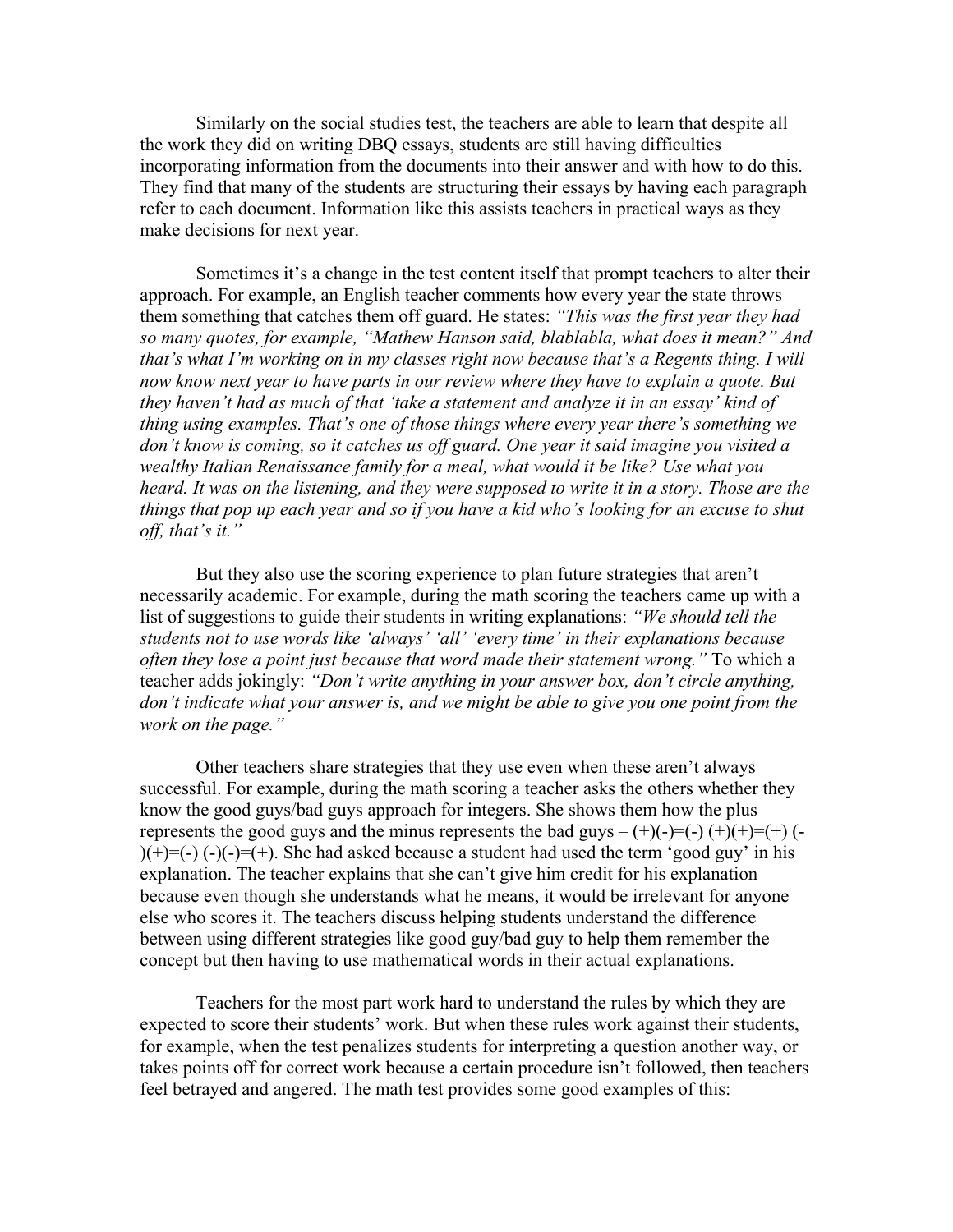Question 31 of this year's math test asks:

Justin says that if he adds any two negative integers, the result will always be a negative integer, but if he subtracts the same two negative integers, the result will always be a positive integer.

Part A

On the lines below, explain why you agree or disagree with Justin's statement.

#### Part B

On the lines below, give one example of adding two negative integers and one example of subtracting the same two negative integers that support your explanation.

In the scoring guide provided to teachers, a student's response used as an example brings forth an issue the teachers have with this question. For part A, the student had written: "I agree with it because if you do add any two negatives integers there will always be a negative. But if he subtracts the same two negative integers the result will always be a zero." And in part B, the student provides these two examples:  $-8 + -9 = -17$  $-7 - - 7 = 0$ 

This is not the only student who interpreted "the same two negative integers" as duplicating the same number instead of being about using the same two numbers 'as in the first example you provide.' The state gave this student a 1. The teachers feel he/she should get a two because he/she was consistent between the first part and the second part. They call the state's help number. While they are not allowed to change their interpretation of this question they are pleased to find out that the state has been receiving numerous phone calls on this question. The teachers' position is that if it is clear how a student interpreted a question and their answer is consistent with that interpretation, they should be graded accordingly. Setting arbitrary standards of grading without consideration for a students' approach seems counterproductive.

Another area students lose points in ways that teachers disagree is with run-on equations. These are equations students write that show their work but is not acceptable to the state. So for example on question 28 the students are given a chart of snowfall measurements and they are supposed to calculate the mean. Several students wrote: 3.25  $+ 5.75 + 2.4 = 11.4 \div 3 = 3.8$ . The guidelines give this student only one point out of two because "the shown work contains an incorrect mathematical statement, indicating only a partial understanding of the mathematical procedures embodied in the task." What was wanted was for the student to first write  $3.25 + 5.75 + 2.4 = 11.4$  and then  $11.4 \div 3 = 3.8$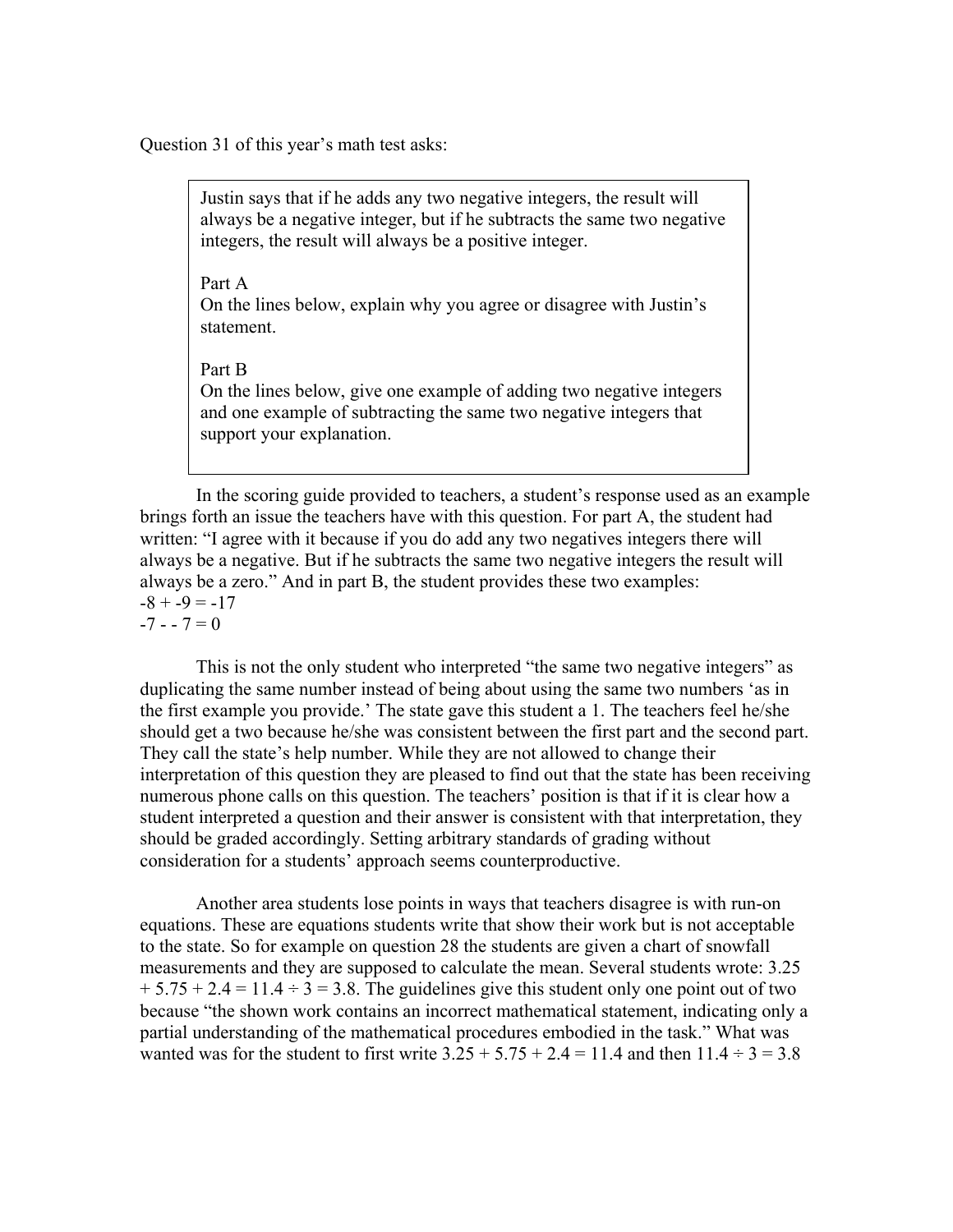Teachers disagree that the first shows less understanding than the second. They explain that if a student does the correct equation this shows that they understand the mathematical procedure because they need to understand it to use it. Students lose similar points in other examples: when they correctly show a fraction but fail to write the word 'fraction' in their explanation, or when they write out only partially the equation they are working out on a calculator but provide the correct answer. When each point carries so much weight, it becomes clear why these things matter so much. The teachers argue that if a student gets to the correct answer, they need to have followed the correct steps and to penalize them for not writing every single step down not only unfairly punishes students who are actually learning the material, but is a poor assessment practice since it means that the score a student receives carries little if no valid feedback to teachers.

Another issue for teachers is that depending on what skill or key idea the state is targeting, the criteria will change from one question to the next, so for one it is the reasoning that is highlighted and not the work shown, while for another it is the work shown. By the end of the math scoring training, most teachers are frustrated with the inconsistencies between one question and the next. Sometimes the shown work is considered adequate and other times it is not. *"It varies from question to question. It's confusing because how do you direct students?"* Furthermore, the focus on the key ideas means that to solve a mathematical problem, students may need to go through a four part algorithm, but the question may only be worth two points because the state is focusing not on the mathematics but on one particular key idea. This kind of problem does little to inform teachers whether students missed an addition or didn't understand the key idea. Similarly, while teachers are pleased that the state accepts guess and check as an acceptable approach, they question its insistence that students show evidence of 3 trials, 2 wrong and one right. *"It's unbelievable that they can determine you need 3 trials." "What if the student gets it right on the first guess?" "Or the second?"* 

Scoring provides an opportunity for teachers to assess their students, the nature of their curriculum, their teaching approaches, and their test preparation activities, but it also provides them an opportunity to assess the validity, value, and intent of the state accountability system. What the scoring reveals is that there are contradictions between the rhetoric of the state curriculum and the actual practice as designed in the state tests. Some of these have already been discussed. Other surprises this year was the emphasis in both the science and social studies exams on  $7<sup>th</sup>$  grade material rather than  $8<sup>th</sup>$  grade. The social studies teachers feel that having so much of the test based on  $7<sup>th</sup>$  grade material not only makes it more difficult but undermines the value of the  $8<sup>th</sup>$  grade curriculum to teachers and students. *"It takes us at least 3 weeks to review 7th grade material and only superficially and we still have to cover all of the 8th grade material."* The question becomes what to do next year. Similarly a science teacher describes this year's science test: *"A lot of earth science, no chemistry, no physics, no motion, no periodic table, no chemical bonding, what did they do, give up the 8th grade curriculum?"* 

And teachers question the way the rubric actually makes it difficult for students to pass. For example a social science teacher describes how there is minimal difference between the criteria used to give a student's essay a 1, 2, or 3 but there's a big jump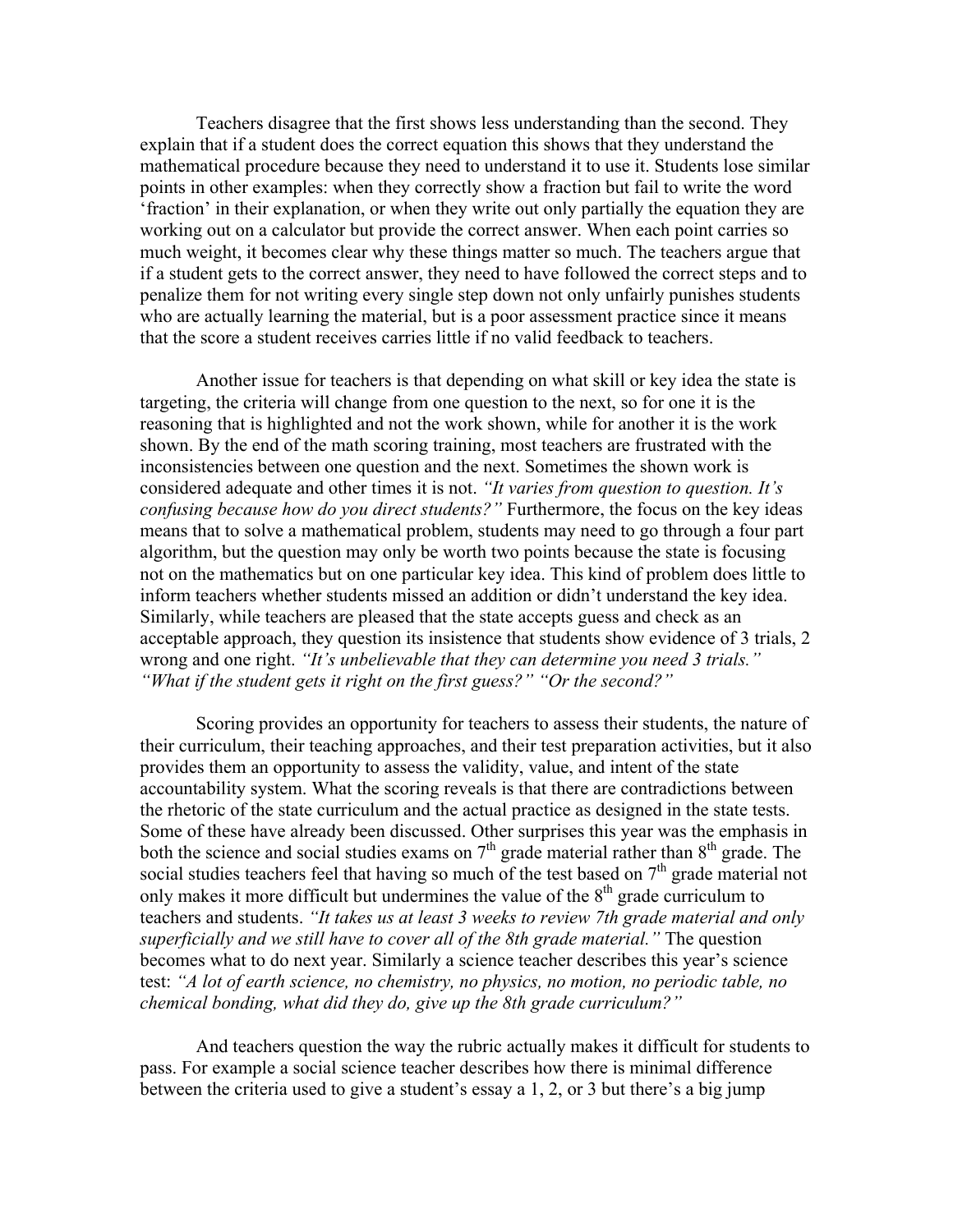between 3 and 4 and another big jump between 4 and 5. Students will get a 3 if they incorporate some information from the documents and a 4 if they include relevant information from 4 documents as well as including outside information. So if they include outside information or some larger social context, but fail to use at least 4 documents or if they use all their documents but fail to bring in outside information, a student cannot get a four on their essay. Furthermore, there is very little guidance for what constitutes outside information so teachers with higher expectations may be unfairly penalizing students while others accept even superficial information.

 Other times scoring the tests help the teachers understand how state administrators are interpreting information. For example, the social studies teachers are surprised by the superficiality of what constitutes an analytic statement according to the state. They find that analytical statements are considered as such by the rubric if the student writes statements like "made it more valuable." Teachers sometimes find they need to lower their own expectations or standards to match those of the state. A teacher comments: *"There are our standards and their standards, and theirs are making us score in ways that go against our practices."* 

Finally, reoccurring mistakes, either in the content of the exams or the scoring process, cause teachers to question the quality of the state assessments. In the math question about the two negative integers, teachers are left wondering whether the state actually pilots all the questions and if they do then why would they use one that obviously has problems? And in the science test, the teachers are baffled that the state rubric accepts the term 'rotation' as an acceptable answer on a question for why there are seasons. *"I want them to explain why they accept rotation. It has nothing to do with seasons,"* a teacher states. *"It is simply wrong."* 

### **Responses to the State Tests from Students, Parents, Teachers, and Administrators**

 When the ELA scores come back, an English teacher decides to take this opportunity to discuss this with his students. He tells them that Oak Ridge 8th graders didn't do that well and wants to know what the students think the reason for their low performance is. This is a short excerpt of that conversation:

T: *"If the state is telling us that none of the 8th graders are making the standards, we're talking about the fifth consecutive year, you have to ask the question is it the fault of the students, the teachers, or the test?"*

- S: *"It's the fault of the test."*
- T: *"Why are you saying the fault of the test?"*
- S: *"They ask us stuff we don't know."*
- T: *"You didn't know about backpacks?"*
- S: *"We are not knowing everything we could."*

S2: *"They didn't give us enough time."* 

T: *"Maybe the fault needs to lie in getting some students on some board to discuss the issues with Commissioner Mills and others who make these things."*

S3: *"It's because of the teachers."*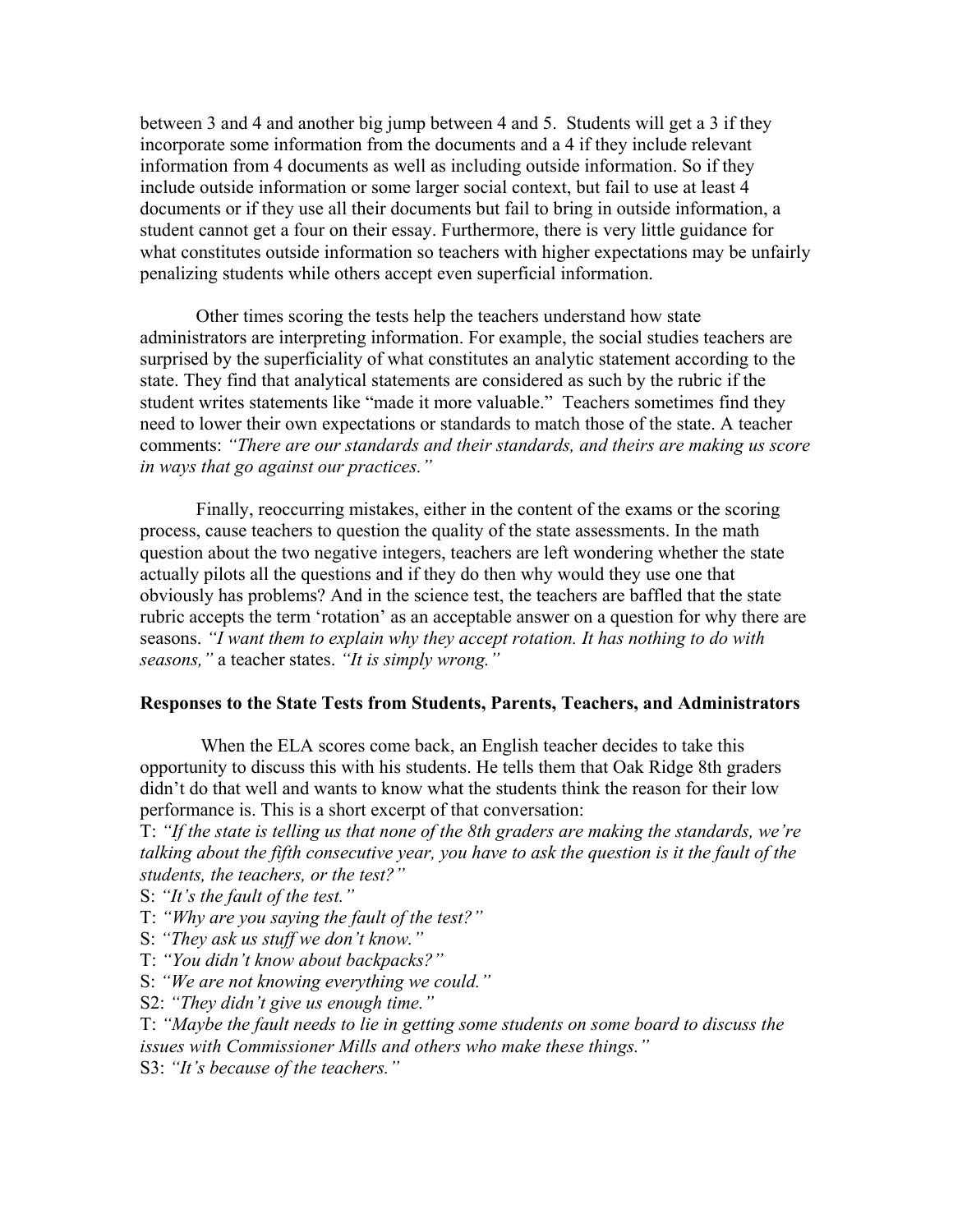T: *"Okay, so every 8th grade English teacher in New York State pretty much is incompetent is what you're telling me."*

S3: *"Yes."* 

T: *"Ok, I can live with that. So you're not learning how to find information. In other words, you lack someone to tell you here, here's your answer."* 

S4: *"It's our program."* 

S3: *"Maybe it's a method we are using to teach?"* 

T: *"Ok, maybe it's a method. That is a good point. We are trying to use SQ3R. What else should we be doing?"* 

S5: *"Why don't you do what you want?"*

S6: *"Everybody works on computers."* 

S7: *"Work in pairs so we can discuss answers, we learn more."* 

T: *"Maybe but usually you just wait till someone gets the answers and then you copy. What is your incentive to look for the answer yourself?"* 

S3: *"To get good grades."* 

S4: *"To find out stuff."* 

S6: *"We should do the thing when we just sit at computers at home."* 

S8: *"I wouldn't like that."* 

S7: *"No then we wouldn't see our friends."*

Overall the students are engaged and interested in this conversation. They discuss at great length the pluses and minuses of online learning. The teacher is skeptical that any of this would improve their performance. He asks them over and over how can schools improve student performance, how can we make kids learn? While they did not arrive at a satisfactory solution, this conversation points out the common reliance on specific lens to understand success and failure: teacher, student, context, program, method? Maybe we are all asking the wrong questions?

This question is raised by a group of Oak Ridge parents who are concerned that the state's accountability system is not an answer to a well developed question. In a discussion about state testing, parents express concern that student individuality is being sacrificed in a system that seems to lack a well-developed message:

*"When Richard Mills came up and said 'I don't care who is in the school, they can pass Regents exams.' I'm sorry there are some special education students who aren't going to pass the English Regents and why would he then say 'you cannot get a high school diploma?' You've cut the kids off at the knees and the kids see that, the kids understand that, they're not stupid and they probably give up."* 

*"Just because a person can or cannot test well doesn't mean they are a good or a bad student."* 

*"The standardized tests can help you determine if the students are meeting these minimal levels at least and then you can adjust the education system to help the students meet the needs. The test should not drive the education system. The education system should drive the tests and there is what I think is wrong. What's happening now is the*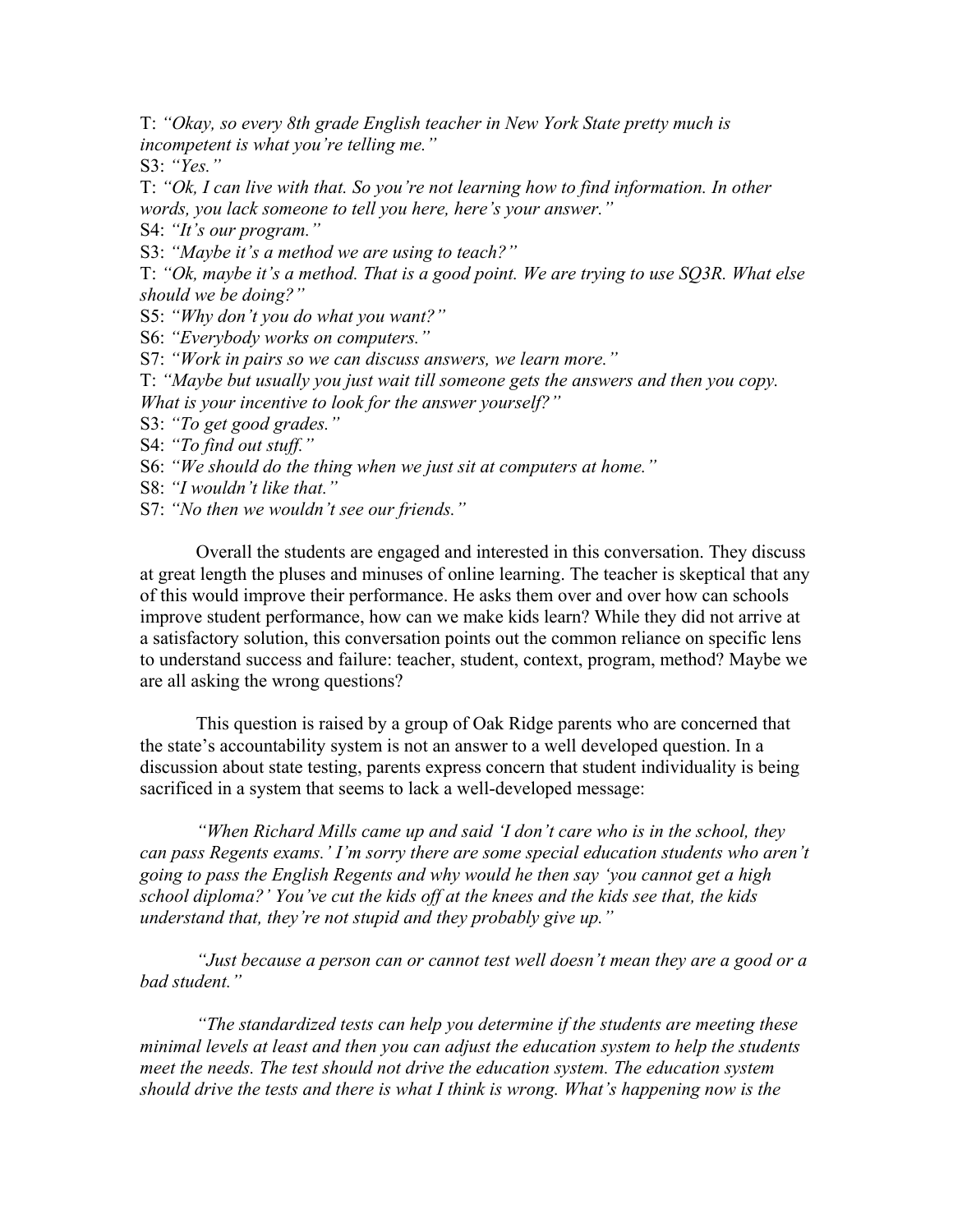*tests are driving the system. The students are placed according to the tests; the tests will say oh well this child deserves to get accelerated, this one doesn't, and there's the problem, the test is driving the education. That's the wrong way; it should be the other way."* 

*"I'm really concerned with the way each and every individual student, if you don't learn the way they want you to learn, you are advised to see a child psychologist, you are advised to see your pediatrician, and it all starts as soon as you enter kindergarten in the public school system it starts there. Why can't they learn different?! That's how they learn, they learn best learning differently, everybody, every child. And I think that because a lot of this testing has become so important it really singles them out."* 

*"It pushes them out."* 

*"And it kills their spirit and I see it kill a lot of parent's spirits."* 

*"When I went to high school there were three different options, you had the high school diploma, you had the Regents' diploma, and you had the GED. We didn't look down on kids who got GEDs, we just figured that they were just doing it a different way and they went out and they led productive lives. Today the only thing that's out there is the standard thing."* 

*"You don't get the Regents, that's it, you don't get no stinking diploma. And any other diploma you get isn't worth it, and this is the same thing with these standardized tests. This is the only way that you can be tested, the only thing that counts, and if you fall outside the norm you're no good. And I think a lot of kids feel left by the wayside."* 

*"I'm sure everyone here has heard about Albert Einstein. He was absolutely horrible at math so could you imagine what would have happened to our society if they said 'oh geez you can't pass the math Regents, you have no intelligence, toss you aside.' So I think some flexibility needs to be built into the system as far as the standardized tests. Also there's a commercial going around now about the lack of art, it's very good. And the idea behind the arts is to have individuality, have imagination, have different ways of thinking. Another commercial is the one where the people have to think outside the box, so you know there's a mixed message there, we want people to think outside the box, we want them to have imagination, yet we want them to sit neatly inside of the box."* 

*"They're so busy getting them in the box."* 

*"So there seems to be a little bit of a problem going that either you're in this box or you're out of the box. So we need to figure out what type of message we wish to tell our children."* 

While teachers generally have nothing against the idea of assessing reading, writing, thinking and arithmetic, they are unsure that the tests are serving the expressed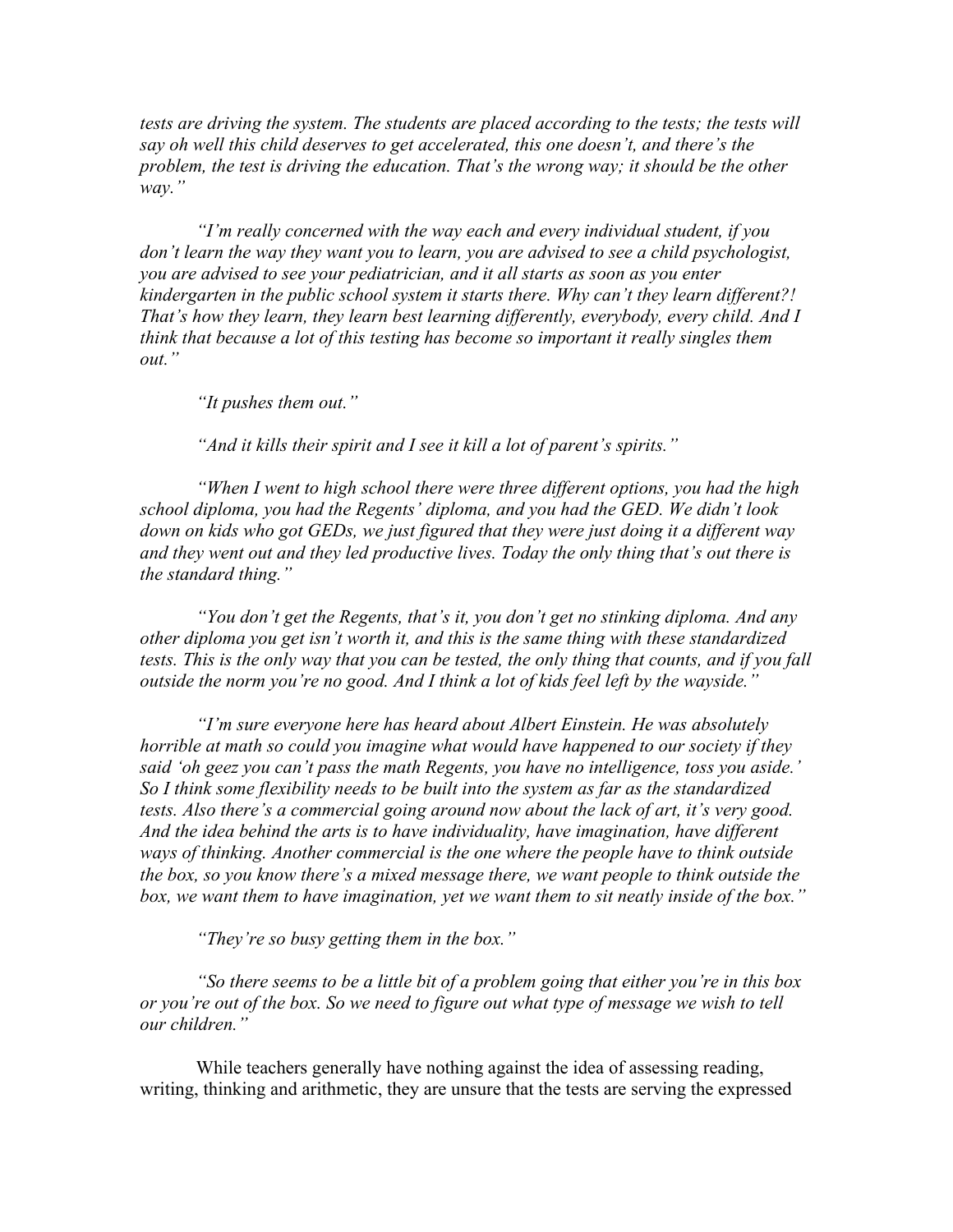goals of the state of forming a strong learning base for all students. A math teacher provides her thinking on this issue: *"I feel that the state is constructing the tests, at least*  in math, in a way that is self-defeating for what they want to accomplish. For example, *the state test creates the questions in a manner where there are far too many ways to have an error. I feel that math answers should be black and white especially at this age. At this level it shouldn't be self-defeating. The questions are so convoluted that even though you know it in your sleep, you know what you are doing, there are so many avenues for error in every single question. For example, we teach them the uses of probability that they see in their everyday life, however to then take probability and combine it with another equally vague topic, to take those two, intertwine them and make*  [the students] *scrape like their digging through mud to get to the answer, they can have advanced to an understanding of the topic that's beyond their years and another topic and then somehow they kind of obscure it all together. So a kid has to sift through to try*  to get to, you know to combine those two things during a test. I don't get that. I mean it *will point out your brilliant kids, sure, but I think there are kids, you have your challenged kids, why shouldn't they have all of that? They should, but not like this."* 

And most teachers believe that it is unrealistic to have students retain so much information and unfair since it ends up being a measure of their memory rather than their understanding of the topic they are currently investigating. A science teacher explains: *"Your 8th grade exam is brutal because a lot of kids have forgotten this. What we try to do is cover the core curriculum in physical science but also tie in earth science and life science. I do this when it's applicable to what lessons we're going over but what I'm going to end up doing after April vacation is their favorite thing, review. This whole thing to me seems like a Regents' course because I have to review a lot of material for these guys that they have not thought about. I mean realistically once they're out of 6th grade and they go to 7th grade, they're like woohoo, next subject. Done with 7th grade, woohoo,*  next subject, you know. And now all of a sudden the state is saying we want to know what *they've retained, which I think is fair but again I think what the state is sometimes missing is these are adolescent kids who are going through hormonal changes, peer pressure, hating their parents, making new friends, I mean they're going through such a turbulent stage these three years and to say alright you're going to need to know everything you've learned. A lot of kids at this age can't handle it. Some do. Some people succeed very well but that's a minority I think of the students."* 

District administrators are also in search of solutions that support student and teacher needs but these solutions must now also fit within the narrow scope of the state's rigid rules. This is why data analysis and pre-testing to predict test achievement is so prominent. It is also why Park City administrators are strongly considering returning to the neighborhood K-8 schools as a solution to the middle school dip in achievement scores. Finally, there is also consideration of moving the district out of regional scoring. The idea being that Park City would pair up with another urban district and work together to set up a system for scoring the English language arts exam. Again it is a solution within the framework of the state assessment's system and points to the limits that district administrators have in making choices that they feel might benefit the schools in their district.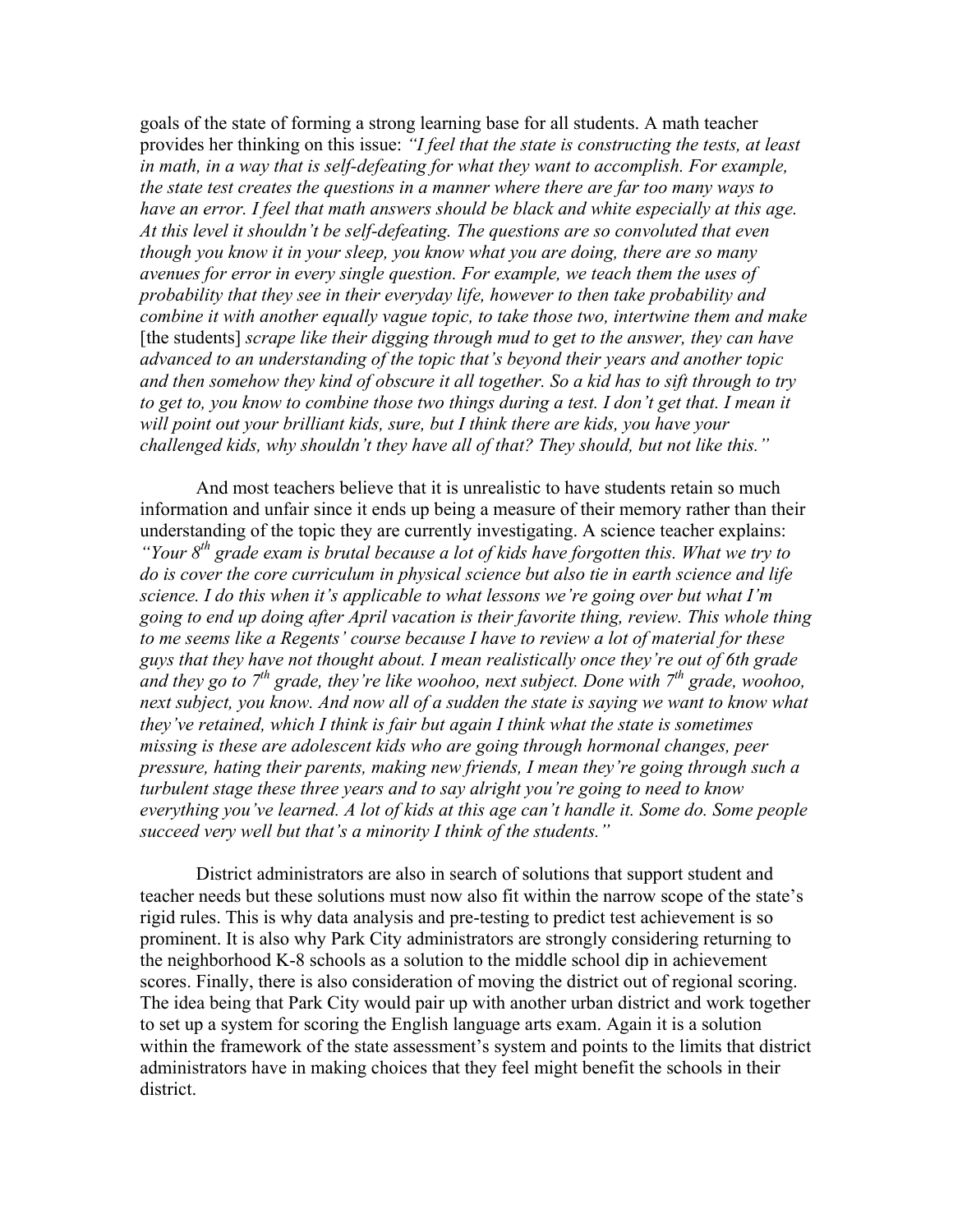The decision to consider scoring the ELA locally is based on a lot of teacher feedback about the bias they feel is evident in the way suburban teachers go about scoring the papers during the regional scoring. A teacher explains: *"People have horror stories like one of our teachers reported hearing someone say 'well there's got to be garbage collectors in the world' and throwing the test book from a city in the box. There's that kind of bias, but that's not what bothers me. What bothers me is when you have a* (suburban wealthy district) *where kids go to Disney World twice a year and to Switzerland once a year kind of thing, and they're writing in 4th grade essays that our 8th graders can't even write, and by the time they get to 8th grade they're writing on a 6 point rubric and their essays are like a 14. I think that skews your expectation."* Furthermore, she continues, *"if you just spit back the answer ... or if you just give a literal, correct answer you only get 4 out of 6 points. So ELA is almost a measure of a piece of art or ice skating. You know it's so subjective, no matter how concrete they say that rubric is. And when you have paper after paper after paper from the suburbs of kids who are extraordinary writers, who have parents who buy into their kid's education, then that skews* [the scoring process]."

Most teachers agree that some form of bias is occurring and that it is difficult for suburban teachers to understand that the range of essays that would get a score of a 5 or a 6 is actually much broader than they are used to considering. However, not all teachers agree that local scoring is a good solution. Some teachers feel that it is beneficial for urban teachers to see what suburban students are writing otherwise how will they know what to strive for? Other teachers worry that pairing up with another urban district might actually bring Park City teachers' expectations down since the higher end essays will probably only compare to the average essay written by a suburban student. These are real dilemmas and are ones that Park City administrators and teachers have been involved in openly discussing. Most people seem to come to the conclusion that there is rarely a solution that benefits everyone and so the decisions that they make are more about considering what kind of results are wanted and for whom, which is another facet of how the narrative of diagnosis works within the system.

### **The Fallacy of Accountability**

*"I think* [the state's accountability system] *puts us in a very black and white world, it's either good or bad, and you are a good school or a bad school based on this very, very narrow criteria.... The testing situation puts the entire burden on the school. And I think that's part of teachers' and administrators' unspoken frustration. We receive students, you know literally raw material, and all of the students are at different stages when they come to us, but we are supposed to have one end product by the end of the year. Now other than industry that makes no sense at all when you think about it."* (Park City District Superintendent)

The story told here of this middle school is not pretty. It is not the neat, wiped down setting a suburban school might provide, but neither is it a story of neglect. The two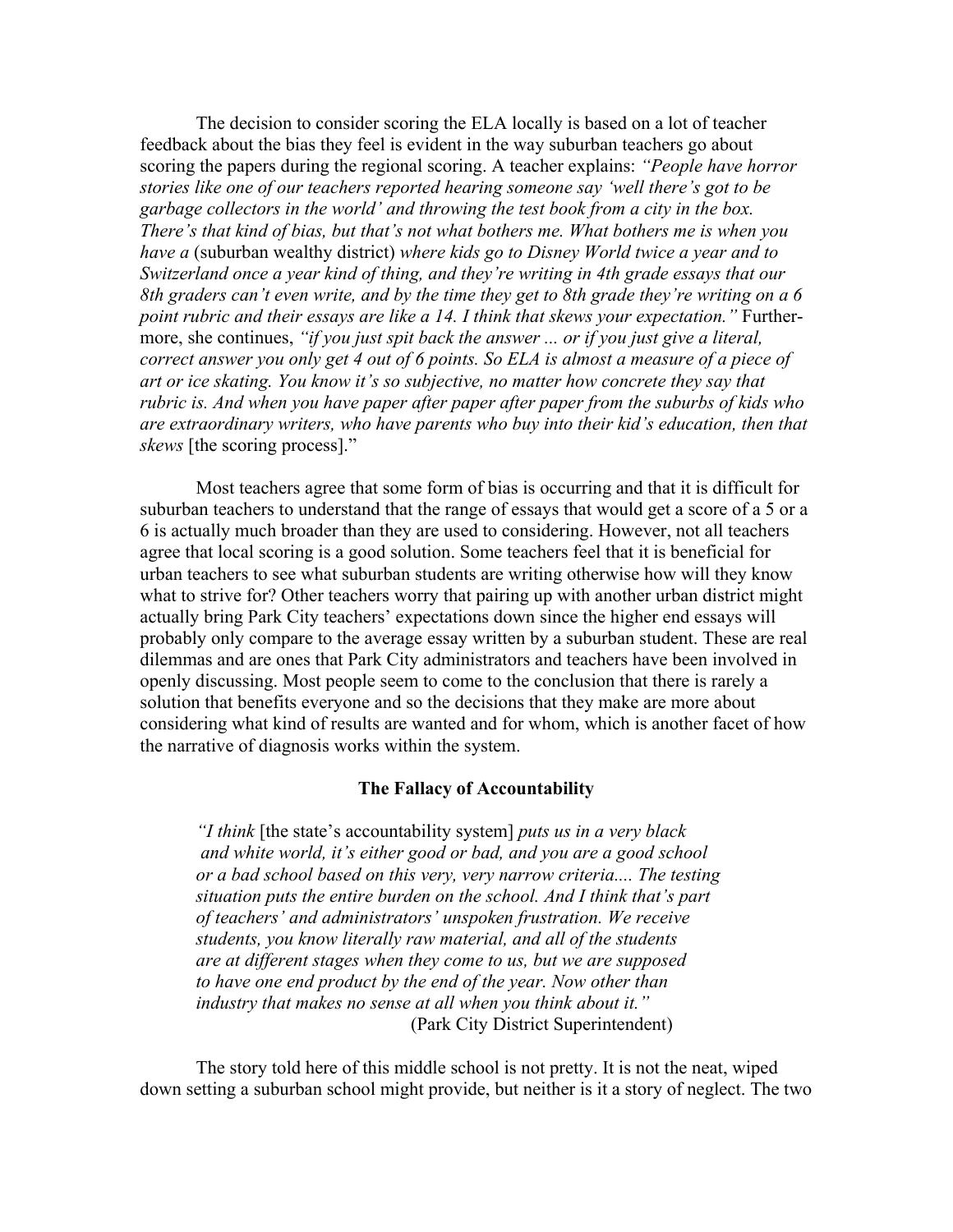narratives of accountability described earlier of individual responsibility and diagnosis are clearly apparent. They are interwoven throughout the experiences of teachers, students, parents and administrators and are built on an accountability rhetoric that pushes them farther apart from each other rather than closer together. Furthermore, what is lacking in this story are the many ways in which Park City as a district and Oak Ridge as a school positively affects the daily lives and school experiences of its students. Looking through the lens of testing and tests scores leaves little room for describing those experiences.

There is ample evidence to suggest that students do care about their learning and try to learn and have many skills to build on, that parents do value the education of their children and try to assist their children the best they can, that teachers do reach out to students and try to meet the expectations set forth by the district and state, and that administrators do understand the experiences of teachers and try to guide them in those endeavors. There is also plenty of evidence to suggest that what is presented as "choice" is nothing more than a rhetorical device that manipulates people to comply with a system that in practice presents no real choice of action on the part of the players. It is this imaginary concept of choice that attempts to prevent people within school systems such as this one from discussing and evaluating real choices that need to be made if the goal in the end is to improve the quality of education for urban students.

Park City as a district has clearly shown itself to include people who do not shy away from discussing real issues, critically and substantially. Their primary concern is how to meet the educational and social needs of a diverse body of students. They understand what is at stake if they don't. Unlike more affluent settings, they witness the failure of American social and educational institutions every day in their commute through the city to and from work. So it is no wonder that teachers and administrators in inner cities get frustrated with state and federal policies from afar using these very same examples to push forward their agendas for reform.

Furthermore, teachers and administrators are frustrated that solutions they know work and exist like smaller class sizes, smaller schools, more time on task, less content to cover, and collaborative learning are not priorities of the state. If they were, this is where its money would be spent. Instead millions are being spent every year to tell teachers what they already know; that students lack the skills and knowledge to pass this kind of testing. A district administrator explains: *"Things we know work that we never implement like smaller class size. The Tennessee study proved it, no argument, it was the largest, longitudinal study ever done on class size and it worked; those kids maintained their gains right through high school. It costs so much money no one is doing it, not even Tennessee anymore. Well when we know a solution and we don't implement it because it costs too much money then society's priorities are out of wack and one school district can't fix that. Society has to start working to spend money on kids. We spend money on xyz, but not on kids. That's a problem. And that's one that none of us can fix. So I think politicians who like to point to the test scores and the bad schools and the good schools should look in the mirror and see where the problem is. We can solve all of education's problems, it just takes money. Jonathan Kozol said it way back in 1971 and he's been*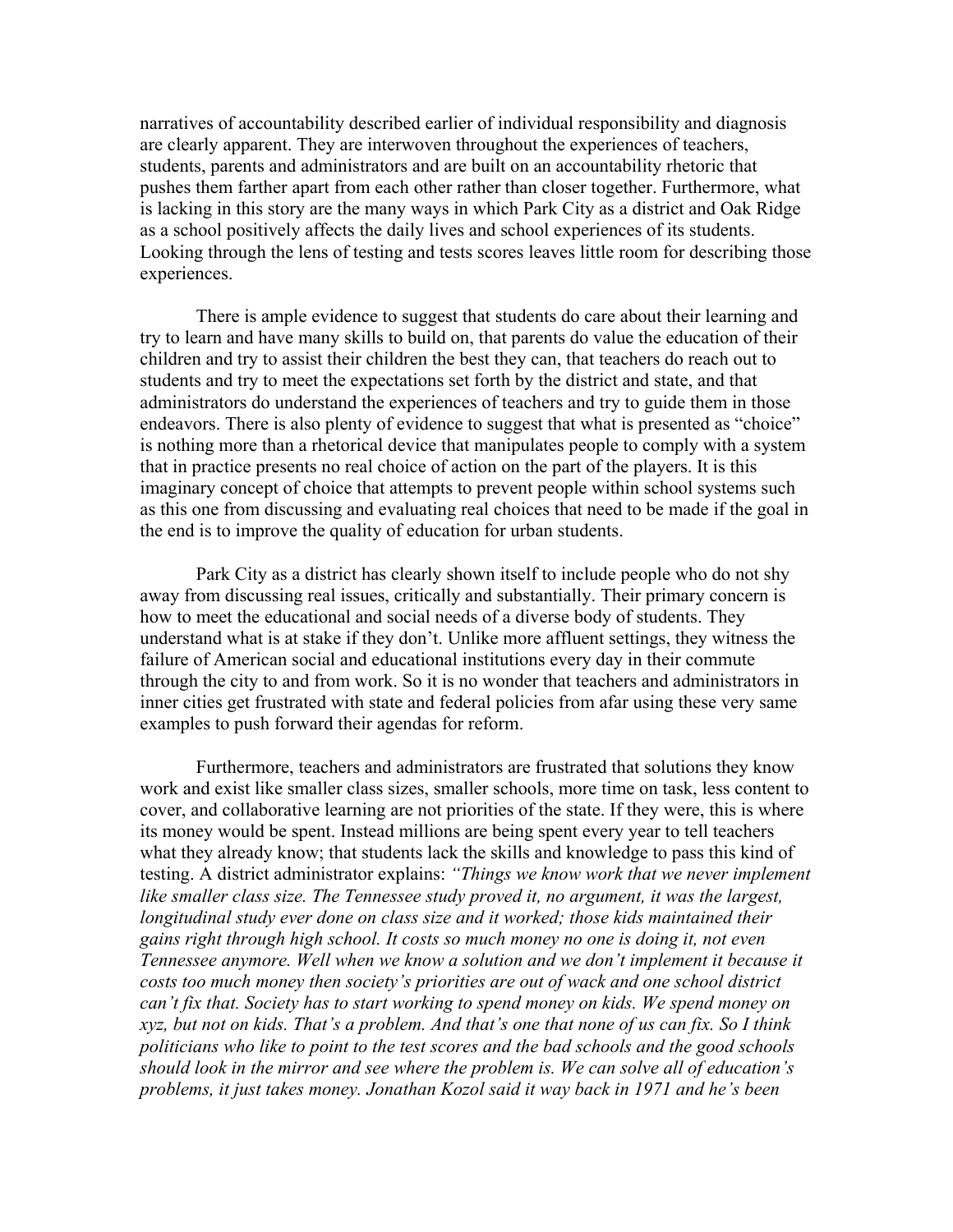*saying it ever since. No one is listening to the man. He told a tale once about speaking to someone in Washington, a congressman or senator, it was right after he wrote Savage Inequalities, and some politician in the room said 'surely you are not suggesting we just throw money at the problem,' and Kozol looked at him and said 'it's a novel idea, let's throw money at poverty and see if it makes a difference.' But that's the attitude that we are up against…. We pretend there's a national crisis in education. There is no national crisis in education. There's an urban crisis in education and the urban crisis is based on money. Every standardized test I've ever seen measures poverty. It doesn't measure intelligence, it doesn't measure teachers, it doesn't measure kids' potential; it simply measures poverty."* 

Both the federal and state accountability systems tout 'higher standards for all,' 'local control,' and 'parental choice' while forcing schools and districts to comply with rigid performance measurement tools and results. And people buy into these concepts because they agree with them philosophically and morally. The problem is that by agreeing with the goal, they have little choice but to agree with the means. Choices like these detract attention and funding away from other issues. Talking about scores and scoring, test preparation activities, attendance, behavior, placement, textbooks, whole reading versus phonetics detract from the real question which is what can educational systems really achieve on its own in communities fraught with poverty and unemployment, and all the associated challenges. In the state's accountability system, students need to comply or they are left out on the street. Parents need to comply or they face charges of neglect. Teachers and administrators need to comply or they risk losing their jobs and having their schools taken over by outsiders. What kind of choices are these? But more importantly what impact do they have on a system? When accountability structures are based on goals that cannot be attained (in the timeframe and with the means provided), it creates division rather than collaboration between those who are accountable. In other words, administrators blame teachers for not working miracles, teachers blame students and parents for not making school success a priority, and parents and students blame teachers and administrators for not doing a better job. A reliance on structures of merit and blame seem to be natural outcomes of such systems. The higher the stakes the stronger people need to work to defend their own positions.

Many teachers and administrators in Park City are beginning to believe that the state's accountability agenda is not about assisting schools in reaching higher standards, nor is it about people working together to meet common goals. Rather this kind of accountability system works by creating hierarchical structures where the larger nesting dolls require the performance of the smaller ones as a determination of their own performance. So the people on the top feel the need to control the output of the people on the bottom and in the process forget that their goal is to guide and support the growth of those they supervise. What happens in a system like this is that people adopt a defensive posture; one that pushes people away from assisting each other in meeting common goals. So practices that are shown to work like adopting an interdisciplinary, theme-based curriculum that focuses more in depth on fewer content areas are not even attempted or are abandoned. Instead teachers and administrators do what they think they are supposed